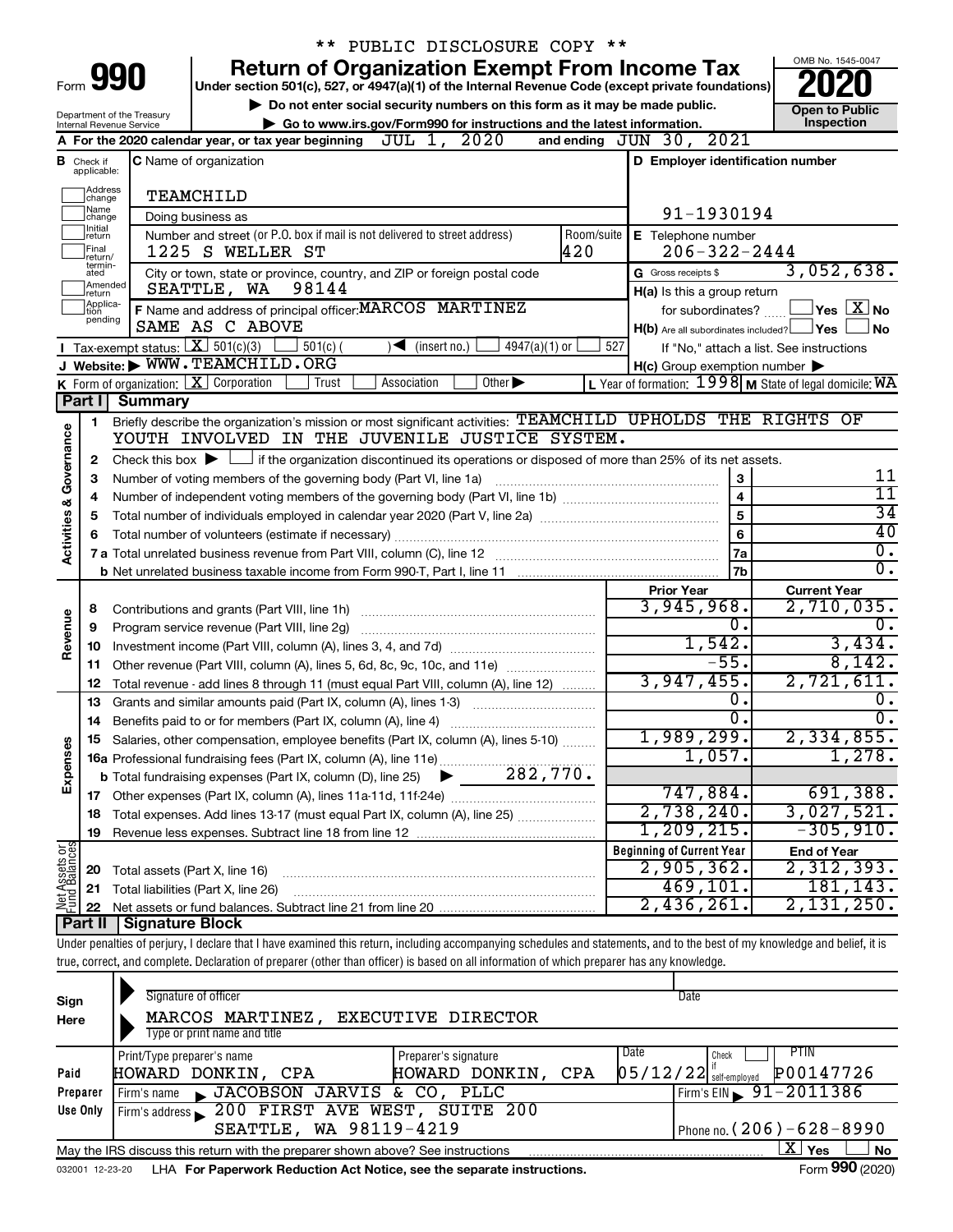|              | TEAMCHILD<br>Form 990 (2020)                                                                                                                 | 91-1930194                                         | Page 2                        |
|--------------|----------------------------------------------------------------------------------------------------------------------------------------------|----------------------------------------------------|-------------------------------|
|              | Part III   Statement of Program Service Accomplishments                                                                                      |                                                    |                               |
|              |                                                                                                                                              |                                                    |                               |
| 1            | Briefly describe the organization's mission:                                                                                                 |                                                    |                               |
|              | TEAMCHILD, A NATIONALLY RECOGNIZED CIVIL LEGAL AID ORGANIZATION,                                                                             |                                                    |                               |
|              | UPHOLDS THE RIGHTS OF YOUTH INVOLVED IN THE JUVENILE COURT SYSTEM TO                                                                         |                                                    |                               |
|              | HELP THEM SECURE THE EDUCATION, HEALTHCARE, HOUSING, AND OTHER                                                                               |                                                    |                               |
|              | SUPPORTS THEY NEED TO ACHIEVE POSITIVE OUTCOMES IN THEIR LIVES.                                                                              |                                                    |                               |
| $\mathbf{2}$ | Did the organization undertake any significant program services during the year which were not listed on the                                 |                                                    |                               |
|              | prior Form 990 or 990-EZ?                                                                                                                    |                                                    | $Yes \quad X \overline{X}$ No |
|              | If "Yes," describe these new services on Schedule O.                                                                                         |                                                    |                               |
| 3            | Did the organization cease conducting, or make significant changes in how it conducts, any program services?                                 |                                                    | Yes $\boxed{X}$ No            |
|              | If "Yes," describe these changes on Schedule O.                                                                                              |                                                    |                               |
| 4            | Describe the organization's program service accomplishments for each of its three largest program services, as measured by expenses.         |                                                    |                               |
|              | Section 501(c)(3) and 501(c)(4) organizations are required to report the amount of grants and allocations to others, the total expenses, and |                                                    |                               |
|              | revenue, if any, for each program service reported.                                                                                          |                                                    |                               |
| 4a           | 2,174,292.<br>including grants of \$<br>(Expenses \$<br>(Code:                                                                               | ) (Revenue \$                                      |                               |
|              | TEAMCHILD, A NATIONALLY RECOGNIZED CIVIL LEGAL AID ORGANIZATION,                                                                             |                                                    |                               |
|              | UPHOLDS THE RIGHTS OF YOUTH INVOLVED IN THE JUVENILE COURT SYSTEM TO                                                                         |                                                    |                               |
|              | HELP THEM SECURE THE EDUCATION, HEALTHCARE, HOUSING AND OTHER SUPPORTS                                                                       |                                                    |                               |
|              | THEY NEED TO ACHIEVE POSITIVE OUTCOMES IN THEIR LIVES. TEAMCHILD SERVES                                                                      |                                                    |                               |
|              | LOW-INCOME YOUTH AND YOUNG ADULTS IN 4 COUNTIES (KING, PIERCE, SPOKANE,                                                                      |                                                    |                               |
|              | AND YOUTH OR YOUNG ADULTS INCARCERATED IN A WA STATE<br>AND YAKIMA)                                                                          |                                                    |                               |
|              | JUVENILE REHABILITATION INSTITUTION OR COMMUNITY FACILITY.                                                                                   | WE USE THREE                                       |                               |
|              | PROGRAM STRATEGIES (LEGAL SERVICES, TRAINING AND COMMUNITY EDUCATION,                                                                        |                                                    |                               |
|              | AND POLICY ADVOCACY)                                                                                                                         | THAT WORK TOGETHER TO ACHIEVE IMPACT FOR YOUTH AND |                               |
|              | YOUNG ADULTS.                                                                                                                                |                                                    |                               |
|              |                                                                                                                                              |                                                    |                               |
|              |                                                                                                                                              |                                                    |                               |
| 4b           | (Code:<br>(Expenses \$<br>including grants of \$<br>THE PROGRAM RECEIVES APPROXIMATELY 1,000 REFERRALS EACH YEAR AND                         | ) (Revenue \$                                      |                               |
|              | ENGAGES IN COMMUNITY OUTREACH AND TRAINING ACTIVITIES THAT CREATE OR                                                                         |                                                    |                               |
|              | REINFORCE PARTNERSHIPS WITH FAMILIES, JUVENILE JUSTICE PROFESSIONALS,                                                                        |                                                    |                               |
|              | ATTORNEYS AND COMMUNITY PROVIDERS.                                                                                                           | INDEPENDENT EVALUATIONS HAVE SHOWN                 |                               |
|              | THAT TEAMCHILD HAS A POSITIVE IMPACT ON YOUNG PEOPLE'S ACCESS TO                                                                             |                                                    |                               |
|              | EDUCATION, HEALTH CARE, AND HOUSING WHILE REDUCING THEIR CONTACT WITH                                                                        |                                                    |                               |
|              | THE JUVENILE JUSTICE SYSTEM.                                                                                                                 |                                                    |                               |
|              |                                                                                                                                              |                                                    |                               |
|              |                                                                                                                                              |                                                    |                               |
|              |                                                                                                                                              |                                                    |                               |
|              |                                                                                                                                              |                                                    |                               |
|              |                                                                                                                                              |                                                    |                               |
| 4c           | $\left(\text{Code:}\right)$<br>) (Expenses \$<br>including grants of \$                                                                      | ) (Revenue \$                                      |                               |
|              |                                                                                                                                              |                                                    |                               |
|              |                                                                                                                                              |                                                    |                               |
|              |                                                                                                                                              |                                                    |                               |
|              |                                                                                                                                              |                                                    |                               |
|              |                                                                                                                                              |                                                    |                               |
|              |                                                                                                                                              |                                                    |                               |
|              |                                                                                                                                              |                                                    |                               |
|              |                                                                                                                                              |                                                    |                               |
|              |                                                                                                                                              |                                                    |                               |
|              |                                                                                                                                              |                                                    |                               |
|              |                                                                                                                                              |                                                    |                               |
|              |                                                                                                                                              |                                                    |                               |
| 4d           | Other program services (Describe on Schedule O.)                                                                                             |                                                    |                               |
|              | (Expenses \$<br>including grants of \$                                                                                                       | Revenue \$                                         |                               |
|              | 2, 174, 292.<br>4e Total program service expenses                                                                                            |                                                    |                               |
|              |                                                                                                                                              |                                                    | Form 990 (2020)               |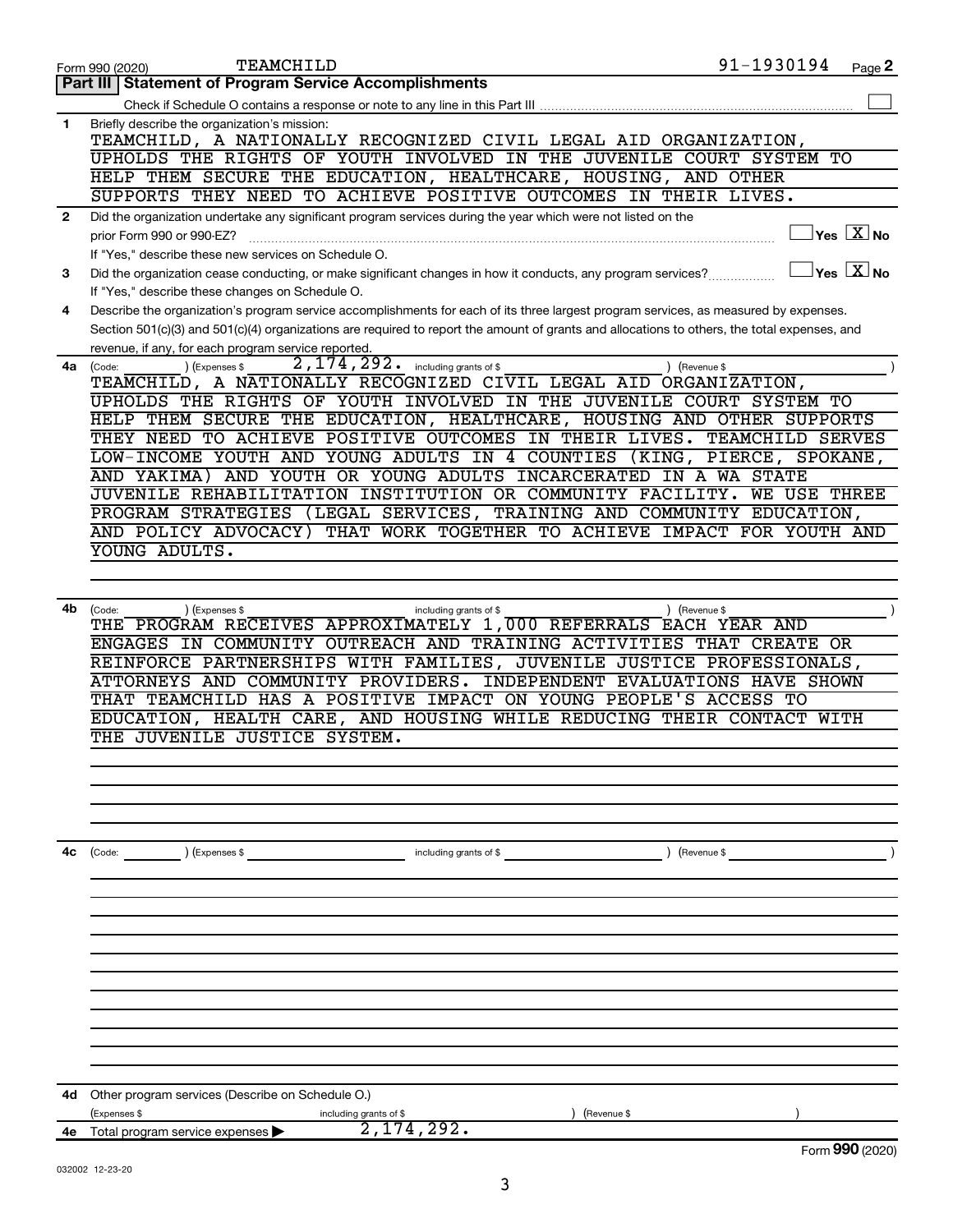| 91-1930194 |  |
|------------|--|
|            |  |

|    |                                                                                                                                                                                                                                                                                                                                                                     |                 | Yes                   | No                      |
|----|---------------------------------------------------------------------------------------------------------------------------------------------------------------------------------------------------------------------------------------------------------------------------------------------------------------------------------------------------------------------|-----------------|-----------------------|-------------------------|
| 1. | Is the organization described in section $501(c)(3)$ or $4947(a)(1)$ (other than a private foundation)?                                                                                                                                                                                                                                                             |                 |                       |                         |
|    |                                                                                                                                                                                                                                                                                                                                                                     | 1               | х                     |                         |
| 2  | Is the organization required to complete Schedule B, Schedule of Contributors? [11] the organization required to complete Schedule B, Schedule of Contributors?                                                                                                                                                                                                     | $\mathbf{2}$    | $\overline{\text{x}}$ |                         |
| 3  | Did the organization engage in direct or indirect political campaign activities on behalf of or in opposition to candidates for                                                                                                                                                                                                                                     |                 |                       |                         |
|    |                                                                                                                                                                                                                                                                                                                                                                     | 3               |                       | x                       |
| 4  | Section 501(c)(3) organizations. Did the organization engage in lobbying activities, or have a section 501(h) election in effect                                                                                                                                                                                                                                    |                 | х                     |                         |
| 5  | Is the organization a section 501(c)(4), 501(c)(5), or 501(c)(6) organization that receives membership dues, assessments, or                                                                                                                                                                                                                                        | 4               |                       |                         |
|    |                                                                                                                                                                                                                                                                                                                                                                     | 5               |                       | x                       |
| 6  | Did the organization maintain any donor advised funds or any similar funds or accounts for which donors have the right to                                                                                                                                                                                                                                           |                 |                       |                         |
|    | provide advice on the distribution or investment of amounts in such funds or accounts? If "Yes," complete Schedule D, Part I                                                                                                                                                                                                                                        | 6               |                       | х                       |
| 7  | Did the organization receive or hold a conservation easement, including easements to preserve open space,                                                                                                                                                                                                                                                           |                 |                       |                         |
|    |                                                                                                                                                                                                                                                                                                                                                                     | 7               |                       | х                       |
| 8  | Did the organization maintain collections of works of art, historical treasures, or other similar assets? If "Yes," complete<br>Schedule D, Part III <b>Marting Communities</b> and the contract of the contract of the contract of the contract of the contract of the contract of the contract of the contract of the contract of the contract of the contract of | 8               |                       | x                       |
| 9  | Did the organization report an amount in Part X, line 21, for escrow or custodial account liability, serve as a custodian for                                                                                                                                                                                                                                       |                 |                       |                         |
|    | amounts not listed in Part X; or provide credit counseling, debt management, credit repair, or debt negotiation services?                                                                                                                                                                                                                                           |                 |                       |                         |
|    |                                                                                                                                                                                                                                                                                                                                                                     | 9               |                       | х                       |
| 10 | Did the organization, directly or through a related organization, hold assets in donor-restricted endowments                                                                                                                                                                                                                                                        |                 |                       |                         |
|    |                                                                                                                                                                                                                                                                                                                                                                     | 10              |                       | х                       |
| 11 | If the organization's answer to any of the following questions is "Yes," then complete Schedule D, Parts VI, VII, VIII, IX, or X<br>as applicable.                                                                                                                                                                                                                  |                 |                       |                         |
|    | a Did the organization report an amount for land, buildings, and equipment in Part X, line 10? If "Yes," complete Schedule D,                                                                                                                                                                                                                                       |                 |                       |                         |
|    | Part VI                                                                                                                                                                                                                                                                                                                                                             | 11a             | х                     |                         |
|    | <b>b</b> Did the organization report an amount for investments - other securities in Part X, line 12, that is 5% or more of its total                                                                                                                                                                                                                               | 11b             |                       | х                       |
|    | c Did the organization report an amount for investments - program related in Part X, line 13, that is 5% or more of its total                                                                                                                                                                                                                                       |                 |                       |                         |
|    |                                                                                                                                                                                                                                                                                                                                                                     | 11c             |                       | x                       |
|    | d Did the organization report an amount for other assets in Part X, line 15, that is 5% or more of its total assets reported in                                                                                                                                                                                                                                     |                 |                       |                         |
|    |                                                                                                                                                                                                                                                                                                                                                                     | 11d             |                       | х                       |
|    |                                                                                                                                                                                                                                                                                                                                                                     | 11e             | X                     |                         |
|    | f Did the organization's separate or consolidated financial statements for the tax year include a footnote that addresses                                                                                                                                                                                                                                           |                 |                       |                         |
|    | the organization's liability for uncertain tax positions under FIN 48 (ASC 740)? If "Yes," complete Schedule D, Part X                                                                                                                                                                                                                                              | 11f             |                       | x                       |
|    | 12a Did the organization obtain separate, independent audited financial statements for the tax year? If "Yes," complete                                                                                                                                                                                                                                             | 12a             | х                     |                         |
|    | <b>b</b> Was the organization included in consolidated, independent audited financial statements for the tax year?                                                                                                                                                                                                                                                  |                 |                       |                         |
|    | If "Yes," and if the organization answered "No" to line 12a, then completing Schedule D, Parts XI and XII is optional                                                                                                                                                                                                                                               | 12b             |                       | X,                      |
| 13 |                                                                                                                                                                                                                                                                                                                                                                     | 13              |                       | $\overline{\text{x}}$   |
|    |                                                                                                                                                                                                                                                                                                                                                                     | 14a             |                       | $\overline{\texttt{x}}$ |
|    | <b>b</b> Did the organization have aggregate revenues or expenses of more than \$10,000 from grantmaking, fundraising, business,                                                                                                                                                                                                                                    |                 |                       |                         |
|    | investment, and program service activities outside the United States, or aggregate foreign investments valued at \$100,000                                                                                                                                                                                                                                          |                 |                       |                         |
|    |                                                                                                                                                                                                                                                                                                                                                                     | 14b             |                       | х                       |
| 15 | Did the organization report on Part IX, column (A), line 3, more than \$5,000 of grants or other assistance to or for any                                                                                                                                                                                                                                           |                 |                       | х                       |
| 16 | Did the organization report on Part IX, column (A), line 3, more than \$5,000 of aggregate grants or other assistance to                                                                                                                                                                                                                                            | 15              |                       |                         |
|    |                                                                                                                                                                                                                                                                                                                                                                     | 16              |                       | x                       |
| 17 | Did the organization report a total of more than \$15,000 of expenses for professional fundraising services on Part IX,                                                                                                                                                                                                                                             |                 |                       |                         |
|    |                                                                                                                                                                                                                                                                                                                                                                     | 17              |                       | х                       |
| 18 | Did the organization report more than \$15,000 total of fundraising event gross income and contributions on Part VIII, lines                                                                                                                                                                                                                                        |                 |                       | X.                      |
| 19 | Did the organization report more than \$15,000 of gross income from gaming activities on Part VIII, line 9a? If "Yes,"                                                                                                                                                                                                                                              | 18              |                       |                         |
|    |                                                                                                                                                                                                                                                                                                                                                                     | 19              |                       | x                       |
|    |                                                                                                                                                                                                                                                                                                                                                                     | 20a             |                       | $\overline{\texttt{x}}$ |
|    |                                                                                                                                                                                                                                                                                                                                                                     | 20 <sub>b</sub> |                       |                         |
| 21 | Did the organization report more than \$5,000 of grants or other assistance to any domestic organization or                                                                                                                                                                                                                                                         |                 |                       |                         |
|    | domestic government on Part IX, column (A), line 1? If "Yes," complete Schedule I, Parts I and II                                                                                                                                                                                                                                                                   | 21              |                       | x<br>Form 990 (2020)    |
|    | 032003 12-23-20                                                                                                                                                                                                                                                                                                                                                     |                 |                       |                         |

**Part IV Checklist of Required Schedules**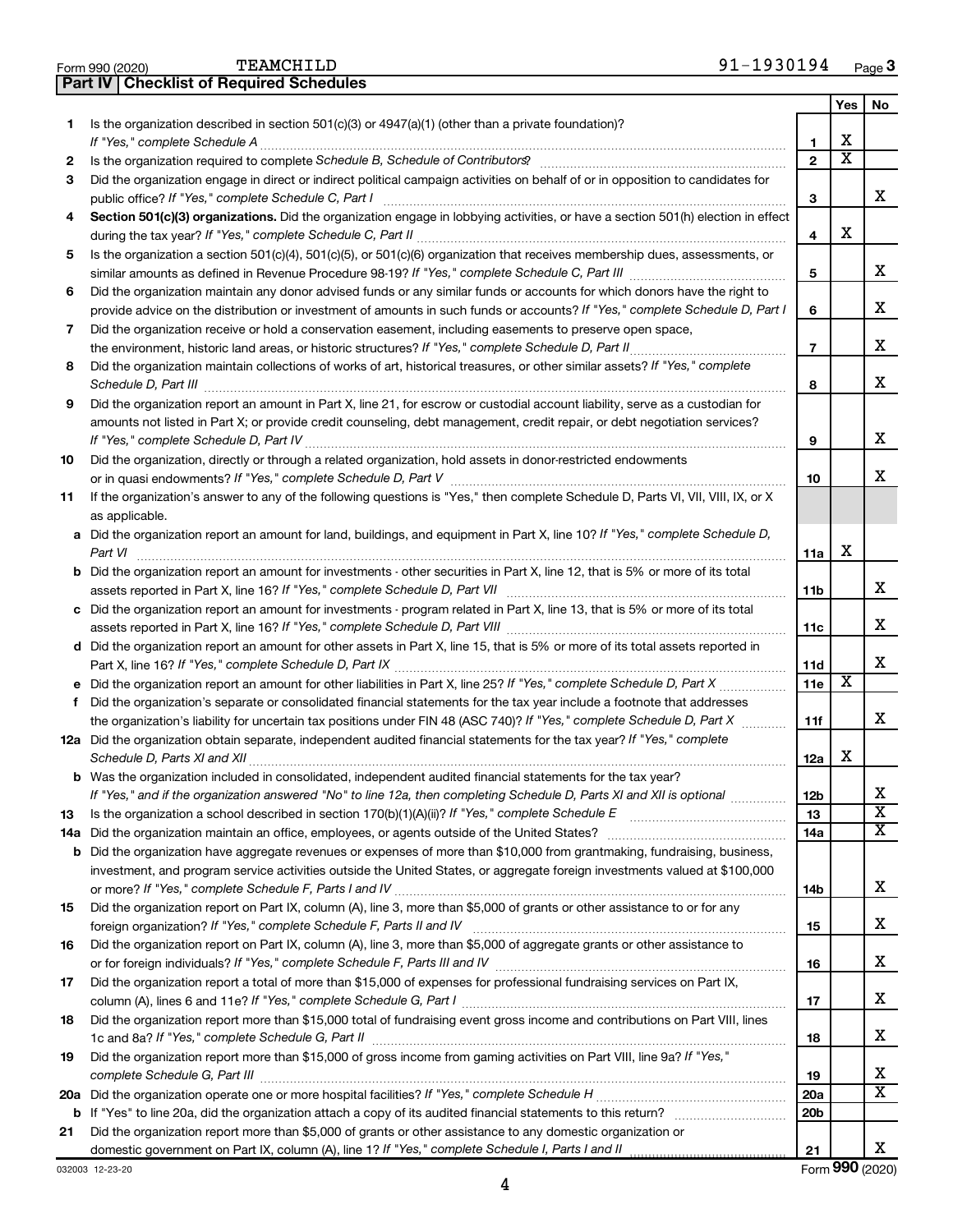|        | 91-1930194<br>TEAMCHILD<br>Form 990 (2020)                                                                                                                      |                 |     | Page 4                  |
|--------|-----------------------------------------------------------------------------------------------------------------------------------------------------------------|-----------------|-----|-------------------------|
|        | <b>Checklist of Required Schedules (continued)</b><br>Part IV                                                                                                   |                 |     |                         |
|        |                                                                                                                                                                 |                 | Yes | No                      |
| 22     | Did the organization report more than \$5,000 of grants or other assistance to or for domestic individuals on                                                   |                 |     |                         |
|        |                                                                                                                                                                 | 22              |     | х                       |
| 23     | Did the organization answer "Yes" to Part VII, Section A, line 3, 4, or 5 about compensation of the organization's current                                      |                 |     |                         |
|        | and former officers, directors, trustees, key employees, and highest compensated employees? If "Yes," complete                                                  |                 |     |                         |
|        | Schedule J <b>Execute Schedule J Execute Schedule J</b>                                                                                                         | 23              |     | x                       |
|        | 24a Did the organization have a tax-exempt bond issue with an outstanding principal amount of more than \$100,000 as of the                                     |                 |     |                         |
|        | last day of the year, that was issued after December 31, 2002? If "Yes," answer lines 24b through 24d and complete                                              |                 |     |                         |
|        |                                                                                                                                                                 | 24a             |     | x                       |
|        |                                                                                                                                                                 | 24 <sub>b</sub> |     |                         |
|        | Did the organization maintain an escrow account other than a refunding escrow at any time during the year to defease                                            |                 |     |                         |
|        |                                                                                                                                                                 | 24c             |     |                         |
|        |                                                                                                                                                                 | 24d             |     |                         |
|        | 25a Section 501(c)(3), 501(c)(4), and 501(c)(29) organizations. Did the organization engage in an excess benefit                                                |                 |     |                         |
|        |                                                                                                                                                                 | 25a             |     | x                       |
|        | <b>b</b> Is the organization aware that it engaged in an excess benefit transaction with a disqualified person in a prior year, and                             |                 |     |                         |
|        | that the transaction has not been reported on any of the organization's prior Forms 990 or 990-EZ? If "Yes," complete                                           |                 |     |                         |
|        |                                                                                                                                                                 | 25b             |     | х                       |
|        | Schedule L, Part I                                                                                                                                              |                 |     |                         |
| 26     | Did the organization report any amount on Part X, line 5 or 22, for receivables from or payables to any current                                                 |                 |     |                         |
|        | or former officer, director, trustee, key employee, creator or founder, substantial contributor, or 35%                                                         |                 |     | x                       |
|        | controlled entity or family member of any of these persons? If "Yes," complete Schedule L, Part II                                                              | 26              |     |                         |
| 27     | Did the organization provide a grant or other assistance to any current or former officer, director, trustee, key employee,                                     |                 |     |                         |
|        | creator or founder, substantial contributor or employee thereof, a grant selection committee member, or to a 35% controlled                                     |                 |     |                         |
|        | entity (including an employee thereof) or family member of any of these persons? If "Yes," complete Schedule L, Part III                                        | 27              |     | x                       |
| 28     | Was the organization a party to a business transaction with one of the following parties (see Schedule L, Part IV                                               |                 |     |                         |
|        | instructions, for applicable filing thresholds, conditions, and exceptions):                                                                                    |                 |     |                         |
| а      | A current or former officer, director, trustee, key employee, creator or founder, or substantial contributor? If                                                |                 |     |                         |
|        |                                                                                                                                                                 | 28a             |     | x                       |
|        |                                                                                                                                                                 | 28b             |     | $\overline{\mathtt{x}}$ |
|        | c A 35% controlled entity of one or more individuals and/or organizations described in lines 28a or 28b?!f                                                      |                 |     |                         |
|        |                                                                                                                                                                 | 28c             |     | х                       |
| 29     |                                                                                                                                                                 | 29              |     | $\overline{\text{X}}$   |
| 30     | Did the organization receive contributions of art, historical treasures, or other similar assets, or qualified conservation                                     |                 |     |                         |
|        |                                                                                                                                                                 | 30              |     | х                       |
| 31     | Did the organization liquidate, terminate, or dissolve and cease operations? If "Yes," complete Schedule N, Part I                                              | 31              |     | $\overline{\mathtt{x}}$ |
| 32     | Did the organization sell, exchange, dispose of, or transfer more than 25% of its net assets? If "Yes," complete                                                |                 |     |                         |
|        | Schedule N, Part II                                                                                                                                             | 32              |     | х                       |
| 33     | Did the organization own 100% of an entity disregarded as separate from the organization under Regulations                                                      |                 |     |                         |
|        |                                                                                                                                                                 | 33              |     | x                       |
| 34     | Was the organization related to any tax-exempt or taxable entity? If "Yes," complete Schedule R, Part II, III, or IV, and                                       |                 |     |                         |
|        | Part V, line 1                                                                                                                                                  | 34              |     | х                       |
|        | 35a Did the organization have a controlled entity within the meaning of section 512(b)(13)?                                                                     | 35a             |     | $\overline{\text{x}}$   |
|        | b If "Yes" to line 35a, did the organization receive any payment from or engage in any transaction with a controlled entity                                     |                 |     |                         |
|        |                                                                                                                                                                 | 35b             |     |                         |
| 36     | Section 501(c)(3) organizations. Did the organization make any transfers to an exempt non-charitable related organization?                                      |                 |     |                         |
|        |                                                                                                                                                                 | 36              |     | x                       |
| 37     | Did the organization conduct more than 5% of its activities through an entity that is not a related organization                                                |                 |     |                         |
|        |                                                                                                                                                                 | 37              |     | x                       |
| 38     | Did the organization complete Schedule O and provide explanations in Schedule O for Part VI, lines 11b and 19?                                                  |                 |     |                         |
|        |                                                                                                                                                                 | 38              | х   |                         |
| Part V | <b>Statements Regarding Other IRS Filings and Tax Compliance</b>                                                                                                |                 |     |                         |
|        | Check if Schedule O contains a response or note to any line in this Part V [11] [12] Check if Schedule O contains a response or note to any line in this Part V |                 |     |                         |
|        |                                                                                                                                                                 |                 | Yes | No                      |
|        | 25<br>1a                                                                                                                                                        |                 |     |                         |
|        | 0<br>Enter the number of Forms W-2G included in line 1a. Enter -0- if not applicable<br>1b                                                                      |                 |     |                         |
|        | c Did the organization comply with backup withholding rules for reportable payments to vendors and reportable gaming                                            |                 |     |                         |
|        |                                                                                                                                                                 | 1c              | х   |                         |
|        | 032004 12-23-20                                                                                                                                                 |                 |     | Form 990 (2020)         |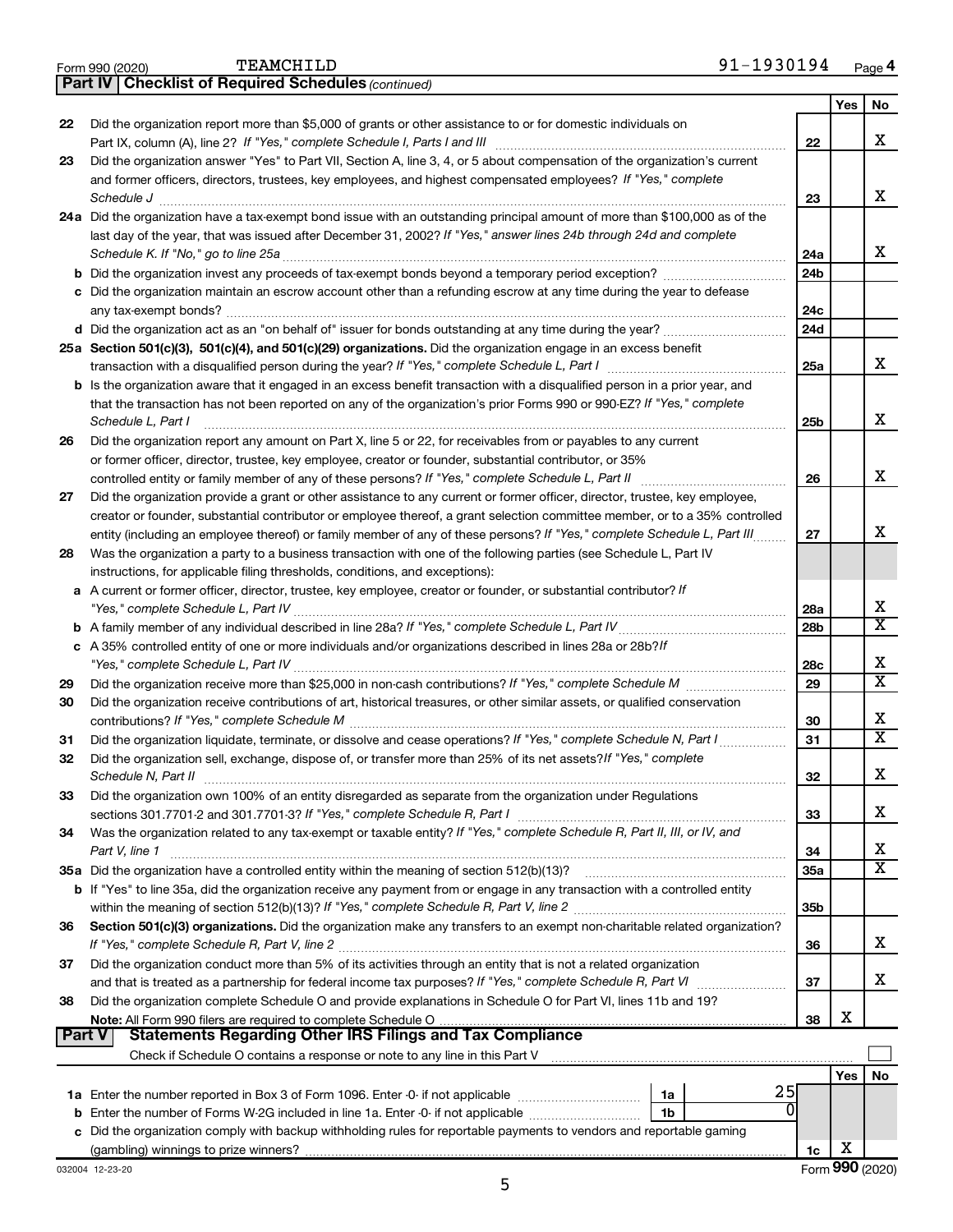| Form 990 (2020) | TEAMCHILD | ົາ<br>, , ,<br>ч ∕і<br>JJU LJ | Page<br>. . |
|-----------------|-----------|-------------------------------|-------------|
|-----------------|-----------|-------------------------------|-------------|

| Part V | Statements Regarding Other IRS Filings and Tax Compliance (continued)                                                                                      |          |                |     |                       |  |  |  |  |  |  |
|--------|------------------------------------------------------------------------------------------------------------------------------------------------------------|----------|----------------|-----|-----------------------|--|--|--|--|--|--|
|        |                                                                                                                                                            |          |                | Yes | No                    |  |  |  |  |  |  |
|        | 2a Enter the number of employees reported on Form W-3, Transmittal of Wage and Tax Statements,                                                             |          |                |     |                       |  |  |  |  |  |  |
|        | filed for the calendar year ending with or within the year covered by this return                                                                          | 34<br>2a |                |     |                       |  |  |  |  |  |  |
| b      |                                                                                                                                                            |          | 2b             | Х   |                       |  |  |  |  |  |  |
|        | Note: If the sum of lines 1a and 2a is greater than 250, you may be required to e-file (see instructions) <i>marroummann</i>                               |          |                |     |                       |  |  |  |  |  |  |
|        | 3a Did the organization have unrelated business gross income of \$1,000 or more during the year?                                                           |          | За             |     | x                     |  |  |  |  |  |  |
| b      |                                                                                                                                                            |          |                |     |                       |  |  |  |  |  |  |
|        | 4a At any time during the calendar year, did the organization have an interest in, or a signature or other authority over, a                               |          |                |     |                       |  |  |  |  |  |  |
|        | financial account in a foreign country (such as a bank account, securities account, or other financial account)?                                           |          |                |     |                       |  |  |  |  |  |  |
|        | <b>b</b> If "Yes," enter the name of the foreign country $\blacktriangleright$                                                                             |          |                |     |                       |  |  |  |  |  |  |
|        | See instructions for filing requirements for FinCEN Form 114, Report of Foreign Bank and Financial Accounts (FBAR).                                        |          |                |     |                       |  |  |  |  |  |  |
| 5a     |                                                                                                                                                            |          | 5a             |     | х                     |  |  |  |  |  |  |
| b      |                                                                                                                                                            |          | 5 <sub>b</sub> |     | $\overline{\text{X}}$ |  |  |  |  |  |  |
|        |                                                                                                                                                            |          | 5c             |     |                       |  |  |  |  |  |  |
|        | 6a Does the organization have annual gross receipts that are normally greater than \$100,000, and did the organization solicit                             |          |                |     |                       |  |  |  |  |  |  |
|        |                                                                                                                                                            |          | 6a             |     | x                     |  |  |  |  |  |  |
| b      | If "Yes," did the organization include with every solicitation an express statement that such contributions or gifts                                       |          |                |     |                       |  |  |  |  |  |  |
|        | were not tax deductible?                                                                                                                                   |          | 6b             |     |                       |  |  |  |  |  |  |
| 7      | Organizations that may receive deductible contributions under section 170(c).                                                                              |          |                |     |                       |  |  |  |  |  |  |
| a      | Did the organization receive a payment in excess of \$75 made partly as a contribution and partly for goods and services provided to the payor?            |          | 7a             |     | х                     |  |  |  |  |  |  |
| b      |                                                                                                                                                            |          | 7b             |     |                       |  |  |  |  |  |  |
|        | Did the organization sell, exchange, or otherwise dispose of tangible personal property for which it was required                                          |          |                |     |                       |  |  |  |  |  |  |
|        |                                                                                                                                                            |          | 7c             |     | х                     |  |  |  |  |  |  |
| d      |                                                                                                                                                            | 7d       |                |     |                       |  |  |  |  |  |  |
|        | Did the organization receive any funds, directly or indirectly, to pay premiums on a personal benefit contract?                                            |          | 7e             |     | х                     |  |  |  |  |  |  |
| f.     |                                                                                                                                                            |          | 7f             |     | $\overline{\text{X}}$ |  |  |  |  |  |  |
| g      | If the organization received a contribution of qualified intellectual property, did the organization file Form 8899 as required?                           |          | 7g             |     |                       |  |  |  |  |  |  |
| h      | If the organization received a contribution of cars, boats, airplanes, or other vehicles, did the organization file a Form 1098-C?                         |          |                |     |                       |  |  |  |  |  |  |
| 8      | Sponsoring organizations maintaining donor advised funds. Did a donor advised fund maintained by the                                                       |          |                |     |                       |  |  |  |  |  |  |
|        | sponsoring organization have excess business holdings at any time during the year? [11111111111111111111111111                                             |          | 8              |     |                       |  |  |  |  |  |  |
| 9      | Sponsoring organizations maintaining donor advised funds.                                                                                                  |          |                |     |                       |  |  |  |  |  |  |
| а      | Did the sponsoring organization make any taxable distributions under section 4966?                                                                         |          | 9а             |     |                       |  |  |  |  |  |  |
| b      |                                                                                                                                                            |          | 9b             |     |                       |  |  |  |  |  |  |
| 10     | Section 501(c)(7) organizations. Enter:                                                                                                                    |          |                |     |                       |  |  |  |  |  |  |
| а      |                                                                                                                                                            | 10a      |                |     |                       |  |  |  |  |  |  |
|        | Gross receipts, included on Form 990, Part VIII, line 12, for public use of club facilities                                                                | 10b      |                |     |                       |  |  |  |  |  |  |
| 11,    | Section 501(c)(12) organizations. Enter:                                                                                                                   |          |                |     |                       |  |  |  |  |  |  |
| а      |                                                                                                                                                            | 11a      |                |     |                       |  |  |  |  |  |  |
| b      | Gross income from other sources (Do not net amounts due or paid to other sources against                                                                   |          |                |     |                       |  |  |  |  |  |  |
|        | amounts due or received from them.)                                                                                                                        | 11b      |                |     |                       |  |  |  |  |  |  |
|        | 12a Section 4947(a)(1) non-exempt charitable trusts. Is the organization filing Form 990 in lieu of Form 1041?                                             |          | 12a            |     |                       |  |  |  |  |  |  |
|        | <b>b</b> If "Yes," enter the amount of tax-exempt interest received or accrued during the year                                                             | 12b      |                |     |                       |  |  |  |  |  |  |
| 13     | Section 501(c)(29) qualified nonprofit health insurance issuers.<br>a Is the organization licensed to issue qualified health plans in more than one state? |          | 13a            |     |                       |  |  |  |  |  |  |
|        | <b>Note:</b> See the instructions for additional information the organization must report on Schedule O.                                                   |          |                |     |                       |  |  |  |  |  |  |
|        | <b>b</b> Enter the amount of reserves the organization is required to maintain by the states in which the                                                  |          |                |     |                       |  |  |  |  |  |  |
|        |                                                                                                                                                            | 13b      |                |     |                       |  |  |  |  |  |  |
|        |                                                                                                                                                            | 13c      |                |     |                       |  |  |  |  |  |  |
| с      | 14a Did the organization receive any payments for indoor tanning services during the tax year?                                                             |          | 14a            |     | x                     |  |  |  |  |  |  |
|        | <b>b</b> If "Yes," has it filed a Form 720 to report these payments? If "No," provide an explanation on Schedule O                                         |          | 14b            |     |                       |  |  |  |  |  |  |
| 15     | Is the organization subject to the section 4960 tax on payment(s) of more than \$1,000,000 in remuneration or                                              |          |                |     |                       |  |  |  |  |  |  |
|        |                                                                                                                                                            |          | 15             |     | х                     |  |  |  |  |  |  |
|        | If "Yes," see instructions and file Form 4720, Schedule N.                                                                                                 |          |                |     |                       |  |  |  |  |  |  |
| 16     | Is the organization an educational institution subject to the section 4968 excise tax on net investment income?                                            |          | 16             |     | x                     |  |  |  |  |  |  |
|        | If "Yes," complete Form 4720, Schedule O.                                                                                                                  |          |                |     |                       |  |  |  |  |  |  |
|        |                                                                                                                                                            |          |                |     |                       |  |  |  |  |  |  |

l,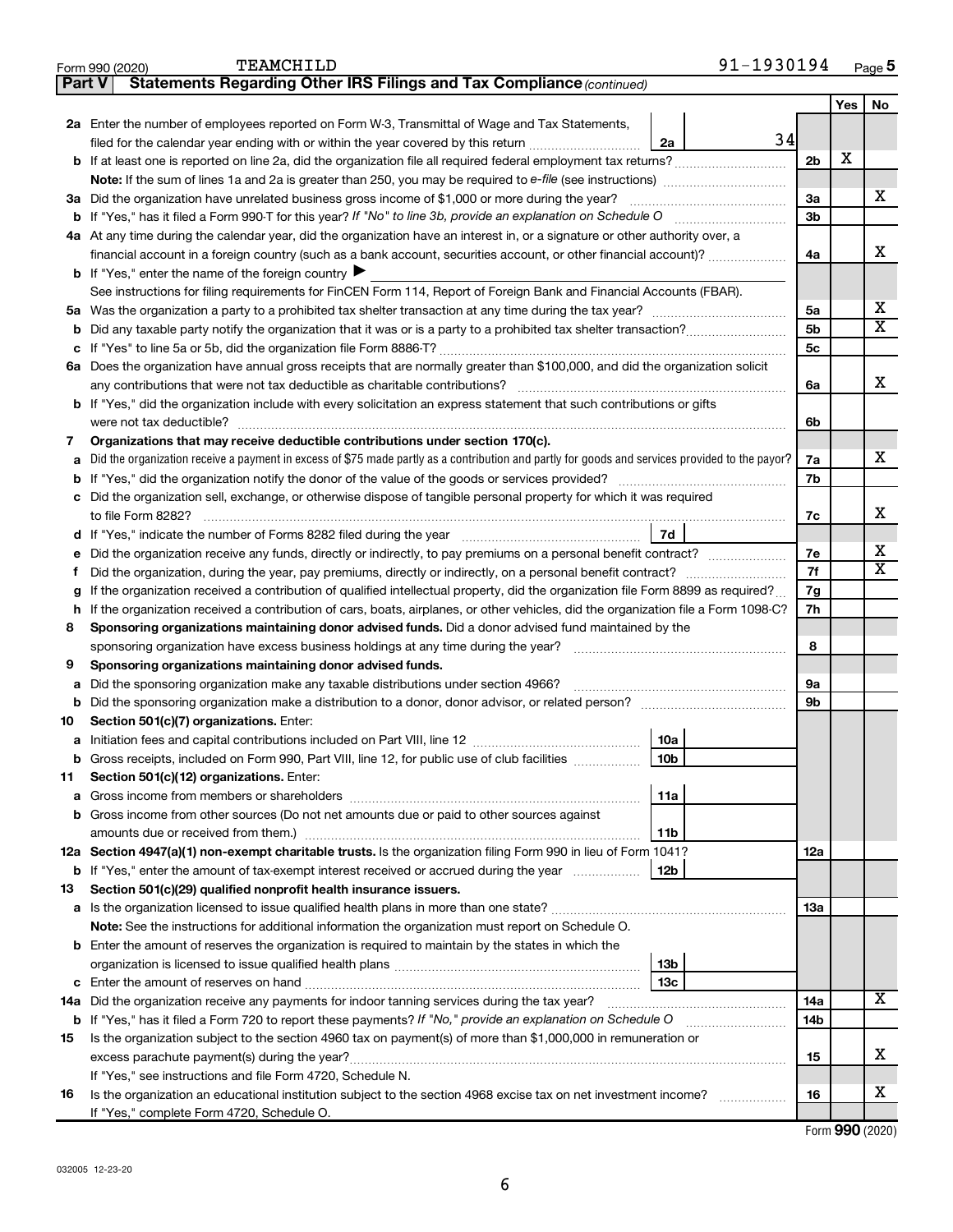|    | TEAMCHILD<br>Form 990 (2020)                                                                                                                                                                                                   | 91-1930194 |                 |                         | Page $6$                |  |  |  |  |  |  |  |
|----|--------------------------------------------------------------------------------------------------------------------------------------------------------------------------------------------------------------------------------|------------|-----------------|-------------------------|-------------------------|--|--|--|--|--|--|--|
|    | Governance, Management, and Disclosure For each "Yes" response to lines 2 through 7b below, and for a "No" response<br><b>Part VI</b>                                                                                          |            |                 |                         |                         |  |  |  |  |  |  |  |
|    | to line 8a, 8b, or 10b below, describe the circumstances, processes, or changes on Schedule O. See instructions.                                                                                                               |            |                 |                         |                         |  |  |  |  |  |  |  |
|    | Check if Schedule O contains a response or note to any line in this Part VI                                                                                                                                                    |            |                 |                         | $\overline{\mathbf{x}}$ |  |  |  |  |  |  |  |
|    | <b>Section A. Governing Body and Management</b>                                                                                                                                                                                |            |                 |                         |                         |  |  |  |  |  |  |  |
|    |                                                                                                                                                                                                                                |            |                 | Yes                     | No                      |  |  |  |  |  |  |  |
|    | <b>1a</b> Enter the number of voting members of the governing body at the end of the tax year<br>1a                                                                                                                            | 11         |                 |                         |                         |  |  |  |  |  |  |  |
|    | If there are material differences in voting rights among members of the governing body, or if the governing                                                                                                                    |            |                 |                         |                         |  |  |  |  |  |  |  |
|    | body delegated broad authority to an executive committee or similar committee, explain on Schedule O.                                                                                                                          |            |                 |                         |                         |  |  |  |  |  |  |  |
| b  | Enter the number of voting members included on line 1a, above, who are independent<br>1b                                                                                                                                       | 11         |                 |                         |                         |  |  |  |  |  |  |  |
| 2  | Did any officer, director, trustee, or key employee have a family relationship or a business relationship with any other                                                                                                       |            |                 |                         |                         |  |  |  |  |  |  |  |
|    | officer, director, trustee, or key employee?                                                                                                                                                                                   |            |                 |                         |                         |  |  |  |  |  |  |  |
| 3  | Did the organization delegate control over management duties customarily performed by or under the direct supervision                                                                                                          |            |                 |                         |                         |  |  |  |  |  |  |  |
|    |                                                                                                                                                                                                                                |            | 3               |                         | х                       |  |  |  |  |  |  |  |
| 4  | Did the organization make any significant changes to its governing documents since the prior Form 990 was filed?                                                                                                               |            | 4               |                         | $\overline{\textbf{x}}$ |  |  |  |  |  |  |  |
| 5  |                                                                                                                                                                                                                                |            | 5               |                         | $\overline{\mathbf{x}}$ |  |  |  |  |  |  |  |
| 6  | Did the organization have members or stockholders?                                                                                                                                                                             |            | 6               |                         | $\overline{\mathbf{x}}$ |  |  |  |  |  |  |  |
| 7a | Did the organization have members, stockholders, or other persons who had the power to elect or appoint one or                                                                                                                 |            |                 |                         |                         |  |  |  |  |  |  |  |
|    | more members of the governing body?                                                                                                                                                                                            |            | 7a              |                         | х                       |  |  |  |  |  |  |  |
|    | <b>b</b> Are any governance decisions of the organization reserved to (or subject to approval by) members, stockholders, or                                                                                                    |            |                 |                         |                         |  |  |  |  |  |  |  |
|    | persons other than the governing body?                                                                                                                                                                                         |            | 7b              |                         | x                       |  |  |  |  |  |  |  |
| 8  | Did the organization contemporaneously document the meetings held or written actions undertaken during the year by the following:                                                                                              |            |                 |                         |                         |  |  |  |  |  |  |  |
| a  | The governing body? [[11] notice in the contract of the contract of the contract of the contract of the contract of the contract of the contract of the contract of the contract of the contract of the contract of the contra |            | 8а              | х                       |                         |  |  |  |  |  |  |  |
| b  | Each committee with authority to act on behalf of the governing body?                                                                                                                                                          |            | 8b              | х                       |                         |  |  |  |  |  |  |  |
| 9  | Is there any officer, director, trustee, or key employee listed in Part VII, Section A, who cannot be reached at the                                                                                                           |            |                 |                         | x                       |  |  |  |  |  |  |  |
|    |                                                                                                                                                                                                                                |            | 9               |                         |                         |  |  |  |  |  |  |  |
|    | Section B. Policies (This Section B requests information about policies not required by the Internal Revenue Code.)                                                                                                            |            |                 | Yes                     | No                      |  |  |  |  |  |  |  |
|    |                                                                                                                                                                                                                                |            | 10a             |                         | х                       |  |  |  |  |  |  |  |
|    | b If "Yes," did the organization have written policies and procedures governing the activities of such chapters, affiliates,                                                                                                   |            |                 |                         |                         |  |  |  |  |  |  |  |
|    |                                                                                                                                                                                                                                |            | 10 <sub>b</sub> |                         |                         |  |  |  |  |  |  |  |
|    | 11a Has the organization provided a complete copy of this Form 990 to all members of its governing body before filing the form?                                                                                                |            | 11a             | X                       |                         |  |  |  |  |  |  |  |
|    | <b>b</b> Describe in Schedule O the process, if any, used by the organization to review this Form 990.                                                                                                                         |            |                 |                         |                         |  |  |  |  |  |  |  |
|    | 12a Did the organization have a written conflict of interest policy? If "No," go to line 13                                                                                                                                    |            | 12a             | х                       |                         |  |  |  |  |  |  |  |
| b  | Were officers, directors, or trustees, and key employees required to disclose annually interests that could give rise to conflicts?                                                                                            |            | 12 <sub>b</sub> | $\overline{\textbf{x}}$ |                         |  |  |  |  |  |  |  |
| c  | Did the organization regularly and consistently monitor and enforce compliance with the policy? If "Yes," describe                                                                                                             |            |                 |                         |                         |  |  |  |  |  |  |  |
|    | in Schedule O how this was done encourance and an according of the state of the state of the state of the state of the state of the state of the state of the state of the state of the state of the state of the state of the |            | 12c             | х                       |                         |  |  |  |  |  |  |  |
| 13 | Did the organization have a written whistleblower policy?                                                                                                                                                                      |            | 13              | $\overline{\textbf{x}}$ |                         |  |  |  |  |  |  |  |
| 14 | Did the organization have a written document retention and destruction policy? [11] manufaction manufaction in                                                                                                                 |            | 14              | $\overline{\mathbf{x}}$ |                         |  |  |  |  |  |  |  |
| 15 | Did the process for determining compensation of the following persons include a review and approval by independent                                                                                                             |            |                 |                         |                         |  |  |  |  |  |  |  |
|    | persons, comparability data, and contemporaneous substantiation of the deliberation and decision?                                                                                                                              |            |                 |                         |                         |  |  |  |  |  |  |  |
| a  | The organization's CEO, Executive Director, or top management official manufactured content content of the organization's CEO, Executive Director, or top management official manufactured content of the original content of  |            | 15a             | х                       |                         |  |  |  |  |  |  |  |
| b  |                                                                                                                                                                                                                                |            | 15 <sub>b</sub> | X                       |                         |  |  |  |  |  |  |  |
|    | If "Yes" to line 15a or 15b, describe the process in Schedule O (see instructions).                                                                                                                                            |            |                 |                         |                         |  |  |  |  |  |  |  |
|    | 16a Did the organization invest in, contribute assets to, or participate in a joint venture or similar arrangement with a                                                                                                      |            |                 |                         |                         |  |  |  |  |  |  |  |
|    | taxable entity during the year?                                                                                                                                                                                                |            | 16a             |                         | x                       |  |  |  |  |  |  |  |
|    | b If "Yes," did the organization follow a written policy or procedure requiring the organization to evaluate its participation                                                                                                 |            |                 |                         |                         |  |  |  |  |  |  |  |
|    | in joint venture arrangements under applicable federal tax law, and take steps to safeguard the organization's                                                                                                                 |            |                 |                         |                         |  |  |  |  |  |  |  |
|    | exempt status with respect to such arrangements?                                                                                                                                                                               |            | 16b             |                         |                         |  |  |  |  |  |  |  |
|    | <b>Section C. Disclosure</b>                                                                                                                                                                                                   |            |                 |                         |                         |  |  |  |  |  |  |  |
| 17 | List the states with which a copy of this Form 990 is required to be filed $\blacktriangleright\text{WA}$                                                                                                                      |            |                 |                         |                         |  |  |  |  |  |  |  |
| 18 | Section 6104 requires an organization to make its Forms 1023 (1024 or 1024-A, if applicable), 990, and 990-T (Section 501(c)(3)s only) available                                                                               |            |                 |                         |                         |  |  |  |  |  |  |  |
|    | for public inspection. Indicate how you made these available. Check all that apply.<br>$\lfloor x \rfloor$ Upon request<br>∫ Another's website<br>Other (explain on Schedule O)                                                |            |                 |                         |                         |  |  |  |  |  |  |  |
|    | Own website<br>Describe on Schedule O whether (and if so, how) the organization made its governing documents, conflict of interest policy, and financial                                                                       |            |                 |                         |                         |  |  |  |  |  |  |  |
| 19 | statements available to the public during the tax year.                                                                                                                                                                        |            |                 |                         |                         |  |  |  |  |  |  |  |
| 20 | State the name, address, and telephone number of the person who possesses the organization's books and records                                                                                                                 |            |                 |                         |                         |  |  |  |  |  |  |  |
|    | SHAWNA SHERMAN, DIRECTOR OF FINANCE AND ADMINISTRATION - 206-322-2444                                                                                                                                                          |            |                 |                         |                         |  |  |  |  |  |  |  |
|    | 1225 S WELLER ST, NO. 420, SEATTLE,<br>98144<br>WA                                                                                                                                                                             |            |                 |                         |                         |  |  |  |  |  |  |  |
|    |                                                                                                                                                                                                                                |            |                 |                         |                         |  |  |  |  |  |  |  |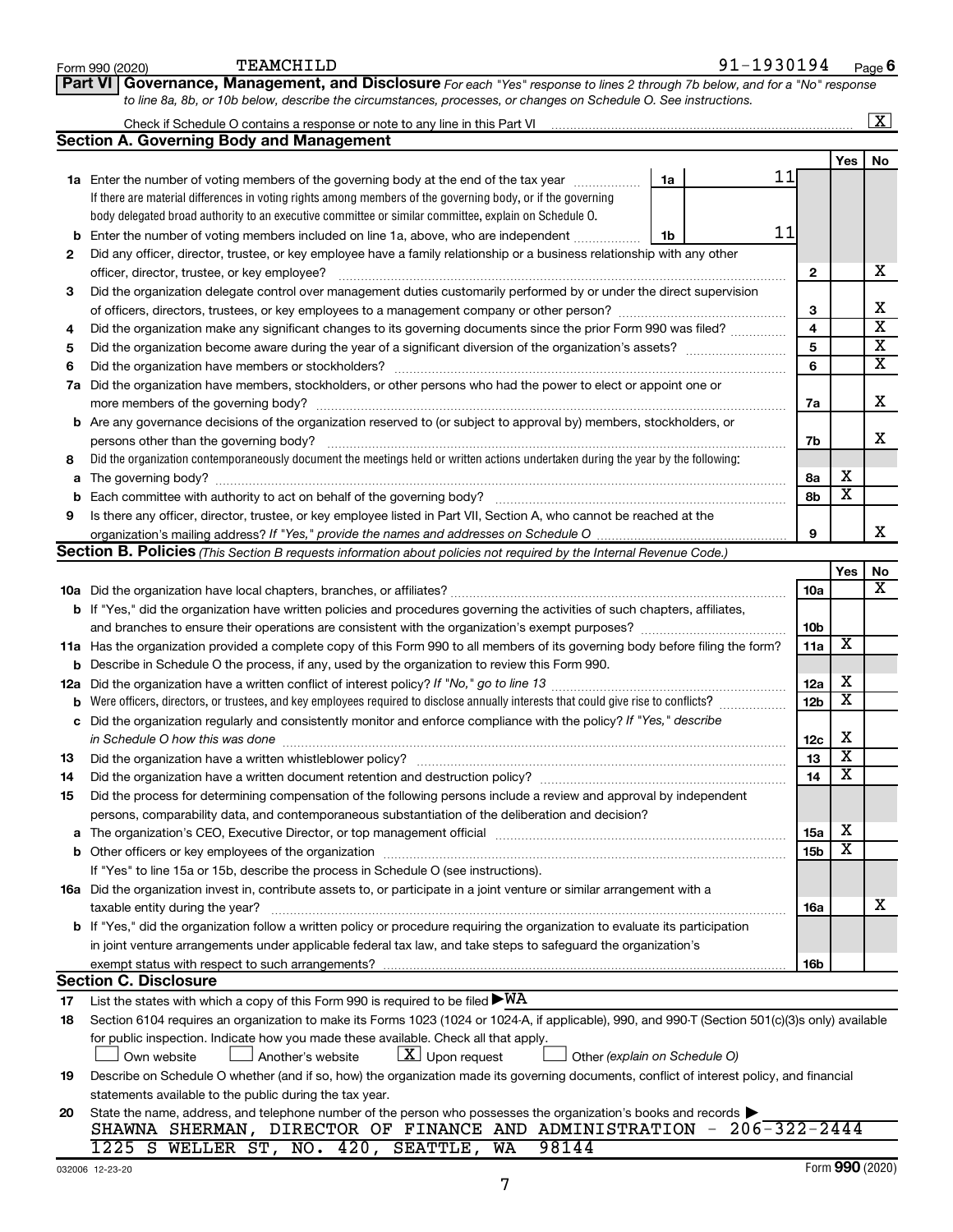$\mathcal{L}^{\text{eff}}$ 

| Part VII Compensation of Officers, Directors, Trustees, Key Employees, Highest Compensated |
|--------------------------------------------------------------------------------------------|
| <b>Employees, and Independent Contractors</b>                                              |

Check if Schedule O contains a response or note to any line in this Part VII

**Section A. Officers, Directors, Trustees, Key Employees, and Highest Compensated Employees**

**1a**  Complete this table for all persons required to be listed. Report compensation for the calendar year ending with or within the organization's tax year.  $\bullet$  List all of the organization's current officers, directors, trustees (whether individuals or organizations), regardless of amount of compensation.

Enter -0- in columns (D), (E), and (F) if no compensation was paid.

**•** List all of the organization's current key employees, if any. See instructions for definition of "key employee."

**•** List the organization's five *current* highest compensated employees (other than an officer, director, trustee, or key employee) who received reportable compensation (Box 5 of Form W-2 and/or Box 7 of Form 1099-MISC) of more than \$100,000 from the organization and any related organizations.

 $\bullet$  List all of the organization's former officers, key employees, and highest compensated employees who received more than \$100,000 of reportable compensation from the organization and any related organizations.

**•** List all of the organization's former directors or trustees that received, in the capacity as a former director or trustee of the organization, more than \$10,000 of reportable compensation from the organization and any related organizations.

See instructions for the order in which to list the persons above.

Check this box if neither the organization nor any related organization compensated any current officer, director, or trustee.  $\sim$ 

| (A)                                  | (B)               |                                |                                                                  | (C)     |              |                                 |        | (D)             | (E)                           | (F)                |
|--------------------------------------|-------------------|--------------------------------|------------------------------------------------------------------|---------|--------------|---------------------------------|--------|-----------------|-------------------------------|--------------------|
| Name and title                       | Average           |                                | Position<br>(do not check more than one                          |         |              |                                 |        | Reportable      | Reportable                    | Estimated          |
|                                      | hours per         |                                | box, unless person is both an<br>officer and a director/trustee) |         |              |                                 |        | compensation    | compensation                  | amount of<br>other |
|                                      | week<br>(list any |                                |                                                                  |         |              |                                 |        | from<br>the     | from related<br>organizations | compensation       |
|                                      | hours for         |                                |                                                                  |         |              |                                 |        | organization    | (W-2/1099-MISC)               | from the           |
|                                      | related           |                                |                                                                  |         |              |                                 |        | (W-2/1099-MISC) |                               | organization       |
|                                      | organizations     |                                |                                                                  |         |              |                                 |        |                 |                               | and related        |
|                                      | below             | Individual trustee or director | Institutional trustee                                            |         | Key employee | Highest compensated<br>employee | Former |                 |                               | organizations      |
|                                      | line)             |                                |                                                                  | Officer |              |                                 |        |                 |                               |                    |
| ANNE LEE<br>(1)                      | 35.00             |                                |                                                                  |         |              |                                 |        |                 |                               |                    |
| EXECUTIVE DIRECTOR                   |                   |                                |                                                                  | $\rm X$ |              |                                 |        | 105,000.        | 0.                            | 8,400.             |
| (2)<br><b>ANTHONY PETERSON</b>       | 35.00             |                                |                                                                  |         |              |                                 |        |                 |                               |                    |
| DIRECTOR OF FINANCE AND ADMINISTRATI |                   |                                |                                                                  | X       |              |                                 |        | 77,558.         | $\mathbf 0$ .                 | 8,700.             |
| ANN CAREY<br>(3)                     | 2.00              |                                |                                                                  |         |              |                                 |        |                 |                               |                    |
| PRESIDENT                            |                   | X                              |                                                                  | $\rm X$ |              |                                 |        | $\mathbf 0$     | $\mathbf 0$                   | $0\cdot$           |
| ROSA PERALTA<br>(4)                  | 2.00              |                                |                                                                  |         |              |                                 |        |                 |                               |                    |
| PRESIDENT                            |                   | $\mathbf X$                    |                                                                  | X       |              |                                 |        | $\mathbf 0$     | $\mathbf 0$                   | $\mathbf 0$ .      |
| <b>LAURA CARTER</b><br>(5)           | 1.00              |                                |                                                                  |         |              |                                 |        |                 |                               |                    |
| VICE PRESIDENT                       |                   | $\mathbf X$                    |                                                                  | $\rm X$ |              |                                 |        | $\mathbf 0$     | $\mathbf 0$                   | $\mathbf 0$ .      |
| (6)<br>ALMETTA PITTS                 | 2.00              |                                |                                                                  |         |              |                                 |        |                 |                               |                    |
| <b>SECRETARY</b>                     |                   | $\rm X$                        |                                                                  | X       |              |                                 |        | $\mathbf 0$     | $\mathbf 0$                   | $\mathbf 0$ .      |
| (7)<br>SALLY PRITCHARD               | 2.00              |                                |                                                                  |         |              |                                 |        |                 |                               |                    |
| <b>TREASURER</b>                     |                   | $\mathbf X$                    |                                                                  | $\rm X$ |              |                                 |        | 0               | $\mathbf 0$                   | $\mathbf 0$ .      |
| (8)<br>ANDREW BENJAMIN               | 1.00              |                                |                                                                  |         |              |                                 |        |                 |                               |                    |
| <b>DIRECTOR</b>                      |                   | $\rm X$                        |                                                                  |         |              |                                 |        | $\mathbf 0$     | $\mathbf 0$                   | $\mathbf 0$ .      |
| (9)<br><b>JESSLYN HOWARD</b>         | 1.00              |                                |                                                                  |         |              |                                 |        |                 |                               |                    |
| <b>DIRECTOR</b>                      |                   | $\mathbf X$                    |                                                                  |         |              |                                 |        | $\mathbf 0$     | $\mathbf 0$                   | $\mathbf 0$ .      |
| (10) LAURA EWBANK                    | 1.00              |                                |                                                                  |         |              |                                 |        |                 |                               |                    |
| <b>DIRECTOR</b>                      |                   | X                              |                                                                  |         |              |                                 |        | $\mathbf 0$     | $\mathbf 0$                   | $\mathbf 0$ .      |
| (11) KRISTA LEIGH ELLIOT             | 1.00              |                                |                                                                  |         |              |                                 |        |                 |                               |                    |
| <b>DIRECTOR</b>                      |                   | $\mathbf X$                    |                                                                  |         |              |                                 |        | 0               | $\mathbf 0$                   | $\mathbf 0$ .      |
| (12) NIOMI ZINN                      | 1.00              |                                |                                                                  |         |              |                                 |        |                 |                               |                    |
| <b>DIRECTOR</b>                      |                   | $\rm X$                        |                                                                  |         |              |                                 |        | $\mathbf 0$     | $\mathbf 0$                   | $\mathbf 0$ .      |
| (13) MELISSA LEE                     | 1.00              |                                |                                                                  |         |              |                                 |        |                 |                               |                    |
| <b>DIRECTOR</b>                      |                   | $\mathbf X$                    |                                                                  |         |              |                                 |        | $\mathbf 0$     | $\mathbf 0$                   | $\mathbf 0$ .      |
| (14) MAJD BANIODEH                   | 1.00              |                                |                                                                  |         |              |                                 |        |                 |                               |                    |
| <b>DIRECTOR</b>                      |                   | $\rm X$                        |                                                                  |         |              |                                 |        | 0               | $\mathbf 0$                   | $\mathbf 0$ .      |
| (15) MARIA KOLBY-WOLFE               | 1.00              |                                |                                                                  |         |              |                                 |        |                 |                               |                    |
| <b>DIRECTOR</b>                      |                   | $\rm X$                        |                                                                  |         |              |                                 |        | $\mathbf 0$     | $\mathbf 0$                   | $\mathbf 0$ .      |
| (16) TEEBAH ALSALEH                  | 1.00              |                                |                                                                  |         |              |                                 |        |                 |                               |                    |
| <b>DIRECTOR</b>                      |                   | $\rm X$                        |                                                                  |         |              |                                 |        | $\mathbf 0$     | $\mathbf 0$                   | $\mathbf 0$ .      |
| (17) LARRY BROWN                     | 1.00              |                                |                                                                  |         |              |                                 |        |                 |                               |                    |
| <b>DIRECTOR</b>                      |                   | $\mathbf X$                    |                                                                  |         |              |                                 |        | 0.              | $\mathbf 0$ .                 | $\mathbf 0$ .      |

Form (2020) **990**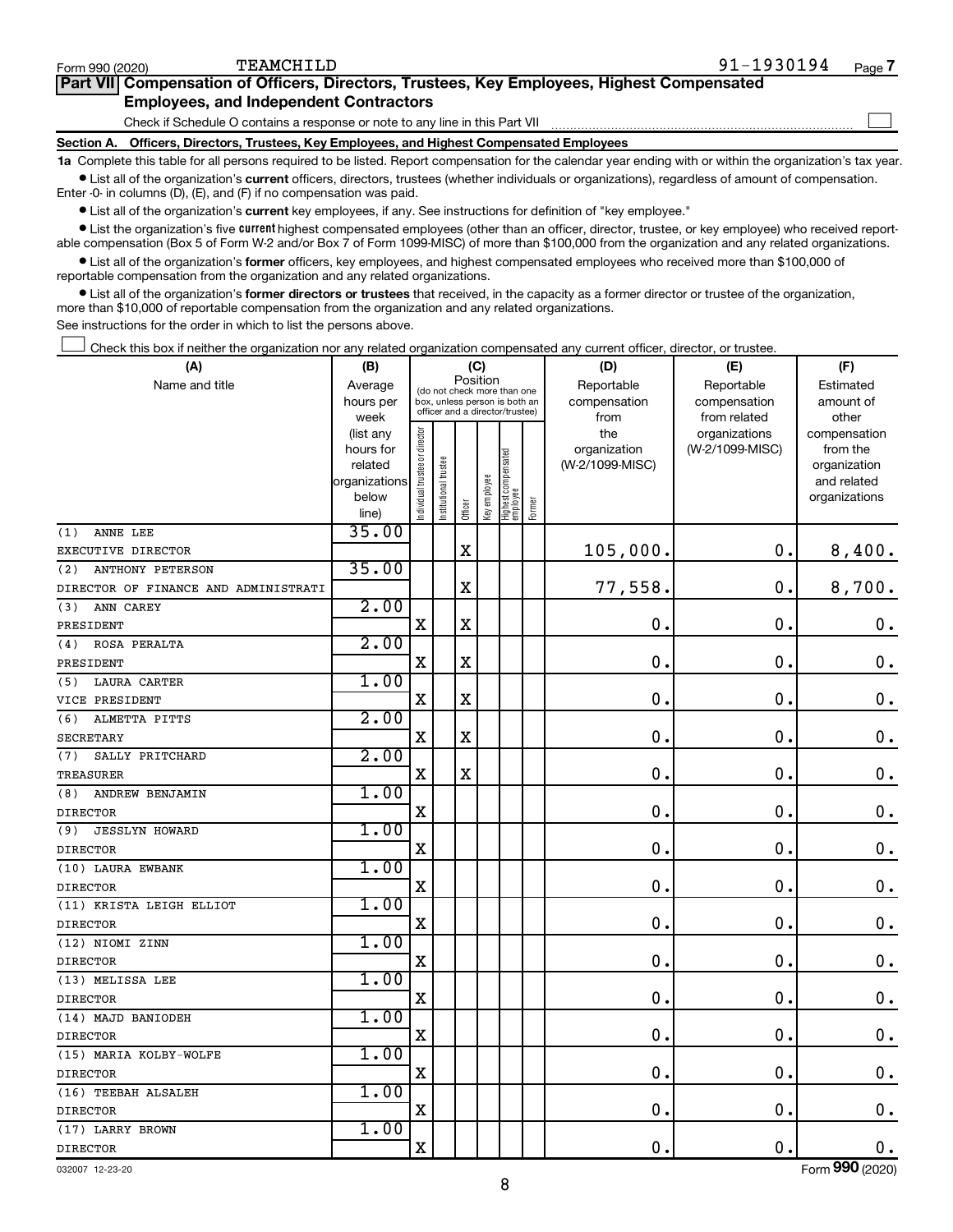|    | TEAMCHILD<br>Form 990 (2020)                                                                                                                                                                                                    |                                                                      |                                |                       |                 |              |                                                                                                 |        |                                           | 91-1930194                                        |                           |                                        |                                                                          | Page 8           |
|----|---------------------------------------------------------------------------------------------------------------------------------------------------------------------------------------------------------------------------------|----------------------------------------------------------------------|--------------------------------|-----------------------|-----------------|--------------|-------------------------------------------------------------------------------------------------|--------|-------------------------------------------|---------------------------------------------------|---------------------------|----------------------------------------|--------------------------------------------------------------------------|------------------|
|    | <b>Part VII</b><br>Section A. Officers, Directors, Trustees, Key Employees, and Highest Compensated Employees (continued)                                                                                                       |                                                                      |                                |                       |                 |              |                                                                                                 |        |                                           |                                                   |                           |                                        |                                                                          |                  |
|    | (B)<br>(A)<br>Average<br>Name and title<br>hours per<br>week                                                                                                                                                                    |                                                                      |                                |                       | (C)<br>Position |              | (do not check more than one<br>box, unless person is both an<br>officer and a director/trustee) |        | (D)<br>Reportable<br>compensation<br>from | (E)<br>Reportable<br>compensation<br>from related |                           | (F)<br>Estimated<br>amount of<br>other |                                                                          |                  |
|    |                                                                                                                                                                                                                                 | (list any<br>hours for<br>related<br>organizations<br>below<br>line) | Individual trustee or director | Institutional trustee | Officer         | Key employee | Highest compensated<br>employee                                                                 | Former | the<br>organization<br>(W-2/1099-MISC)    | organizations<br>(W-2/1099-MISC)                  |                           |                                        | compensation<br>from the<br>organization<br>and related<br>organizations |                  |
|    |                                                                                                                                                                                                                                 |                                                                      |                                |                       |                 |              |                                                                                                 |        |                                           |                                                   |                           |                                        |                                                                          |                  |
|    |                                                                                                                                                                                                                                 |                                                                      |                                |                       |                 |              |                                                                                                 |        |                                           |                                                   |                           |                                        |                                                                          |                  |
|    |                                                                                                                                                                                                                                 |                                                                      |                                |                       |                 |              |                                                                                                 |        |                                           |                                                   |                           |                                        |                                                                          |                  |
|    |                                                                                                                                                                                                                                 |                                                                      |                                |                       |                 |              |                                                                                                 |        |                                           |                                                   |                           |                                        |                                                                          |                  |
|    |                                                                                                                                                                                                                                 |                                                                      |                                |                       |                 |              |                                                                                                 |        |                                           |                                                   |                           |                                        |                                                                          |                  |
|    |                                                                                                                                                                                                                                 |                                                                      |                                |                       |                 |              |                                                                                                 |        |                                           |                                                   |                           |                                        |                                                                          |                  |
|    | 1b Subtotal                                                                                                                                                                                                                     |                                                                      |                                |                       |                 |              |                                                                                                 |        | 182,558.                                  |                                                   | $\overline{0}$ .          |                                        | 17,100.                                                                  |                  |
|    | c Total from continuation sheets to Part VII, Section A manufactured by                                                                                                                                                         |                                                                      |                                |                       |                 |              |                                                                                                 |        | 0.<br>182,558.                            |                                                   | $\overline{0}$ .<br>$0$ . |                                        | 17,100.                                                                  | $\overline{0}$ . |
| 2  | Total number of individuals (including but not limited to those listed above) who received more than \$100,000 of reportable                                                                                                    |                                                                      |                                |                       |                 |              |                                                                                                 |        |                                           |                                                   |                           |                                        |                                                                          |                  |
|    | compensation from the organization $\triangleright$                                                                                                                                                                             |                                                                      |                                |                       |                 |              |                                                                                                 |        |                                           |                                                   |                           |                                        |                                                                          | 1                |
|    | Did the organization list any former officer, director, trustee, key employee, or highest compensated employee on                                                                                                               |                                                                      |                                |                       |                 |              |                                                                                                 |        |                                           |                                                   |                           |                                        | Yes                                                                      | <b>No</b>        |
| 3  | line 1a? If "Yes," complete Schedule J for such individual [11] manufacture manufacture in the set of the set o                                                                                                                 |                                                                      |                                |                       |                 |              |                                                                                                 |        |                                           |                                                   |                           | 3                                      |                                                                          | х                |
|    | For any individual listed on line 1a, is the sum of reportable compensation and other compensation from the organization<br>and related organizations greater than \$150,000? If "Yes," complete Schedule J for such individual |                                                                      |                                |                       |                 |              |                                                                                                 |        |                                           |                                                   |                           | 4                                      |                                                                          | х                |
| 5  | Did any person listed on line 1a receive or accrue compensation from any unrelated organization or individual for services<br>rendered to the organization? If "Yes," complete Schedule J for such person.                      |                                                                      |                                |                       |                 |              |                                                                                                 |        |                                           |                                                   |                           | 5                                      |                                                                          | x                |
|    | <b>Section B. Independent Contractors</b><br>Complete this table for your five highest compensated independent contractors that received more than \$100,000 of compensation from                                               |                                                                      |                                |                       |                 |              |                                                                                                 |        |                                           |                                                   |                           |                                        |                                                                          |                  |
| 1. | the organization. Report compensation for the calendar year ending with or within the organization's tax year.                                                                                                                  |                                                                      |                                |                       |                 |              |                                                                                                 |        |                                           |                                                   |                           |                                        |                                                                          |                  |
|    | (A)<br>Name and business address                                                                                                                                                                                                |                                                                      |                                | <b>NONE</b>           |                 |              |                                                                                                 |        | (B)<br>Description of services            |                                                   |                           | (C)<br>Compensation                    |                                                                          |                  |
|    |                                                                                                                                                                                                                                 |                                                                      |                                |                       |                 |              |                                                                                                 |        |                                           |                                                   |                           |                                        |                                                                          |                  |
|    |                                                                                                                                                                                                                                 |                                                                      |                                |                       |                 |              |                                                                                                 |        |                                           |                                                   |                           |                                        |                                                                          |                  |
|    |                                                                                                                                                                                                                                 |                                                                      |                                |                       |                 |              |                                                                                                 |        |                                           |                                                   |                           |                                        |                                                                          |                  |
|    |                                                                                                                                                                                                                                 |                                                                      |                                |                       |                 |              |                                                                                                 |        |                                           |                                                   |                           |                                        |                                                                          |                  |
| 2  | Total number of independent contractors (including but not limited to those listed above) who received more than<br>\$100,000 of compensation from the organization                                                             |                                                                      |                                |                       |                 |              | 0                                                                                               |        |                                           |                                                   |                           |                                        |                                                                          |                  |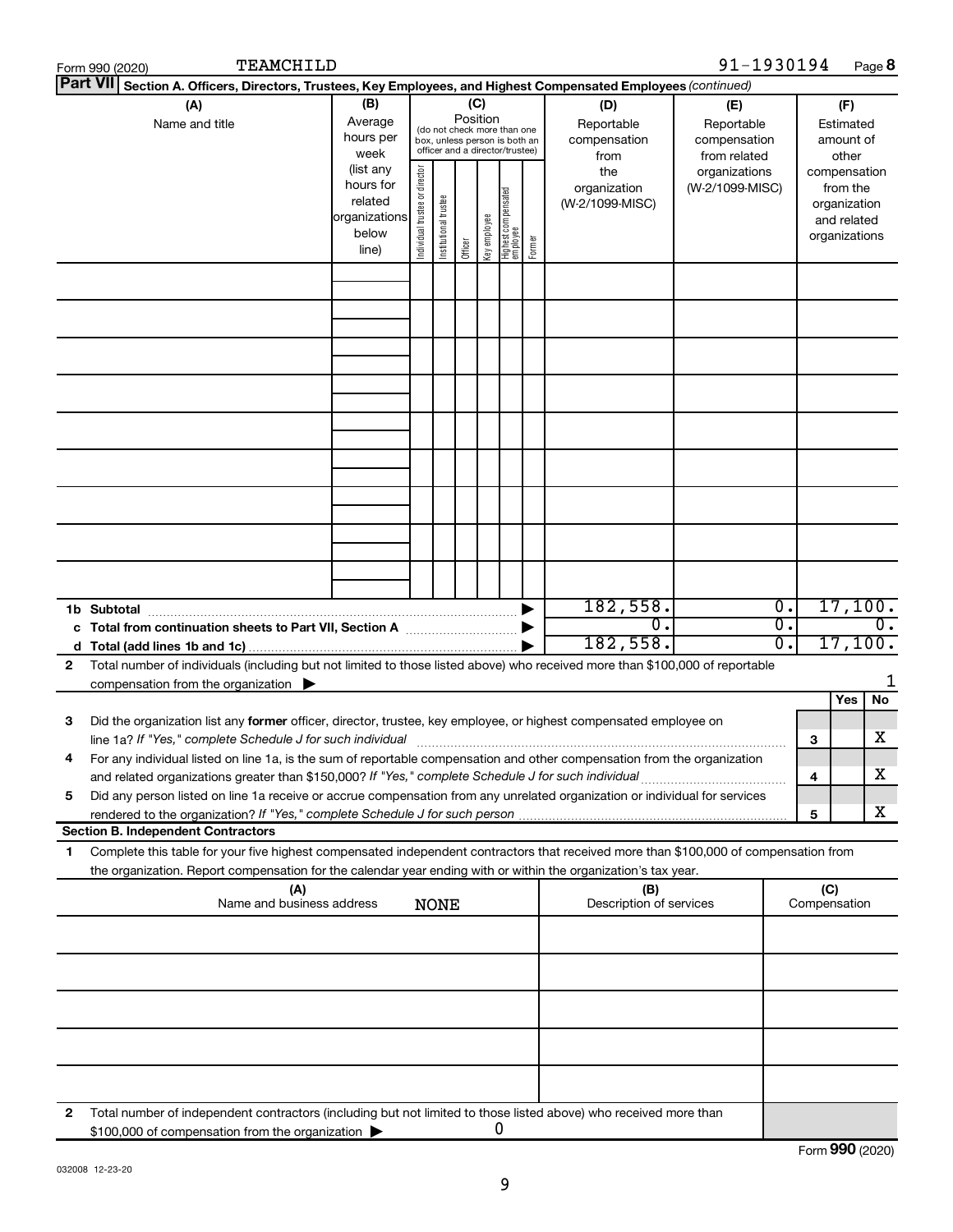|                                                           |                  |   | Form 990 (2020)                                                                                                       | TEAMCHILD                              |                 |                       |                          |                                   | 91-1930194       | Page 9                               |
|-----------------------------------------------------------|------------------|---|-----------------------------------------------------------------------------------------------------------------------|----------------------------------------|-----------------|-----------------------|--------------------------|-----------------------------------|------------------|--------------------------------------|
|                                                           | <b>Part VIII</b> |   | <b>Statement of Revenue</b>                                                                                           |                                        |                 |                       |                          |                                   |                  |                                      |
|                                                           |                  |   |                                                                                                                       |                                        |                 |                       |                          |                                   |                  |                                      |
|                                                           |                  |   |                                                                                                                       |                                        |                 |                       |                          |                                   |                  | (D)                                  |
|                                                           |                  |   |                                                                                                                       |                                        |                 |                       | Total revenue            | Related or exempt                 | Unrelated        | Revenue excluded                     |
|                                                           |                  |   |                                                                                                                       |                                        |                 |                       |                          | function revenue business revenue |                  | from tax under<br>sections 512 - 514 |
|                                                           |                  |   |                                                                                                                       |                                        |                 |                       |                          |                                   |                  |                                      |
|                                                           |                  |   | 1 a Federated campaigns                                                                                               | 1a                                     |                 |                       |                          |                                   |                  |                                      |
| Contributions, Gifts, Grants<br>and Other Similar Amounts |                  | b | Membership dues                                                                                                       | 1 <sub>b</sub>                         |                 |                       |                          |                                   |                  |                                      |
|                                                           |                  | с | Fundraising events                                                                                                    | 1 <sub>c</sub>                         |                 |                       |                          |                                   |                  |                                      |
|                                                           |                  | d | Related organizations                                                                                                 | 1 <sub>d</sub>                         |                 |                       |                          |                                   |                  |                                      |
|                                                           |                  | е | Government grants (contributions)                                                                                     | 1e                                     | 1,404,768.      |                       |                          |                                   |                  |                                      |
|                                                           |                  | f | All other contributions, gifts, grants, and                                                                           |                                        |                 |                       |                          |                                   |                  |                                      |
|                                                           |                  |   | similar amounts not included above                                                                                    | 1f                                     | 1,305,267.      |                       |                          |                                   |                  |                                      |
|                                                           |                  | a | Noncash contributions included in lines 1a-1f                                                                         | $1g$ \$                                |                 | 22,950.               |                          |                                   |                  |                                      |
|                                                           |                  |   |                                                                                                                       |                                        |                 |                       | $\overline{2}$ ,710,035. |                                   |                  |                                      |
|                                                           |                  |   |                                                                                                                       |                                        |                 | <b>Business Code</b>  |                          |                                   |                  |                                      |
|                                                           | 2a               |   |                                                                                                                       |                                        |                 |                       |                          |                                   |                  |                                      |
|                                                           |                  |   |                                                                                                                       |                                        |                 |                       |                          |                                   |                  |                                      |
| Program Service<br>Revenue                                |                  | b | <u> 1980 - Johann Barbara, martin amerikan basal dan berasal dan berasal dalam basal dan berasal dan berasal dan</u>  |                                        |                 |                       |                          |                                   |                  |                                      |
|                                                           |                  | c | the contract of the contract of the contract of the contract of                                                       |                                        |                 |                       |                          |                                   |                  |                                      |
|                                                           |                  | d | <u> 1989 - Johann Barn, mars ann an t-Amhair an t-Amhair an t-Amhair an t-Amhair an t-Amhair an t-Amhair an t-Amh</u> |                                        |                 |                       |                          |                                   |                  |                                      |
|                                                           |                  | е |                                                                                                                       |                                        |                 |                       |                          |                                   |                  |                                      |
|                                                           |                  | f |                                                                                                                       |                                        |                 |                       |                          |                                   |                  |                                      |
|                                                           |                  | g |                                                                                                                       |                                        |                 |                       |                          |                                   |                  |                                      |
|                                                           | 3                |   | Investment income (including dividends, interest, and                                                                 |                                        |                 |                       |                          |                                   |                  |                                      |
|                                                           |                  |   |                                                                                                                       |                                        |                 |                       | 2,738.                   |                                   |                  | 2,738.                               |
|                                                           | 4                |   | Income from investment of tax-exempt bond proceeds                                                                    |                                        |                 |                       |                          |                                   |                  |                                      |
|                                                           | 5                |   |                                                                                                                       |                                        |                 |                       |                          |                                   |                  |                                      |
|                                                           |                  |   |                                                                                                                       | (i) Real                               |                 | (ii) Personal         |                          |                                   |                  |                                      |
|                                                           | 6а               |   | Gross rents                                                                                                           | l 6a                                   |                 |                       |                          |                                   |                  |                                      |
|                                                           |                  | b | Less: rental expenses                                                                                                 | 6 <sub>b</sub>                         |                 |                       |                          |                                   |                  |                                      |
|                                                           |                  |   | Rental income or (loss)                                                                                               | 6c                                     |                 |                       |                          |                                   |                  |                                      |
|                                                           |                  | с |                                                                                                                       |                                        |                 |                       |                          |                                   |                  |                                      |
|                                                           |                  | d | Net rental income or (loss)                                                                                           | (i) Securities                         |                 |                       |                          |                                   |                  |                                      |
|                                                           |                  |   | 7 a Gross amount from sales of                                                                                        |                                        |                 | (ii) Other            |                          |                                   |                  |                                      |
|                                                           |                  |   | assets other than inventory                                                                                           | 7a 331, 723.                           |                 |                       |                          |                                   |                  |                                      |
|                                                           |                  |   | <b>b</b> Less: cost or other basis                                                                                    |                                        |                 |                       |                          |                                   |                  |                                      |
| evenue                                                    |                  |   | and sales expenses                                                                                                    | $\vert$ <sub>7b</sub> $\vert$ 331,027. |                 |                       |                          |                                   |                  |                                      |
|                                                           |                  |   | c Gain or (loss)                                                                                                      | 7c                                     | 696.            |                       |                          |                                   |                  |                                      |
| œ                                                         |                  |   |                                                                                                                       |                                        |                 |                       | 696.                     |                                   |                  | 696.                                 |
| Other                                                     |                  |   | 8 a Gross income from fundraising events (not                                                                         |                                        |                 |                       |                          |                                   |                  |                                      |
|                                                           |                  |   | including \$                                                                                                          | of                                     |                 |                       |                          |                                   |                  |                                      |
|                                                           |                  |   | contributions reported on line 1c). See                                                                               |                                        |                 |                       |                          |                                   |                  |                                      |
|                                                           |                  |   |                                                                                                                       |                                        |                 |                       |                          |                                   |                  |                                      |
|                                                           |                  | b | Less: direct expenses                                                                                                 |                                        | 8b              |                       |                          |                                   |                  |                                      |
|                                                           |                  | с | Net income or (loss) from fundraising events                                                                          |                                        |                 |                       |                          |                                   |                  |                                      |
|                                                           |                  |   | 9 a Gross income from gaming activities. See                                                                          |                                        |                 |                       |                          |                                   |                  |                                      |
|                                                           |                  |   |                                                                                                                       |                                        | 9a              |                       |                          |                                   |                  |                                      |
|                                                           |                  |   |                                                                                                                       |                                        | 9b              |                       |                          |                                   |                  |                                      |
|                                                           |                  |   |                                                                                                                       |                                        |                 |                       |                          |                                   |                  |                                      |
|                                                           |                  | с | Net income or (loss) from gaming activities                                                                           |                                        |                 |                       |                          |                                   |                  |                                      |
|                                                           |                  |   | 10 a Gross sales of inventory, less returns                                                                           |                                        |                 |                       |                          |                                   |                  |                                      |
|                                                           |                  |   |                                                                                                                       |                                        |                 |                       |                          |                                   |                  |                                      |
|                                                           |                  |   | <b>b</b> Less: cost of goods sold                                                                                     |                                        | H <sub>0b</sub> |                       |                          |                                   |                  |                                      |
|                                                           |                  |   | c Net income or (loss) from sales of inventory                                                                        |                                        |                 |                       |                          |                                   |                  |                                      |
|                                                           |                  |   |                                                                                                                       |                                        |                 | <b>Business Code</b>  |                          |                                   |                  |                                      |
|                                                           |                  |   | 11 a MISCELLANEOUS                                                                                                    |                                        |                 | 900099                | 8,142.                   |                                   |                  | 8,142.                               |
|                                                           |                  | b |                                                                                                                       |                                        |                 |                       |                          |                                   |                  |                                      |
|                                                           |                  | c |                                                                                                                       |                                        |                 |                       |                          |                                   |                  |                                      |
| Miscellaneous<br>Revenue                                  |                  |   |                                                                                                                       |                                        |                 |                       |                          |                                   |                  |                                      |
|                                                           |                  |   |                                                                                                                       |                                        |                 | $\blacktriangleright$ | 8,142.                   |                                   |                  |                                      |
|                                                           | 12               |   |                                                                                                                       |                                        |                 |                       | 2, 721, 611.             | $\overline{0}$ .                  | $\overline{0}$ . | 11,576.                              |
|                                                           |                  |   |                                                                                                                       |                                        |                 |                       |                          |                                   |                  |                                      |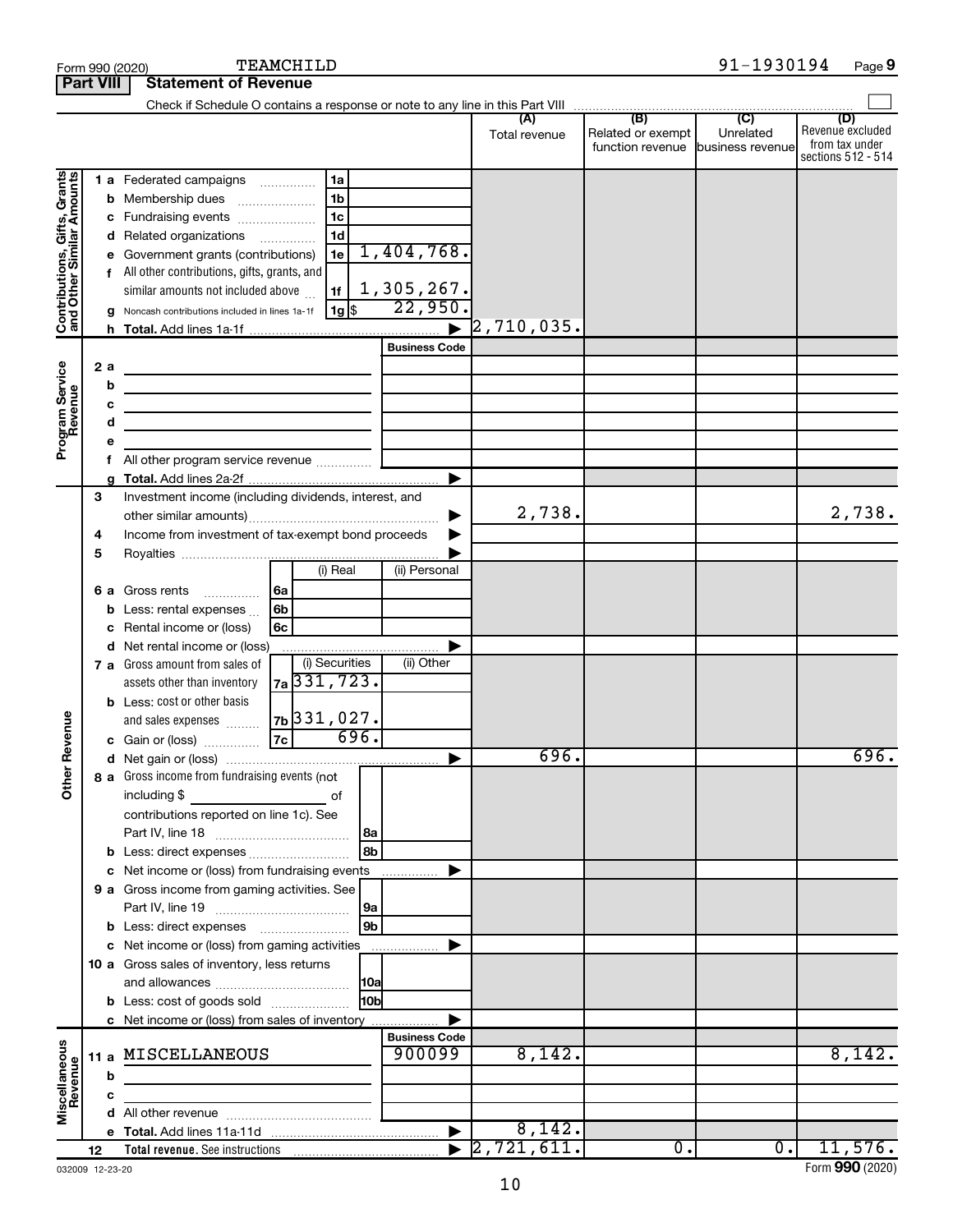| f  | Investment management fees                                                                                                                                                                                 |           |  |
|----|------------------------------------------------------------------------------------------------------------------------------------------------------------------------------------------------------------|-----------|--|
| a  | Other. (If line 11g amount exceeds 10% of line 25,                                                                                                                                                         |           |  |
|    | column (A) amount, list line 11g expenses on Sch 0.)                                                                                                                                                       | 153,775.  |  |
| 12 |                                                                                                                                                                                                            | 20.       |  |
| 13 |                                                                                                                                                                                                            | 75,663.   |  |
| 14 |                                                                                                                                                                                                            | 36, 198.  |  |
| 15 |                                                                                                                                                                                                            |           |  |
| 16 |                                                                                                                                                                                                            | 251,594.  |  |
| 17 | Travel                                                                                                                                                                                                     | 3,427.    |  |
| 18 | Payments of travel or entertainment expenses                                                                                                                                                               |           |  |
|    | for any federal, state, or local public officials                                                                                                                                                          |           |  |
| 19 | Conferences, conventions, and meetings                                                                                                                                                                     | 10,461.   |  |
| 20 | Interest                                                                                                                                                                                                   | 1,256.    |  |
| 21 |                                                                                                                                                                                                            |           |  |
| 22 | Depreciation, depletion, and amortization                                                                                                                                                                  | 7,394.    |  |
| 23 | Insurance                                                                                                                                                                                                  |           |  |
| 24 | Other expenses. Itemize expenses not covered<br>above (List miscellaneous expenses on line 24e. If<br>line 24e amount exceeds 10% of line 25, column (A)<br>amount, list line 24e expenses on Schedule O.) |           |  |
|    | . LEGAL AND CASE EXPENSES                                                                                                                                                                                  | 49.<br>60 |  |

**Part IX Statement of Functional Expenses**

|              | Do not include amounts reported on lines 6b,<br>7b, 8b, 9b, and 10b of Part VIII.                        | (A)<br>Total expenses | (B)<br>Program service<br>expenses | (C)<br>Management and<br>general expenses | (D)<br>Fundraising<br>expenses |  |  |  |  |
|--------------|----------------------------------------------------------------------------------------------------------|-----------------------|------------------------------------|-------------------------------------------|--------------------------------|--|--|--|--|
| 1.           | Grants and other assistance to domestic organizations                                                    |                       |                                    |                                           |                                |  |  |  |  |
|              | and domestic governments. See Part IV, line 21                                                           |                       |                                    |                                           |                                |  |  |  |  |
| $\mathbf{2}$ | Grants and other assistance to domestic                                                                  |                       |                                    |                                           |                                |  |  |  |  |
|              | individuals. See Part IV, line 22                                                                        |                       |                                    |                                           |                                |  |  |  |  |
| 3            | Grants and other assistance to foreign                                                                   |                       |                                    |                                           |                                |  |  |  |  |
|              | organizations, foreign governments, and foreign                                                          |                       |                                    |                                           |                                |  |  |  |  |
|              | individuals. See Part IV, lines 15 and 16                                                                |                       |                                    |                                           |                                |  |  |  |  |
| 4            | Benefits paid to or for members                                                                          |                       |                                    |                                           |                                |  |  |  |  |
| 5            | Compensation of current officers, directors,                                                             |                       |                                    |                                           |                                |  |  |  |  |
|              | trustees, and key employees                                                                              | 179,295.              | 30,536.                            | 113,134.                                  | 35,625.                        |  |  |  |  |
| 6            | Compensation not included above to disqualified                                                          |                       |                                    |                                           |                                |  |  |  |  |
|              | persons (as defined under section 4958(f)(1)) and                                                        |                       |                                    |                                           |                                |  |  |  |  |
|              | persons described in section 4958(c)(3)(B)                                                               |                       |                                    |                                           |                                |  |  |  |  |
| 7            |                                                                                                          | 1,721,932.            | 1,381,378.                         | 173, 132.                                 | 167,422.                       |  |  |  |  |
| 8            | Pension plan accruals and contributions (include                                                         |                       |                                    |                                           |                                |  |  |  |  |
|              | section 401(k) and 403(b) employer contributions)                                                        |                       |                                    |                                           |                                |  |  |  |  |
| 9            | Other employee benefits                                                                                  | 258, 285.             | 190,666.                           | 48,448.                                   | 19,171.                        |  |  |  |  |
| 10           |                                                                                                          | 175, 343.             | 130, 216.                          | 26,401.                                   | 18,726.                        |  |  |  |  |
| 11           | Fees for services (nonemployees):                                                                        |                       |                                    |                                           |                                |  |  |  |  |
| a            |                                                                                                          |                       |                                    |                                           |                                |  |  |  |  |
| b            |                                                                                                          | 2,135.                |                                    | 2,135.                                    |                                |  |  |  |  |
| c            |                                                                                                          | 16,450.               |                                    | 16,450.                                   |                                |  |  |  |  |
| d            |                                                                                                          | 32,500.               |                                    | 32,500.                                   |                                |  |  |  |  |
| e            | Professional fundraising services. See Part IV, line 17                                                  | 1,278.                |                                    |                                           | 1,278.                         |  |  |  |  |
| f            | Investment management fees                                                                               |                       |                                    |                                           |                                |  |  |  |  |
| q            | Other. (If line 11g amount exceeds 10% of line 25,                                                       |                       |                                    |                                           |                                |  |  |  |  |
|              | column (A) amount, list line 11g expenses on Sch O.)                                                     | 153,775.              | 103,623.                           | 45,800.                                   | 4,352.                         |  |  |  |  |
| 12           |                                                                                                          | $\overline{20}$ .     | $\overline{20}$ .                  |                                           |                                |  |  |  |  |
| 13           |                                                                                                          | 75,663.               | 62,828.                            | 7,343.                                    | 5,492.                         |  |  |  |  |
| 14           |                                                                                                          | 36,198.               | 16,531.                            | 15,507.                                   | 4,160.                         |  |  |  |  |
| 15           |                                                                                                          |                       |                                    |                                           |                                |  |  |  |  |
| 16           |                                                                                                          | 251,594.              | 166, 529.                          | 63,827.                                   | 21,238.                        |  |  |  |  |
| 17           |                                                                                                          | 3,427.                | 2,504.                             | 295.                                      | 628.                           |  |  |  |  |
| 18           | Payments of travel or entertainment expenses                                                             |                       |                                    |                                           |                                |  |  |  |  |
|              | for any federal, state, or local public officials                                                        |                       |                                    |                                           |                                |  |  |  |  |
| 19           | Conferences, conventions, and meetings                                                                   | 10,461.               | 9,197.                             | 690.                                      | 574.                           |  |  |  |  |
| 20           | Interest                                                                                                 | 1,256.                | 168.                               | $1,082$ .                                 | $\overline{6}$ .               |  |  |  |  |
| 21           |                                                                                                          |                       |                                    | 7,394.                                    |                                |  |  |  |  |
| 22           | Depreciation, depletion, and amortization                                                                | 7,394.                |                                    |                                           |                                |  |  |  |  |
| 23           | Insurance                                                                                                |                       |                                    |                                           |                                |  |  |  |  |
| 24           | Other expenses. Itemize expenses not covered<br>above (List miscellaneous expenses on line 24e. If       |                       |                                    |                                           |                                |  |  |  |  |
|              | line 24e amount exceeds 10% of line 25, column (A)                                                       |                       |                                    |                                           |                                |  |  |  |  |
|              | amount, list line 24e expenses on Schedule O.)<br>LEGAL AND CASE EXPENSES                                | 49,160.               | 45,697.                            | 2,366.                                    | 1,097.                         |  |  |  |  |
| a            | EMPLOYEE RELATIONS/DEVE                                                                                  | 25,513.               | 16,579.                            |                                           | 776.                           |  |  |  |  |
| b            | DUES, FEES,<br>AND SUBSCRI                                                                               | 15,951.               | 12, 365.                           | 8,158.<br>2,837.                          | 749.                           |  |  |  |  |
| c            | <b>EQUIPMENT</b>                                                                                         | 7,596.                | 4,933.                             | 2,440.                                    | 223.                           |  |  |  |  |
| d            |                                                                                                          | 2,295.                | 522.                               | 520.                                      | 1,253.                         |  |  |  |  |
| е            | All other expenses                                                                                       | 3,027,521.            | 2,174,292.                         | 570,459.                                  | 282,770.                       |  |  |  |  |
| 25           | Total functional expenses. Add lines 1 through 24e                                                       |                       |                                    |                                           |                                |  |  |  |  |
| 26           | <b>Joint costs.</b> Complete this line only if the organization                                          |                       |                                    |                                           |                                |  |  |  |  |
|              | reported in column (B) joint costs from a combined<br>educational campaign and fundraising solicitation. |                       |                                    |                                           |                                |  |  |  |  |
|              | Check here $\blacktriangleright$<br>if following SOP 98-2 (ASC 958-720)                                  |                       |                                    |                                           |                                |  |  |  |  |
|              |                                                                                                          |                       |                                    |                                           |                                |  |  |  |  |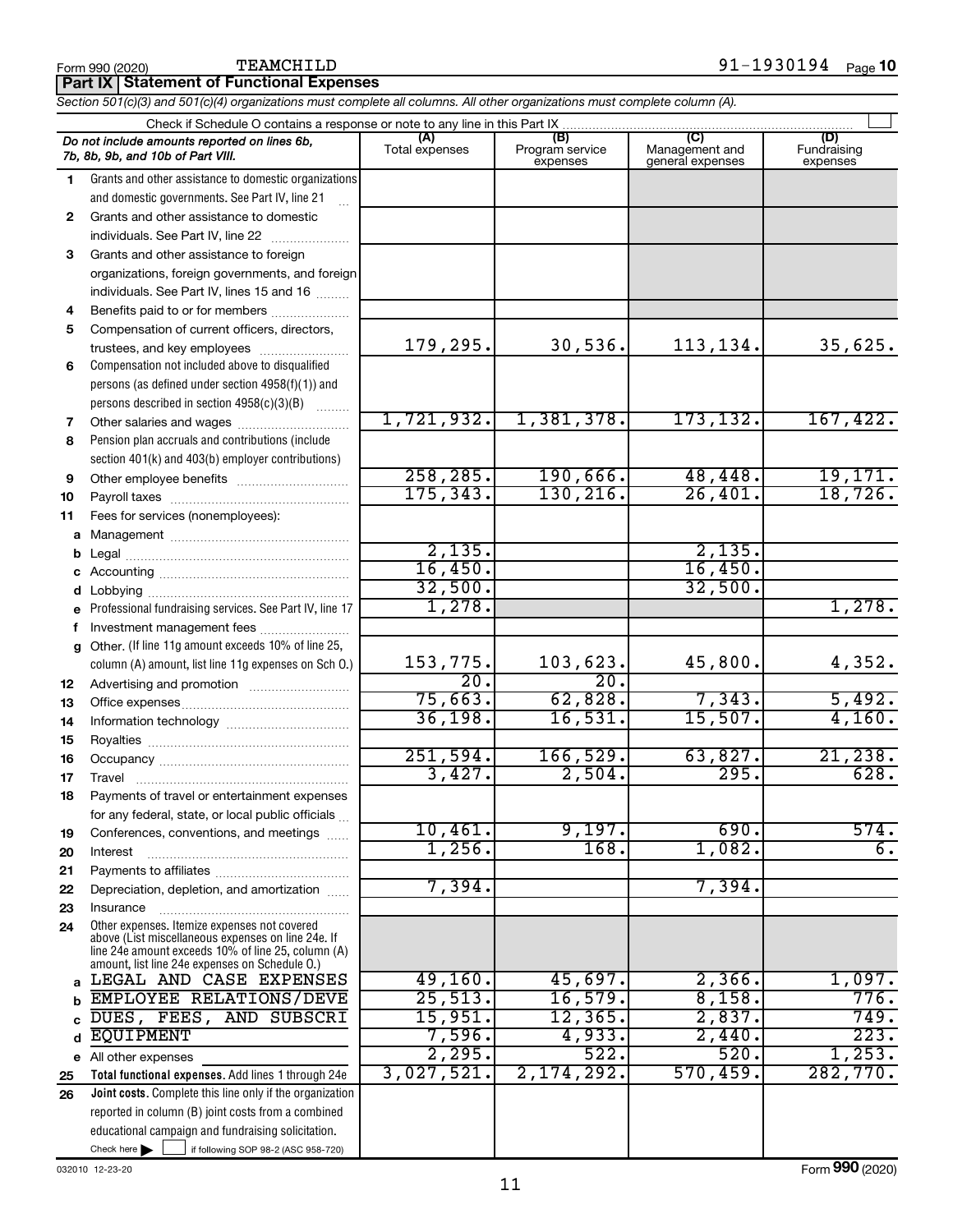|                             | Part X | <b>Balance Sheet</b>                                                                                   |          |                |                          |                 |                          |
|-----------------------------|--------|--------------------------------------------------------------------------------------------------------|----------|----------------|--------------------------|-----------------|--------------------------|
|                             |        |                                                                                                        |          |                |                          |                 |                          |
|                             |        |                                                                                                        |          |                | (A)<br>Beginning of year |                 | (B)<br>End of year       |
|                             | 1      |                                                                                                        |          |                | 302,606.                 | 1               | 87,748.                  |
|                             | 2      |                                                                                                        | 324,097. | $\overline{2}$ | 529.                     |                 |                          |
|                             | 3      |                                                                                                        |          |                | 1,682,839.               | 3               | 1,320,183.               |
|                             | 4      |                                                                                                        |          |                |                          | 4               |                          |
|                             | 5      | Loans and other receivables from any current or former officer, director,                              |          |                |                          |                 |                          |
|                             |        | trustee, key employee, creator or founder, substantial contributor, or 35%                             |          |                |                          |                 |                          |
|                             |        | controlled entity or family member of any of these persons                                             |          |                |                          | 5               |                          |
|                             | 6      | Loans and other receivables from other disqualified persons (as defined                                |          |                |                          |                 |                          |
|                             |        | under section $4958(f)(1)$ , and persons described in section $4958(c)(3)(B)$                          |          |                |                          | 6               |                          |
|                             | 7      |                                                                                                        |          |                |                          | 7               |                          |
| Assets                      | 8      |                                                                                                        |          |                |                          | 8               |                          |
|                             | 9      |                                                                                                        |          |                | 43,909.                  | 9               | 31,555.                  |
|                             |        | <b>10a</b> Land, buildings, and equipment: cost or other                                               |          |                |                          |                 |                          |
|                             |        | basis. Complete Part VI of Schedule D    10a                                                           |          | 41,786.        |                          |                 |                          |
|                             |        |                                                                                                        |          | 14,539.        | 34,641.                  | 10 <sub>c</sub> | 27, 247.                 |
|                             | 11     |                                                                                                        |          |                | 507,451.                 | 11              | 835, 312.                |
|                             | 12     |                                                                                                        |          |                |                          | 12              |                          |
|                             | 13     |                                                                                                        |          |                |                          | 13              |                          |
|                             | 14     |                                                                                                        |          |                |                          | 14              |                          |
|                             | 15     |                                                                                                        | 9,819.   | 15             | 9,819.                   |                 |                          |
|                             | 16     |                                                                                                        |          |                | 2,905,362.               | 16              | 2,312,393.               |
|                             | 17     |                                                                                                        |          |                | 104, 323.                | 17              | 145,057.                 |
|                             | 18     |                                                                                                        |          | 18             |                          |                 |                          |
|                             | 19     |                                                                                                        |          |                |                          | 19              |                          |
|                             | 20     |                                                                                                        |          |                |                          | 20              |                          |
|                             | 21     | Escrow or custodial account liability. Complete Part IV of Schedule D                                  |          |                |                          | 21              |                          |
|                             | 22     | Loans and other payables to any current or former officer, director,                                   |          |                |                          |                 |                          |
|                             |        | trustee, key employee, creator or founder, substantial contributor, or 35%                             |          |                |                          |                 |                          |
| Liabilities                 |        | controlled entity or family member of any of these persons                                             |          |                |                          | 22              |                          |
|                             | 23     | Secured mortgages and notes payable to unrelated third parties                                         |          |                |                          | 23              |                          |
|                             | 24     | Unsecured notes and loans payable to unrelated third parties                                           |          |                | 324, 130.                | 24              | $\overline{0}$ .         |
|                             | 25     | Other liabilities (including federal income tax, payables to related third                             |          |                |                          |                 |                          |
|                             |        | parties, and other liabilities not included on lines 17-24). Complete Part X                           |          |                |                          |                 |                          |
|                             |        | of Schedule D                                                                                          |          |                | 40,648.                  | 25              | 36,086.                  |
|                             | 26     | Total liabilities. Add lines 17 through 25                                                             |          |                | 469, 101.                | 26              | 181,143.                 |
|                             |        | Organizations that follow FASB ASC 958, check here $\blacktriangleright \lfloor \underline{X} \rfloor$ |          |                |                          |                 |                          |
|                             |        | and complete lines 27, 28, 32, and 33.                                                                 |          |                |                          |                 |                          |
|                             | 27     |                                                                                                        |          |                | 878,717.                 | 27              | 1,084,131.<br>1,047,119. |
|                             | 28     |                                                                                                        |          |                | 1,557,544.               | 28              |                          |
|                             |        | Organizations that do not follow FASB ASC 958, check here $\blacktriangleright$                        |          |                |                          |                 |                          |
| Net Assets or Fund Balances |        | and complete lines 29 through 33.                                                                      |          |                |                          |                 |                          |
|                             | 29     |                                                                                                        |          |                |                          | 29              |                          |
|                             | 30     | Paid-in or capital surplus, or land, building, or equipment fund                                       |          |                |                          | 30              |                          |
|                             | 31     | Retained earnings, endowment, accumulated income, or other funds                                       |          |                |                          | 31              |                          |
|                             | 32     |                                                                                                        |          |                | 2,436,261.               | 32              | $2,131,250$ .            |
|                             | 33     |                                                                                                        |          |                | 2,905,362.               | 33              | 2,312,393.               |

12

Form (2020) **990**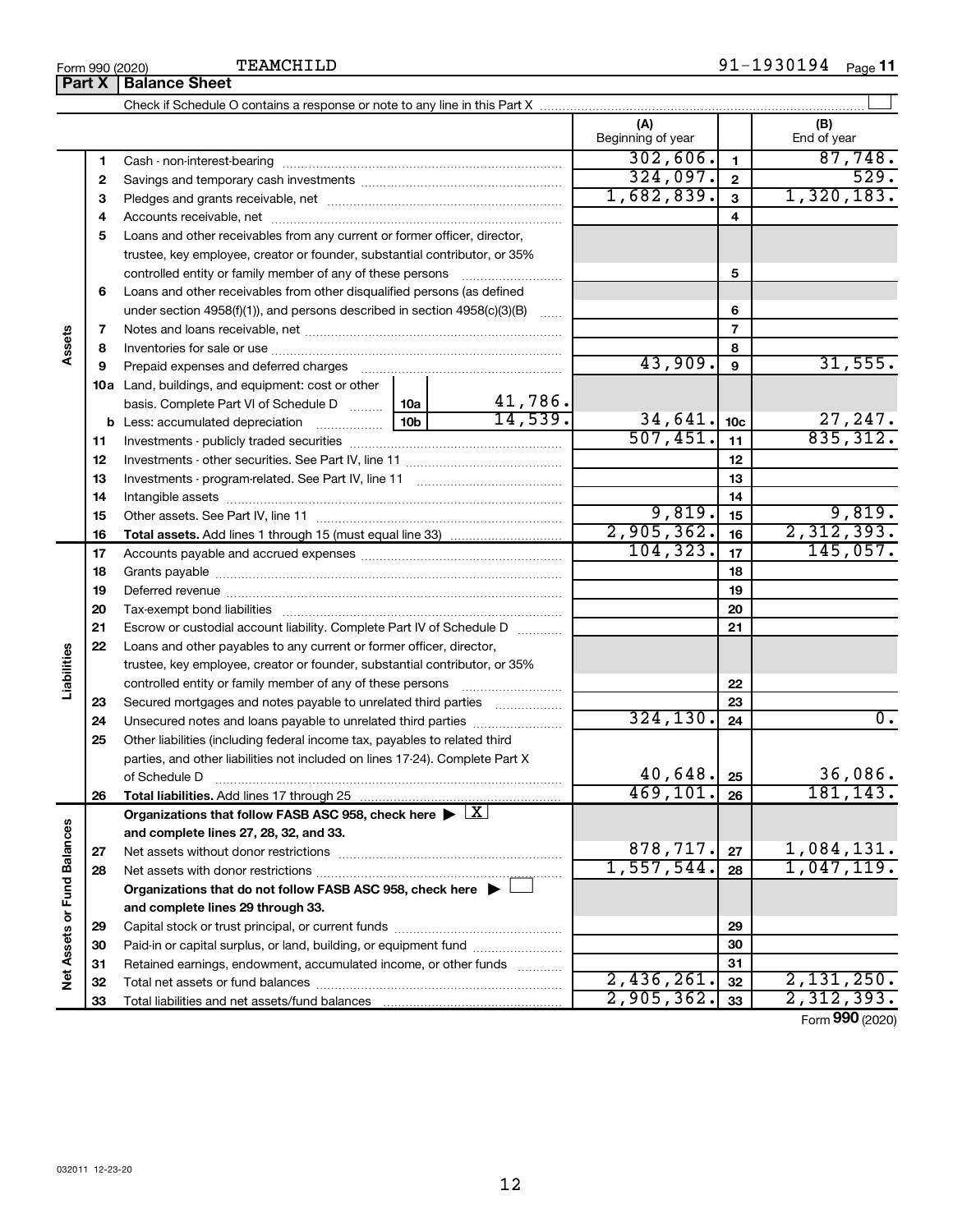|    | <b>TEAMCHILD</b><br>Form 990 (2020)                                                                                             |                | 91-1930194     |     | Page 12                 |
|----|---------------------------------------------------------------------------------------------------------------------------------|----------------|----------------|-----|-------------------------|
|    | Part XI<br><b>Reconciliation of Net Assets</b>                                                                                  |                |                |     |                         |
|    |                                                                                                                                 |                |                |     |                         |
|    |                                                                                                                                 |                |                |     |                         |
| 1  |                                                                                                                                 | 1              | 2,721,611.     |     |                         |
| 2  |                                                                                                                                 | $\mathbf{2}$   | 3,027,521.     |     |                         |
| 3  |                                                                                                                                 | 3              | $-305,910.$    |     |                         |
| 4  |                                                                                                                                 | 4              | 2,436,261.     |     |                         |
| 5  |                                                                                                                                 | 5              |                |     | 899.                    |
| 6  |                                                                                                                                 | 6              |                |     |                         |
| 7  | Investment expenses www.communication.com/www.communication.com/www.communication.com/www.com                                   | $\overline{7}$ |                |     |                         |
| 8  | Prior period adjustments manufactured and content and content and all the manufactured adjustments manufacture                  | 8              |                |     |                         |
| 9  | Other changes in net assets or fund balances (explain on Schedule O)                                                            | 9              |                |     | $\overline{0}$ .        |
| 10 | Net assets or fund balances at end of year. Combine lines 3 through 9 (must equal Part X, line 32,                              |                |                |     |                         |
|    |                                                                                                                                 | 10             | 2,131,250.     |     |                         |
|    | Part XII Financial Statements and Reporting                                                                                     |                |                |     |                         |
|    |                                                                                                                                 |                |                |     | $\overline{\mathbf{x}}$ |
|    |                                                                                                                                 |                |                | Yes | <b>No</b>               |
| 1  | $\boxed{\text{X}}$ Accrual<br>Accounting method used to prepare the Form 990: [130] Cash<br>Other                               |                |                |     |                         |
|    | If the organization changed its method of accounting from a prior year or checked "Other," explain in Schedule O.               |                |                |     |                         |
|    |                                                                                                                                 |                | 2a             |     | x                       |
|    | If "Yes," check a box below to indicate whether the financial statements for the year were compiled or reviewed on a            |                |                |     |                         |
|    | separate basis, consolidated basis, or both:                                                                                    |                |                |     |                         |
|    | Consolidated basis<br>Both consolidated and separate basis<br>Separate basis                                                    |                |                |     |                         |
|    |                                                                                                                                 |                | 2 <sub>b</sub> | х   |                         |
|    | If "Yes," check a box below to indicate whether the financial statements for the year were audited on a separate basis,         |                |                |     |                         |
|    | consolidated basis, or both:                                                                                                    |                |                |     |                         |
|    | $ \mathbf{X} $ Separate basis<br><b>Consolidated basis</b><br>Both consolidated and separate basis                              |                |                |     |                         |
|    | c If "Yes" to line 2a or 2b, does the organization have a committee that assumes responsibility for oversight of the audit,     |                |                |     |                         |
|    |                                                                                                                                 |                | 2c             | х   |                         |
|    | If the organization changed either its oversight process or selection process during the tax year, explain on Schedule O.       |                |                |     |                         |
|    | 3a As a result of a federal award, was the organization required to undergo an audit or audits as set forth in the Single Audit |                |                |     |                         |
|    |                                                                                                                                 |                | За             |     | X                       |
|    | b If "Yes," did the organization undergo the required audit or audits? If the organization did not undergo the required audit   |                |                |     |                         |
|    |                                                                                                                                 |                | 3 <sub>b</sub> |     |                         |

Form (2020) **990**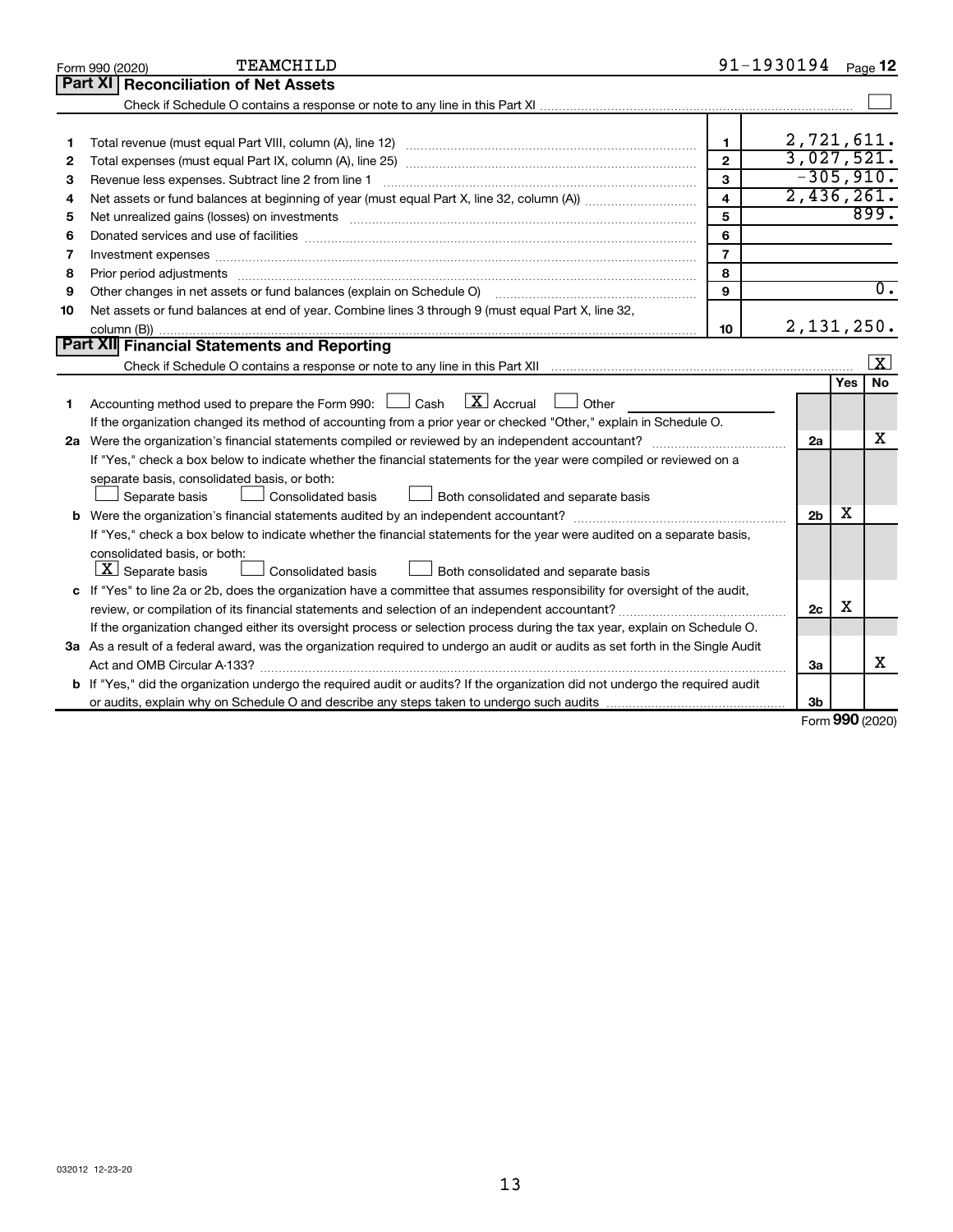| <b>SCHEDULE A</b> |  |
|-------------------|--|
|-------------------|--|

| (Form 990 or 990-EZ) |  |  |  |  |
|----------------------|--|--|--|--|
|----------------------|--|--|--|--|

Department of the Treasury Internal Revenue Service

# **(Form 990 or 990-EZ) Complete if the organization is a section 501(c)(3) organization or a section Public Charity Status and Public Support 2020**

**4947(a)(1) nonexempt charitable trust. | Attach to Form 990 or Form 990-EZ.** 

**| Go to www.irs.gov/Form990 for instructions and the latest information.**

|   | <b>Open to Public</b><br>Inspection |
|---|-------------------------------------|
| r | lentification num                   |

OMB No. 1545-0047

| Name of the organization                                                                                                                          |                                                                                                                                                                                                                                               |                                                       |                                                                |    |                            | <b>Employer identification number</b> |                            |  |  |  |
|---------------------------------------------------------------------------------------------------------------------------------------------------|-----------------------------------------------------------------------------------------------------------------------------------------------------------------------------------------------------------------------------------------------|-------------------------------------------------------|----------------------------------------------------------------|----|----------------------------|---------------------------------------|----------------------------|--|--|--|
| <b>Part I</b>                                                                                                                                     | TEAMCHILD<br>Reason for Public Charity Status. (All organizations must complete this part.) See instructions.                                                                                                                                 |                                                       |                                                                |    |                            |                                       | 91-1930194                 |  |  |  |
|                                                                                                                                                   |                                                                                                                                                                                                                                               |                                                       |                                                                |    |                            |                                       |                            |  |  |  |
| The organization is not a private foundation because it is: (For lines 1 through 12, check only one box.)                                         |                                                                                                                                                                                                                                               |                                                       |                                                                |    |                            |                                       |                            |  |  |  |
| 1.                                                                                                                                                | A church, convention of churches, or association of churches described in section 170(b)(1)(A)(i).                                                                                                                                            |                                                       |                                                                |    |                            |                                       |                            |  |  |  |
| 2                                                                                                                                                 | A school described in section 170(b)(1)(A)(ii). (Attach Schedule E (Form 990 or 990-EZ).)                                                                                                                                                     |                                                       |                                                                |    |                            |                                       |                            |  |  |  |
| з                                                                                                                                                 | A hospital or a cooperative hospital service organization described in section 170(b)(1)(A)(iii).                                                                                                                                             |                                                       |                                                                |    |                            |                                       |                            |  |  |  |
| 4                                                                                                                                                 | A medical research organization operated in conjunction with a hospital described in section 170(b)(1)(A)(iii). Enter the hospital's name,                                                                                                    |                                                       |                                                                |    |                            |                                       |                            |  |  |  |
| city, and state:                                                                                                                                  |                                                                                                                                                                                                                                               |                                                       |                                                                |    |                            |                                       |                            |  |  |  |
| 5                                                                                                                                                 | An organization operated for the benefit of a college or university owned or operated by a governmental unit described in                                                                                                                     |                                                       |                                                                |    |                            |                                       |                            |  |  |  |
|                                                                                                                                                   | section 170(b)(1)(A)(iv). (Complete Part II.)                                                                                                                                                                                                 |                                                       |                                                                |    |                            |                                       |                            |  |  |  |
| 6                                                                                                                                                 | A federal, state, or local government or governmental unit described in section 170(b)(1)(A)(v).                                                                                                                                              |                                                       |                                                                |    |                            |                                       |                            |  |  |  |
| 7 $ X $ An organization that normally receives a substantial part of its support from a governmental unit or from the general public described in |                                                                                                                                                                                                                                               |                                                       |                                                                |    |                            |                                       |                            |  |  |  |
|                                                                                                                                                   | section 170(b)(1)(A)(vi). (Complete Part II.)                                                                                                                                                                                                 |                                                       |                                                                |    |                            |                                       |                            |  |  |  |
| 8                                                                                                                                                 | A community trust described in section 170(b)(1)(A)(vi). (Complete Part II.)                                                                                                                                                                  |                                                       |                                                                |    |                            |                                       |                            |  |  |  |
| 9                                                                                                                                                 | An agricultural research organization described in section 170(b)(1)(A)(ix) operated in conjunction with a land-grant college                                                                                                                 |                                                       |                                                                |    |                            |                                       |                            |  |  |  |
|                                                                                                                                                   | or university or a non-land-grant college of agriculture (see instructions). Enter the name, city, and state of the college or                                                                                                                |                                                       |                                                                |    |                            |                                       |                            |  |  |  |
| university:                                                                                                                                       |                                                                                                                                                                                                                                               |                                                       |                                                                |    |                            |                                       |                            |  |  |  |
| 10                                                                                                                                                | An organization that normally receives (1) more than 33 1/3% of its support from contributions, membership fees, and gross receipts from                                                                                                      |                                                       |                                                                |    |                            |                                       |                            |  |  |  |
|                                                                                                                                                   | activities related to its exempt functions, subject to certain exceptions; and (2) no more than 33 1/3% of its support from gross investment                                                                                                  |                                                       |                                                                |    |                            |                                       |                            |  |  |  |
|                                                                                                                                                   | income and unrelated business taxable income (less section 511 tax) from businesses acquired by the organization after June 30, 1975.                                                                                                         |                                                       |                                                                |    |                            |                                       |                            |  |  |  |
|                                                                                                                                                   | See section 509(a)(2). (Complete Part III.)                                                                                                                                                                                                   |                                                       |                                                                |    |                            |                                       |                            |  |  |  |
| 11                                                                                                                                                | An organization organized and operated exclusively to test for public safety. See section 509(a)(4).                                                                                                                                          |                                                       |                                                                |    |                            |                                       |                            |  |  |  |
| 12                                                                                                                                                | An organization organized and operated exclusively for the benefit of, to perform the functions of, or to carry out the purposes of one or                                                                                                    |                                                       |                                                                |    |                            |                                       |                            |  |  |  |
|                                                                                                                                                   | more publicly supported organizations described in section 509(a)(1) or section 509(a)(2). See section 509(a)(3). Check the box in                                                                                                            |                                                       |                                                                |    |                            |                                       |                            |  |  |  |
|                                                                                                                                                   | lines 12a through 12d that describes the type of supporting organization and complete lines 12e, 12f, and 12g.<br>Type I. A supporting organization operated, supervised, or controlled by its supported organization(s), typically by giving |                                                       |                                                                |    |                            |                                       |                            |  |  |  |
| a                                                                                                                                                 | the supported organization(s) the power to regularly appoint or elect a majority of the directors or trustees of the supporting                                                                                                               |                                                       |                                                                |    |                            |                                       |                            |  |  |  |
|                                                                                                                                                   | organization. You must complete Part IV, Sections A and B.                                                                                                                                                                                    |                                                       |                                                                |    |                            |                                       |                            |  |  |  |
| b                                                                                                                                                 | Type II. A supporting organization supervised or controlled in connection with its supported organization(s), by having                                                                                                                       |                                                       |                                                                |    |                            |                                       |                            |  |  |  |
|                                                                                                                                                   | control or management of the supporting organization vested in the same persons that control or manage the supported                                                                                                                          |                                                       |                                                                |    |                            |                                       |                            |  |  |  |
|                                                                                                                                                   | organization(s). You must complete Part IV, Sections A and C.                                                                                                                                                                                 |                                                       |                                                                |    |                            |                                       |                            |  |  |  |
| c                                                                                                                                                 | Type III functionally integrated. A supporting organization operated in connection with, and functionally integrated with,                                                                                                                    |                                                       |                                                                |    |                            |                                       |                            |  |  |  |
|                                                                                                                                                   | its supported organization(s) (see instructions). You must complete Part IV, Sections A, D, and E.                                                                                                                                            |                                                       |                                                                |    |                            |                                       |                            |  |  |  |
| d                                                                                                                                                 | Type III non-functionally integrated. A supporting organization operated in connection with its supported organization(s)                                                                                                                     |                                                       |                                                                |    |                            |                                       |                            |  |  |  |
|                                                                                                                                                   | that is not functionally integrated. The organization generally must satisfy a distribution requirement and an attentiveness                                                                                                                  |                                                       |                                                                |    |                            |                                       |                            |  |  |  |
|                                                                                                                                                   | requirement (see instructions). You must complete Part IV, Sections A and D, and Part V.                                                                                                                                                      |                                                       |                                                                |    |                            |                                       |                            |  |  |  |
|                                                                                                                                                   | Check this box if the organization received a written determination from the IRS that it is a Type I, Type II, Type III                                                                                                                       |                                                       |                                                                |    |                            |                                       |                            |  |  |  |
|                                                                                                                                                   | functionally integrated, or Type III non-functionally integrated supporting organization.                                                                                                                                                     |                                                       |                                                                |    |                            |                                       |                            |  |  |  |
|                                                                                                                                                   |                                                                                                                                                                                                                                               |                                                       |                                                                |    |                            |                                       |                            |  |  |  |
| Provide the following information about the supported organization(s).                                                                            |                                                                                                                                                                                                                                               |                                                       |                                                                |    |                            |                                       |                            |  |  |  |
| (i) Name of supported                                                                                                                             | (ii) EIN                                                                                                                                                                                                                                      | (iii) Type of organization                            | (iv) Is the organization listed<br>in your governing document? |    | (v) Amount of monetary     |                                       | (vi) Amount of other       |  |  |  |
| organization                                                                                                                                      |                                                                                                                                                                                                                                               | (described on lines 1-10<br>above (see instructions)) | Yes                                                            | No | support (see instructions) |                                       | support (see instructions) |  |  |  |
|                                                                                                                                                   |                                                                                                                                                                                                                                               |                                                       |                                                                |    |                            |                                       |                            |  |  |  |
|                                                                                                                                                   |                                                                                                                                                                                                                                               |                                                       |                                                                |    |                            |                                       |                            |  |  |  |
|                                                                                                                                                   |                                                                                                                                                                                                                                               |                                                       |                                                                |    |                            |                                       |                            |  |  |  |
|                                                                                                                                                   |                                                                                                                                                                                                                                               |                                                       |                                                                |    |                            |                                       |                            |  |  |  |
|                                                                                                                                                   |                                                                                                                                                                                                                                               |                                                       |                                                                |    |                            |                                       |                            |  |  |  |
|                                                                                                                                                   |                                                                                                                                                                                                                                               |                                                       |                                                                |    |                            |                                       |                            |  |  |  |
|                                                                                                                                                   |                                                                                                                                                                                                                                               |                                                       |                                                                |    |                            |                                       |                            |  |  |  |
|                                                                                                                                                   |                                                                                                                                                                                                                                               |                                                       |                                                                |    |                            |                                       |                            |  |  |  |
|                                                                                                                                                   |                                                                                                                                                                                                                                               |                                                       |                                                                |    |                            |                                       |                            |  |  |  |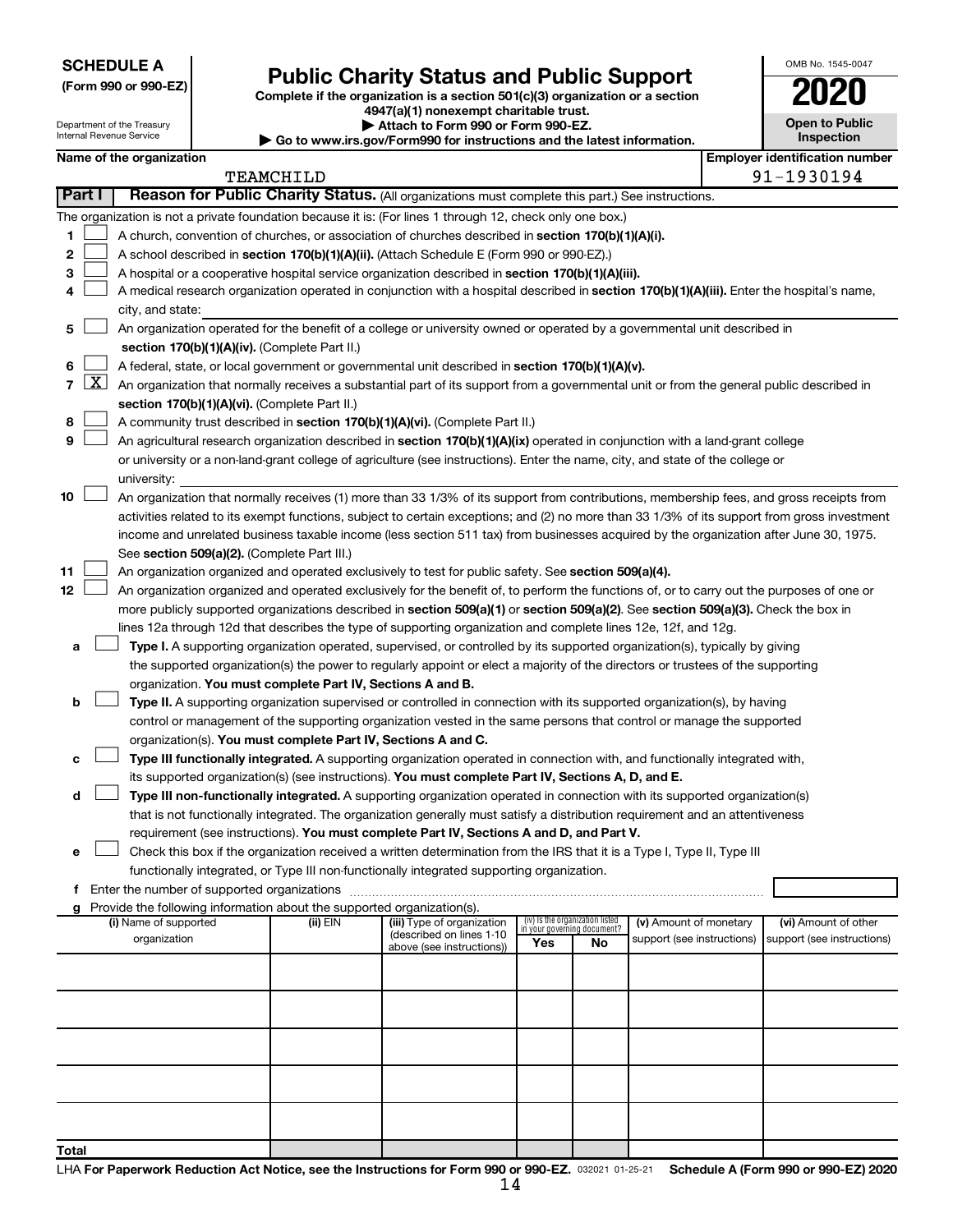# Schedule A (Form 990 or 990-EZ) 2020 TEAMCHILD

(Complete only if you checked the box on line 5, 7, or 8 of Part I or if the organization failed to qualify under Part III. If the organization **Part II** | Support Schedule for Organizations Described in Sections 170(b)(1)(A)(iv) and 170(b)(1)(A)(vi)

fails to qualify under the tests listed below, please complete Part III.)

|     | <b>Section A. Public Support</b>                                                                                                                                                                                               |          |          |            |            |          |                                          |
|-----|--------------------------------------------------------------------------------------------------------------------------------------------------------------------------------------------------------------------------------|----------|----------|------------|------------|----------|------------------------------------------|
|     | Calendar year (or fiscal year beginning in)                                                                                                                                                                                    | (a) 2016 | (b) 2017 | $(c)$ 2018 | $(d)$ 2019 | (e) 2020 | (f) Total                                |
|     | 1 Gifts, grants, contributions, and                                                                                                                                                                                            |          |          |            |            |          |                                          |
|     | membership fees received. (Do not                                                                                                                                                                                              |          |          |            |            |          |                                          |
|     | include any "unusual grants.")                                                                                                                                                                                                 | 2098365. | 2578558. | 2635183.   | 3945968.   |          | 2710035.13968109.                        |
|     | 2 Tax revenues levied for the organ-                                                                                                                                                                                           |          |          |            |            |          |                                          |
|     | ization's benefit and either paid to                                                                                                                                                                                           |          |          |            |            |          |                                          |
|     | or expended on its behalf                                                                                                                                                                                                      |          |          |            |            |          |                                          |
|     | 3 The value of services or facilities                                                                                                                                                                                          |          |          |            |            |          |                                          |
|     | furnished by a governmental unit to                                                                                                                                                                                            |          |          |            |            |          |                                          |
|     | the organization without charge                                                                                                                                                                                                |          |          |            |            |          |                                          |
|     | 4 Total. Add lines 1 through 3                                                                                                                                                                                                 | 2098365. | 2578558. | 2635183.   | 3945968.   |          | 2710035.13968109.                        |
|     |                                                                                                                                                                                                                                |          |          |            |            |          |                                          |
|     | 5 The portion of total contributions                                                                                                                                                                                           |          |          |            |            |          |                                          |
|     | by each person (other than a                                                                                                                                                                                                   |          |          |            |            |          |                                          |
|     | governmental unit or publicly                                                                                                                                                                                                  |          |          |            |            |          |                                          |
|     | supported organization) included                                                                                                                                                                                               |          |          |            |            |          |                                          |
|     | on line 1 that exceeds 2% of the                                                                                                                                                                                               |          |          |            |            |          |                                          |
|     | amount shown on line 11,                                                                                                                                                                                                       |          |          |            |            |          |                                          |
|     | column (f)                                                                                                                                                                                                                     |          |          |            |            |          | 676,743.                                 |
|     | 6 Public support. Subtract line 5 from line 4.                                                                                                                                                                                 |          |          |            |            |          | 13291366.                                |
|     | <b>Section B. Total Support</b>                                                                                                                                                                                                |          |          |            |            |          |                                          |
|     | Calendar year (or fiscal year beginning in)                                                                                                                                                                                    | (a) 2016 | (b) 2017 | $(c)$ 2018 | $(d)$ 2019 | (e) 2020 | (f) Total                                |
|     | 7 Amounts from line 4                                                                                                                                                                                                          | 2098365  | 2578558. | 2635183.   | 3945968    |          | 2710035.13968109.                        |
|     | 8 Gross income from interest,                                                                                                                                                                                                  |          |          |            |            |          |                                          |
|     | dividends, payments received on                                                                                                                                                                                                |          |          |            |            |          |                                          |
|     | securities loans, rents, royalties,                                                                                                                                                                                            |          |          |            |            |          |                                          |
|     | and income from similar sources                                                                                                                                                                                                |          | 18.      | 98.        | 1,542.     | 2,738.   | 4,396.                                   |
|     | 9 Net income from unrelated business                                                                                                                                                                                           |          |          |            |            |          |                                          |
|     | activities, whether or not the                                                                                                                                                                                                 |          |          |            |            |          |                                          |
|     | business is regularly carried on                                                                                                                                                                                               |          |          |            |            |          |                                          |
|     | 10 Other income. Do not include gain                                                                                                                                                                                           |          |          |            |            |          |                                          |
|     | or loss from the sale of capital                                                                                                                                                                                               |          |          |            |            |          |                                          |
|     | assets (Explain in Part VI.)                                                                                                                                                                                                   | 3,910.   | 1,984.   | 10,298.    | 10.        | 8,142.   | 24,344.                                  |
|     | 11 Total support. Add lines 7 through 10                                                                                                                                                                                       |          |          |            |            |          | 13996849.                                |
|     | <b>12</b> Gross receipts from related activities, etc. (see instructions)                                                                                                                                                      |          |          |            |            | 12       | 96, 145.                                 |
|     | 13 First 5 years. If the Form 990 is for the organization's first, second, third, fourth, or fifth tax year as a section 501(c)(3)                                                                                             |          |          |            |            |          |                                          |
|     |                                                                                                                                                                                                                                |          |          |            |            |          |                                          |
|     | <b>Section C. Computation of Public Support Percentage</b>                                                                                                                                                                     |          |          |            |            |          |                                          |
|     |                                                                                                                                                                                                                                |          |          |            |            | 14       | 94.96<br>%                               |
|     |                                                                                                                                                                                                                                |          |          |            |            | 15       | 94.94<br>%                               |
|     | 16a 33 1/3% support test - 2020. If the organization did not check the box on line 13, and line 14 is 33 1/3% or more, check this box and                                                                                      |          |          |            |            |          |                                          |
|     |                                                                                                                                                                                                                                |          |          |            |            |          | $\blacktriangleright$ $\boxed{\text{X}}$ |
|     | b 33 1/3% support test - 2019. If the organization did not check a box on line 13 or 16a, and line 15 is 33 1/3% or more, check this box                                                                                       |          |          |            |            |          |                                          |
|     |                                                                                                                                                                                                                                |          |          |            |            |          |                                          |
|     | and stop here. The organization qualifies as a publicly supported organization manufaction manufacture or manufacture or and a function of the organization manufacture or and a function of the original and state of the ori |          |          |            |            |          |                                          |
|     | 17a 10% -facts-and-circumstances test - 2020. If the organization did not check a box on line 13, 16a, or 16b, and line 14 is 10% or more,                                                                                     |          |          |            |            |          |                                          |
|     | and if the organization meets the facts-and-circumstances test, check this box and stop here. Explain in Part VI how the organization                                                                                          |          |          |            |            |          |                                          |
|     | meets the facts-and-circumstances test. The organization qualifies as a publicly supported organization                                                                                                                        |          |          |            |            |          |                                          |
|     | b 10% -facts-and-circumstances test - 2019. If the organization did not check a box on line 13, 16a, 16b, or 17a, and line 15 is 10% or                                                                                        |          |          |            |            |          |                                          |
|     | more, and if the organization meets the facts-and-circumstances test, check this box and stop here. Explain in Part VI how the                                                                                                 |          |          |            |            |          |                                          |
|     | organization meets the facts-and-circumstances test. The organization qualifies as a publicly supported organization                                                                                                           |          |          |            |            |          |                                          |
| 18. | Private foundation. If the organization did not check a box on line 13, 16a, 16b, 17a, or 17b, check this box and see instructions                                                                                             |          |          |            |            |          |                                          |

**Schedule A (Form 990 or 990-EZ) 2020**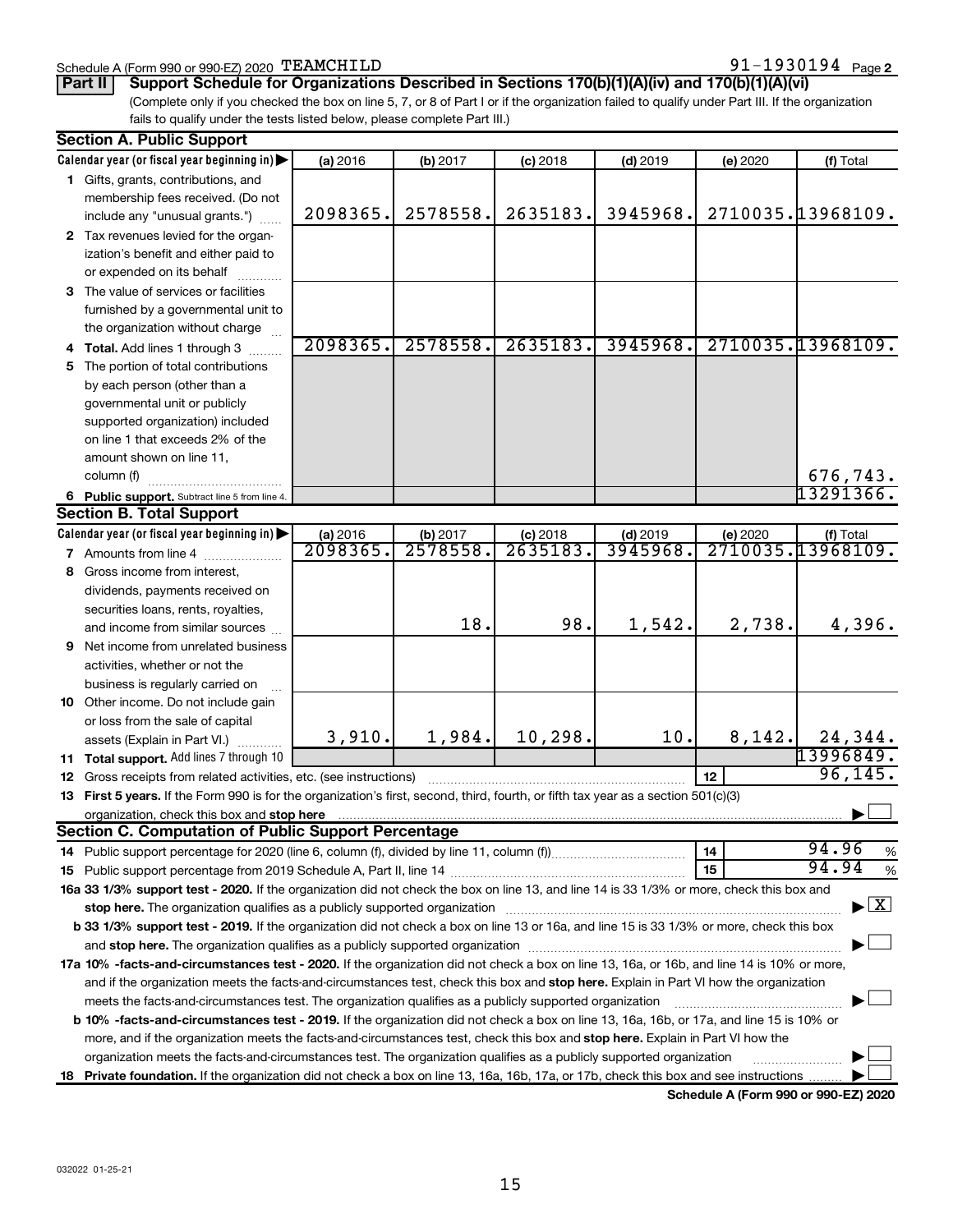# Schedule A (Form 990 or 990-EZ) 2020 TEAMCHILD

#### **Part III | Support Schedule for Organizations Described in Section 509(a)(2)**

(Complete only if you checked the box on line 10 of Part I or if the organization failed to qualify under Part II. If the organization fails to qualify under the tests listed below, please complete Part II.)

| <b>Section A. Public Support</b>                                                                                                                                                                                        |          |          |            |            |          |           |
|-------------------------------------------------------------------------------------------------------------------------------------------------------------------------------------------------------------------------|----------|----------|------------|------------|----------|-----------|
| Calendar year (or fiscal year beginning in)                                                                                                                                                                             | (a) 2016 | (b) 2017 | $(c)$ 2018 | $(d)$ 2019 | (e) 2020 | (f) Total |
| 1 Gifts, grants, contributions, and                                                                                                                                                                                     |          |          |            |            |          |           |
| membership fees received. (Do not                                                                                                                                                                                       |          |          |            |            |          |           |
| include any "unusual grants.")                                                                                                                                                                                          |          |          |            |            |          |           |
| 2 Gross receipts from admissions,                                                                                                                                                                                       |          |          |            |            |          |           |
| merchandise sold or services per-                                                                                                                                                                                       |          |          |            |            |          |           |
| formed, or facilities furnished in                                                                                                                                                                                      |          |          |            |            |          |           |
| any activity that is related to the<br>organization's tax-exempt purpose                                                                                                                                                |          |          |            |            |          |           |
| 3 Gross receipts from activities that                                                                                                                                                                                   |          |          |            |            |          |           |
| are not an unrelated trade or bus-                                                                                                                                                                                      |          |          |            |            |          |           |
| iness under section 513                                                                                                                                                                                                 |          |          |            |            |          |           |
|                                                                                                                                                                                                                         |          |          |            |            |          |           |
| 4 Tax revenues levied for the organ-                                                                                                                                                                                    |          |          |            |            |          |           |
| ization's benefit and either paid to                                                                                                                                                                                    |          |          |            |            |          |           |
| or expended on its behalf                                                                                                                                                                                               |          |          |            |            |          |           |
| 5 The value of services or facilities                                                                                                                                                                                   |          |          |            |            |          |           |
| furnished by a governmental unit to                                                                                                                                                                                     |          |          |            |            |          |           |
| the organization without charge                                                                                                                                                                                         |          |          |            |            |          |           |
| <b>6 Total.</b> Add lines 1 through 5                                                                                                                                                                                   |          |          |            |            |          |           |
| 7a Amounts included on lines 1, 2, and                                                                                                                                                                                  |          |          |            |            |          |           |
| 3 received from disqualified persons                                                                                                                                                                                    |          |          |            |            |          |           |
| <b>b</b> Amounts included on lines 2 and 3 received<br>from other than disqualified persons that                                                                                                                        |          |          |            |            |          |           |
| exceed the greater of \$5,000 or 1% of the                                                                                                                                                                              |          |          |            |            |          |           |
| amount on line 13 for the year                                                                                                                                                                                          |          |          |            |            |          |           |
| c Add lines 7a and 7b                                                                                                                                                                                                   |          |          |            |            |          |           |
| 8 Public support. (Subtract line 7c from line 6.)                                                                                                                                                                       |          |          |            |            |          |           |
| <b>Section B. Total Support</b>                                                                                                                                                                                         |          |          |            |            |          |           |
| Calendar year (or fiscal year beginning in)                                                                                                                                                                             | (a) 2016 | (b) 2017 | (c) 2018   | $(d)$ 2019 | (e) 2020 | (f) Total |
| 9 Amounts from line 6                                                                                                                                                                                                   |          |          |            |            |          |           |
| <b>10a</b> Gross income from interest,                                                                                                                                                                                  |          |          |            |            |          |           |
| dividends, payments received on<br>securities loans, rents, royalties,                                                                                                                                                  |          |          |            |            |          |           |
| and income from similar sources                                                                                                                                                                                         |          |          |            |            |          |           |
| <b>b</b> Unrelated business taxable income                                                                                                                                                                              |          |          |            |            |          |           |
| (less section 511 taxes) from businesses                                                                                                                                                                                |          |          |            |            |          |           |
| acquired after June 30, 1975<br>$\frac{1}{2}$                                                                                                                                                                           |          |          |            |            |          |           |
| c Add lines 10a and 10b                                                                                                                                                                                                 |          |          |            |            |          |           |
| 11 Net income from unrelated business                                                                                                                                                                                   |          |          |            |            |          |           |
| activities not included in line 10b.                                                                                                                                                                                    |          |          |            |            |          |           |
| whether or not the business is<br>regularly carried on                                                                                                                                                                  |          |          |            |            |          |           |
| <b>12</b> Other income. Do not include gain                                                                                                                                                                             |          |          |            |            |          |           |
| or loss from the sale of capital                                                                                                                                                                                        |          |          |            |            |          |           |
| assets (Explain in Part VI.)<br><b>13</b> Total support. (Add lines 9, 10c, 11, and 12.)                                                                                                                                |          |          |            |            |          |           |
| 14 First 5 years. If the Form 990 is for the organization's first, second, third, fourth, or fifth tax year as a section 501(c)(3) organization,                                                                        |          |          |            |            |          |           |
|                                                                                                                                                                                                                         |          |          |            |            |          |           |
| Section C. Computation of Public Support Percentage                                                                                                                                                                     |          |          |            |            |          |           |
|                                                                                                                                                                                                                         |          |          |            |            | 15       | %         |
| 16 Public support percentage from 2019 Schedule A, Part III, line 15                                                                                                                                                    |          |          |            |            | 16       | %         |
| <b>Section D. Computation of Investment Income Percentage</b>                                                                                                                                                           |          |          |            |            |          |           |
|                                                                                                                                                                                                                         |          |          |            |            | 17       | %         |
|                                                                                                                                                                                                                         |          |          |            |            | 18       | %         |
| 18 Investment income percentage from 2019 Schedule A, Part III, line 17<br>19a 33 1/3% support tests - 2020. If the organization did not check the box on line 14, and line 15 is more than 33 1/3%, and line 17 is not |          |          |            |            |          |           |
|                                                                                                                                                                                                                         |          |          |            |            |          |           |
| more than 33 1/3%, check this box and stop here. The organization qualifies as a publicly supported organization                                                                                                        |          |          |            |            |          |           |
| b 33 1/3% support tests - 2019. If the organization did not check a box on line 14 or line 19a, and line 16 is more than 33 1/3%, and                                                                                   |          |          |            |            |          |           |
| line 18 is not more than 33 1/3%, check this box and stop here. The organization qualifies as a publicly supported organization                                                                                         |          |          |            |            |          |           |
|                                                                                                                                                                                                                         |          |          |            |            |          |           |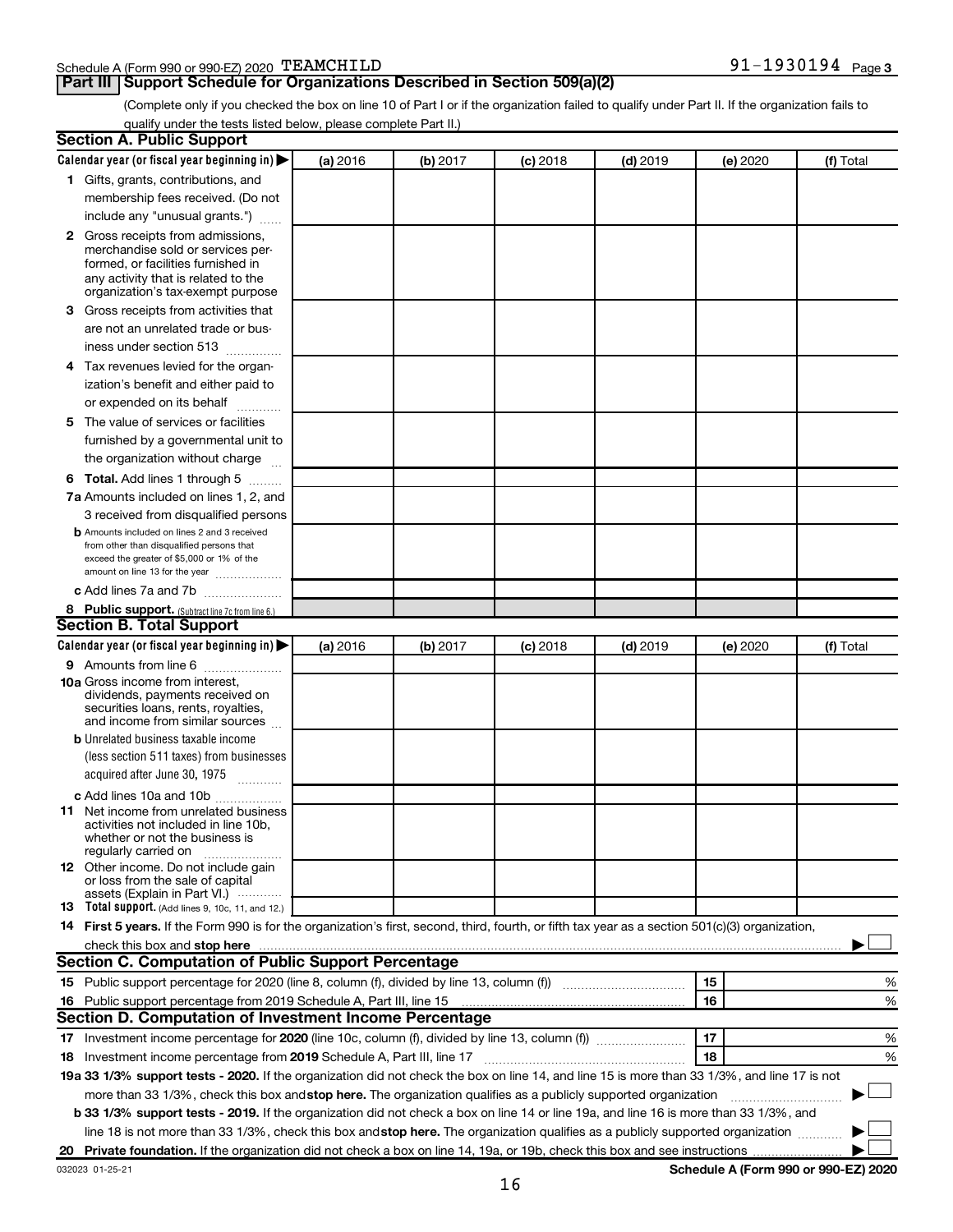**Yes No**

### **Part IV Supporting Organizations**

(Complete only if you checked a box in line 12 on Part I. If you checked box 12a, Part I, complete Sections A and B. If you checked box 12b, Part I, complete Sections A and C. If you checked box 12c, Part I, complete Sections A, D, and E. If you checked box 12d, Part I, complete Sections A and D, and complete Part V.)

### **Section A. All Supporting Organizations**

- **1** Are all of the organization's supported organizations listed by name in the organization's governing documents? If "No," describe in Part VI how the supported organizations are designated. If designated by *class or purpose, describe the designation. If historic and continuing relationship, explain.*
- **2** Did the organization have any supported organization that does not have an IRS determination of status under section 509(a)(1) or (2)? If "Yes," explain in Part **VI** how the organization determined that the supported *organization was described in section 509(a)(1) or (2).*
- **3a** Did the organization have a supported organization described in section 501(c)(4), (5), or (6)? If "Yes," answer *lines 3b and 3c below.*
- **b** Did the organization confirm that each supported organization qualified under section 501(c)(4), (5), or (6) and satisfied the public support tests under section 509(a)(2)? If "Yes," describe in Part VI when and how the *organization made the determination.*
- **c** Did the organization ensure that all support to such organizations was used exclusively for section 170(c)(2)(B) purposes? If "Yes," explain in Part VI what controls the organization put in place to ensure such use.
- **4 a** *If* Was any supported organization not organized in the United States ("foreign supported organization")? *"Yes," and if you checked box 12a or 12b in Part I, answer lines 4b and 4c below.*
- **b** Did the organization have ultimate control and discretion in deciding whether to make grants to the foreign supported organization? If "Yes," describe in Part VI how the organization had such control and discretion *despite being controlled or supervised by or in connection with its supported organizations.*
- **c** Did the organization support any foreign supported organization that does not have an IRS determination under sections 501(c)(3) and 509(a)(1) or (2)? If "Yes," explain in Part VI what controls the organization used *to ensure that all support to the foreign supported organization was used exclusively for section 170(c)(2)(B) purposes.*
- **5a** Did the organization add, substitute, or remove any supported organizations during the tax year? If "Yes," answer lines 5b and 5c below (if applicable). Also, provide detail in **Part VI,** including (i) the names and EIN *numbers of the supported organizations added, substituted, or removed; (ii) the reasons for each such action; (iii) the authority under the organization's organizing document authorizing such action; and (iv) how the action was accomplished (such as by amendment to the organizing document).*
- **b Type I or Type II only.** Was any added or substituted supported organization part of a class already designated in the organization's organizing document?
- **c Substitutions only.**  Was the substitution the result of an event beyond the organization's control?
- **6** Did the organization provide support (whether in the form of grants or the provision of services or facilities) to **Part VI.** support or benefit one or more of the filing organization's supported organizations? If "Yes," provide detail in anyone other than (i) its supported organizations, (ii) individuals that are part of the charitable class benefited by one or more of its supported organizations, or (iii) other supporting organizations that also
- **7** Did the organization provide a grant, loan, compensation, or other similar payment to a substantial contributor regard to a substantial contributor? If "Yes," complete Part I of Schedule L (Form 990 or 990-EZ). (as defined in section 4958(c)(3)(C)), a family member of a substantial contributor, or a 35% controlled entity with
- **8** Did the organization make a loan to a disqualified person (as defined in section 4958) not described in line 7? *If "Yes," complete Part I of Schedule L (Form 990 or 990-EZ).*
- **9 a** Was the organization controlled directly or indirectly at any time during the tax year by one or more in section 509(a)(1) or (2))? If "Yes," provide detail in **Part VI.** disqualified persons, as defined in section 4946 (other than foundation managers and organizations described
- **b** Did one or more disqualified persons (as defined in line 9a) hold a controlling interest in any entity in which the supporting organization had an interest? If "Yes," provide detail in Part VI.
- **c** Did a disqualified person (as defined in line 9a) have an ownership interest in, or derive any personal benefit from, assets in which the supporting organization also had an interest? If "Yes," provide detail in Part VI.
- **10 a** Was the organization subject to the excess business holdings rules of section 4943 because of section supporting organizations)? If "Yes," answer line 10b below. 4943(f) (regarding certain Type II supporting organizations, and all Type III non-functionally integrated
- **b** Did the organization have any excess business holdings in the tax year? (Use Schedule C, Form 4720, to *determine whether the organization had excess business holdings.)*

**1 2 3a 3b 3c 4a 4b 4c 5a 5b 5c 6 7 8 9a 9b 9c 10a**

**10b**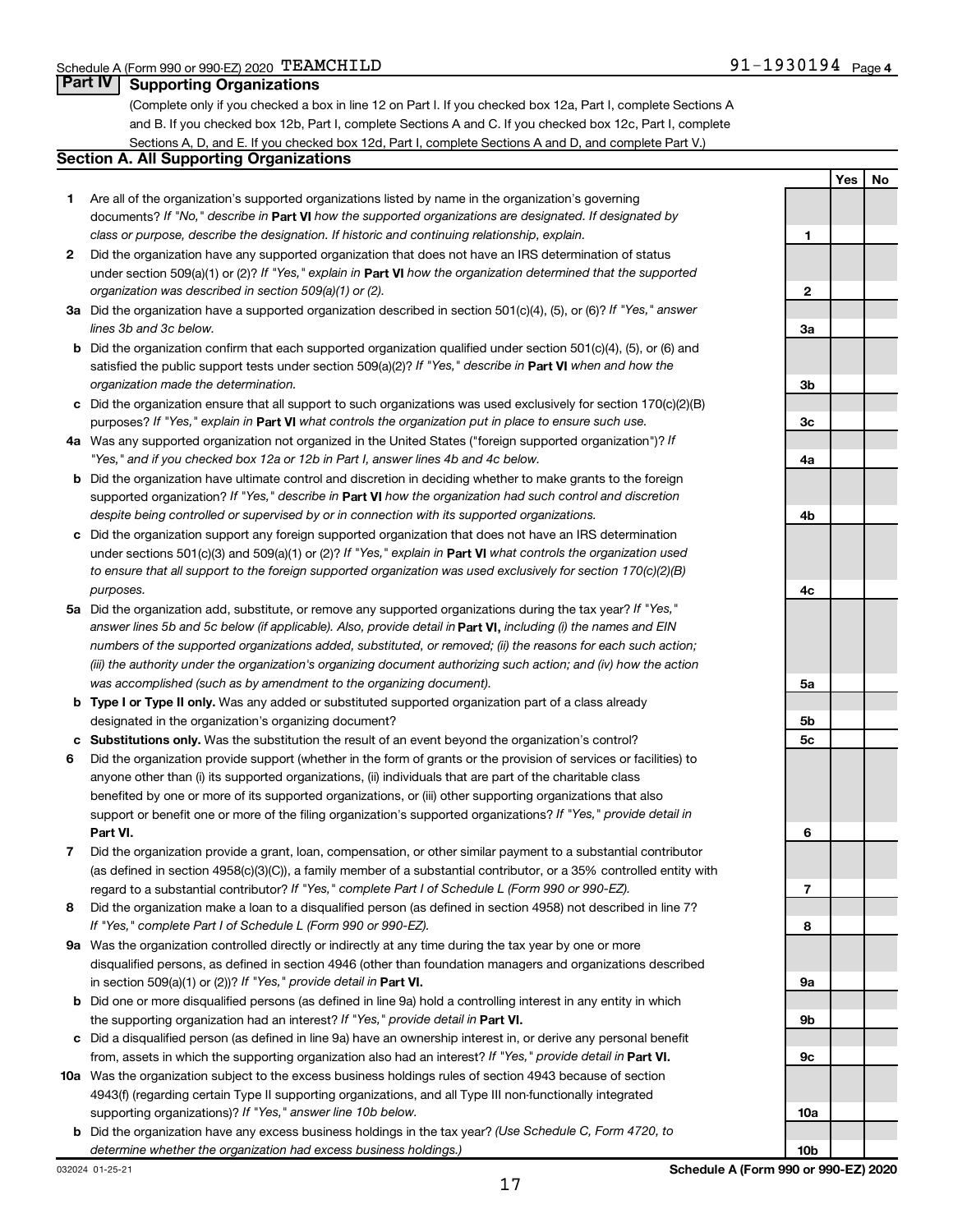|    |                                                                                                                                                                                                                                              |                | Yes | No |
|----|----------------------------------------------------------------------------------------------------------------------------------------------------------------------------------------------------------------------------------------------|----------------|-----|----|
| 11 | Has the organization accepted a gift or contribution from any of the following persons?                                                                                                                                                      |                |     |    |
|    | a A person who directly or indirectly controls, either alone or together with persons described in lines 11b and                                                                                                                             |                |     |    |
|    | 11c below, the governing body of a supported organization?                                                                                                                                                                                   | 11a            |     |    |
|    | <b>b</b> A family member of a person described in line 11a above?                                                                                                                                                                            | 11b            |     |    |
|    | c A 35% controlled entity of a person described in line 11a or 11b above? If "Yes" to line 11a, 11b, or 11c, provide                                                                                                                         |                |     |    |
|    | detail in Part VI.                                                                                                                                                                                                                           | 11c            |     |    |
|    | <b>Section B. Type I Supporting Organizations</b>                                                                                                                                                                                            |                |     |    |
|    |                                                                                                                                                                                                                                              |                | Yes | No |
| 1  | Did the governing body, members of the governing body, officers acting in their official capacity, or membership of one or                                                                                                                   |                |     |    |
|    | more supported organizations have the power to regularly appoint or elect at least a majority of the organization's officers,                                                                                                                |                |     |    |
|    | directors, or trustees at all times during the tax year? If "No," describe in Part VI how the supported organization(s)                                                                                                                      |                |     |    |
|    | effectively operated, supervised, or controlled the organization's activities. If the organization had more than one supported                                                                                                               |                |     |    |
|    | organization, describe how the powers to appoint and/or remove officers, directors, or trustees were allocated among the<br>supported organizations and what conditions or restrictions, if any, applied to such powers during the tax year. | 1              |     |    |
| 2  | Did the organization operate for the benefit of any supported organization other than the supported                                                                                                                                          |                |     |    |
|    | organization(s) that operated, supervised, or controlled the supporting organization? If "Yes," explain in                                                                                                                                   |                |     |    |
|    | Part VI how providing such benefit carried out the purposes of the supported organization(s) that operated,                                                                                                                                  |                |     |    |
|    | supervised, or controlled the supporting organization.                                                                                                                                                                                       | $\overline{2}$ |     |    |
|    | <b>Section C. Type II Supporting Organizations</b>                                                                                                                                                                                           |                |     |    |
|    |                                                                                                                                                                                                                                              |                | Yes | No |
| 1. | Were a majority of the organization's directors or trustees during the tax year also a majority of the directors                                                                                                                             |                |     |    |
|    | or trustees of each of the organization's supported organization(s)? If "No," describe in Part VI how control                                                                                                                                |                |     |    |
|    | or management of the supporting organization was vested in the same persons that controlled or managed                                                                                                                                       |                |     |    |
|    | the supported organization(s).                                                                                                                                                                                                               | 1              |     |    |
|    | <b>Section D. All Type III Supporting Organizations</b>                                                                                                                                                                                      |                |     |    |
|    |                                                                                                                                                                                                                                              |                | Yes |    |
|    |                                                                                                                                                                                                                                              |                |     | No |
| 1  | Did the organization provide to each of its supported organizations, by the last day of the fifth month of the                                                                                                                               |                |     |    |
|    | organization's tax year, (i) a written notice describing the type and amount of support provided during the prior tax                                                                                                                        |                |     |    |
|    | year, (ii) a copy of the Form 990 that was most recently filed as of the date of notification, and (iii) copies of the                                                                                                                       |                |     |    |
|    | organization's governing documents in effect on the date of notification, to the extent not previously provided?                                                                                                                             | 1              |     |    |
| 2  | Were any of the organization's officers, directors, or trustees either (i) appointed or elected by the supported                                                                                                                             |                |     |    |
|    | organization(s) or (ii) serving on the governing body of a supported organization? If "No," explain in Part VI how                                                                                                                           |                |     |    |
|    | the organization maintained a close and continuous working relationship with the supported organization(s).                                                                                                                                  | 2              |     |    |
| 3  | By reason of the relationship described in line 2, above, did the organization's supported organizations have a                                                                                                                              |                |     |    |
|    | significant voice in the organization's investment policies and in directing the use of the organization's                                                                                                                                   |                |     |    |
|    | income or assets at all times during the tax year? If "Yes," describe in Part VI the role the organization's                                                                                                                                 |                |     |    |
|    | supported organizations played in this regard.                                                                                                                                                                                               | 3              |     |    |
|    | Section E. Type III Functionally Integrated Supporting Organizations                                                                                                                                                                         |                |     |    |
| 1. | Check the box next to the method that the organization used to satisfy the Integral Part Test during the yealsee instructions).                                                                                                              |                |     |    |
| а  | The organization satisfied the Activities Test. Complete line 2 below.                                                                                                                                                                       |                |     |    |
| b  | The organization is the parent of each of its supported organizations. Complete line 3 below.                                                                                                                                                |                |     |    |
| c  | The organization supported a governmental entity. Describe in Part VI how you supported a governmental entity (see instructions).                                                                                                            |                |     |    |
| 2  | Activities Test. Answer lines 2a and 2b below.                                                                                                                                                                                               |                | Yes | No |
| а  | Did substantially all of the organization's activities during the tax year directly further the exempt purposes of                                                                                                                           |                |     |    |
|    | the supported organization(s) to which the organization was responsive? If "Yes," then in Part VI identify                                                                                                                                   |                |     |    |
|    | those supported organizations and explain how these activities directly furthered their exempt purposes,                                                                                                                                     |                |     |    |
|    | how the organization was responsive to those supported organizations, and how the organization determined                                                                                                                                    |                |     |    |
|    | that these activities constituted substantially all of its activities.                                                                                                                                                                       | 2a             |     |    |
| b  | Did the activities described in line 2a, above, constitute activities that, but for the organization's involvement,                                                                                                                          |                |     |    |
|    | one or more of the organization's supported organization(s) would have been engaged in? If "Yes," explain in                                                                                                                                 |                |     |    |
|    | Part VI the reasons for the organization's position that its supported organization(s) would have engaged in                                                                                                                                 |                |     |    |
|    | these activities but for the organization's involvement.                                                                                                                                                                                     | 2b             |     |    |
| 3  | Parent of Supported Organizations. Answer lines 3a and 3b below.                                                                                                                                                                             |                |     |    |
| а  | Did the organization have the power to regularly appoint or elect a majority of the officers, directors, or                                                                                                                                  |                |     |    |
|    | trustees of each of the supported organizations? If "Yes" or "No" provide details in Part VI.                                                                                                                                                | За             |     |    |
| b  | Did the organization exercise a substantial degree of direction over the policies, programs, and activities of each                                                                                                                          |                |     |    |
|    | of its supported organizations? If "Yes," describe in Part VI the role played by the organization in this regard.                                                                                                                            | 3 <sub>b</sub> |     |    |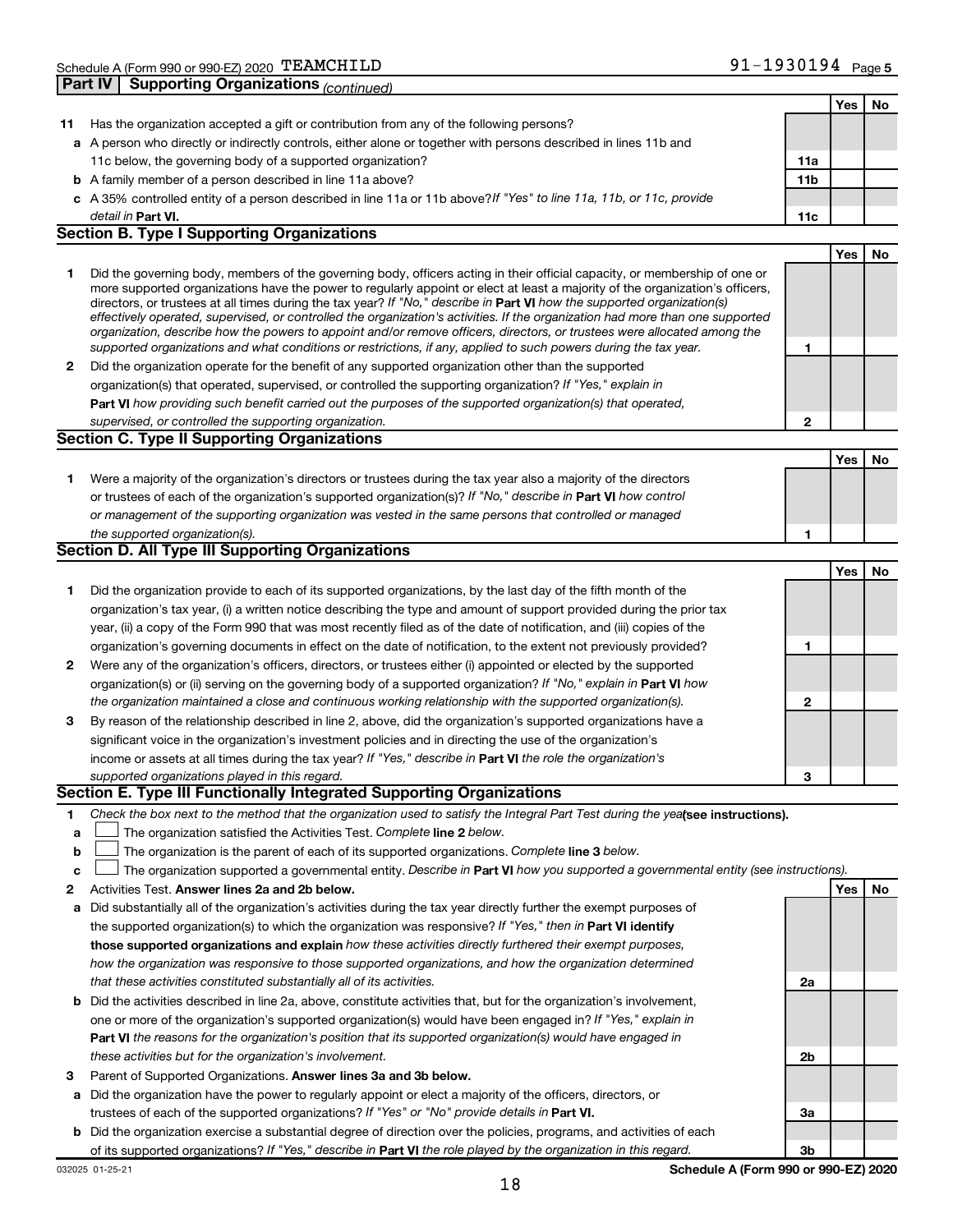Schedule A (Form 990 or 990-EZ) 2020 TEAMCHILD

1 Check here if the organization satisfied the Integral Part Test as a qualifying trust on Nov. 20, 1970 (explain in Part VI). See instructions. **Section A - Adjusted Net Income 1 2 3 4 5 6 7 8 1 2 3 4 5 6 7 Adjusted Net Income** (subtract lines 5, 6, and 7 from line 4) **8 8 Section B - Minimum Asset Amount 1 2 3 4 5 6 7 8 a** Average monthly value of securities **b** Average monthly cash balances **c** Fair market value of other non-exempt-use assets **d Total**  (add lines 1a, 1b, and 1c) **e Discount** claimed for blockage or other factors **1a 1b 1c 1d 2 3 4 5 6 7 8** (explain in detail in Part VI): **Minimum Asset Amount**  (add line 7 to line 6) **Section C - Distributable Amount 1 2 3 4 5 6 1 2 3 4 5 6** Distributable Amount. Subtract line 5 from line 4, unless subject to All other Type III non-functionally integrated supporting organizations must complete Sections A through E. (B) Current Year (A) Prior Year Net short-term capital gain Recoveries of prior-year distributions Other gross income (see instructions) Add lines 1 through 3. Depreciation and depletion Portion of operating expenses paid or incurred for production or collection of gross income or for management, conservation, or maintenance of property held for production of income (see instructions) Other expenses (see instructions) (B) Current Year  $(A)$  Prior Year  $\left\{\n\begin{array}{ccc}\n\end{array}\n\right\}$  (optional) Aggregate fair market value of all non-exempt-use assets (see instructions for short tax year or assets held for part of year): Acquisition indebtedness applicable to non-exempt-use assets Subtract line 2 from line 1d. Cash deemed held for exempt use. Enter 0.015 of line 3 (for greater amount, see instructions). Net value of non-exempt-use assets (subtract line 4 from line 3) Multiply line 5 by 0.035. Recoveries of prior-year distributions Current Year Adjusted net income for prior year (from Section A, line 8, column A) Enter 0.85 of line 1. Minimum asset amount for prior year (from Section B, line 8, column A) Enter greater of line 2 or line 3. Income tax imposed in prior year emergency temporary reduction (see instructions). **Part V** Type III Non-Functionally Integrated 509(a)(3) Supporting Organizations

**7** Check here if the current year is the organization's first as a non-functionally integrated Type III supporting organization (see instructions).

**Schedule A (Form 990 or 990-EZ) 2020**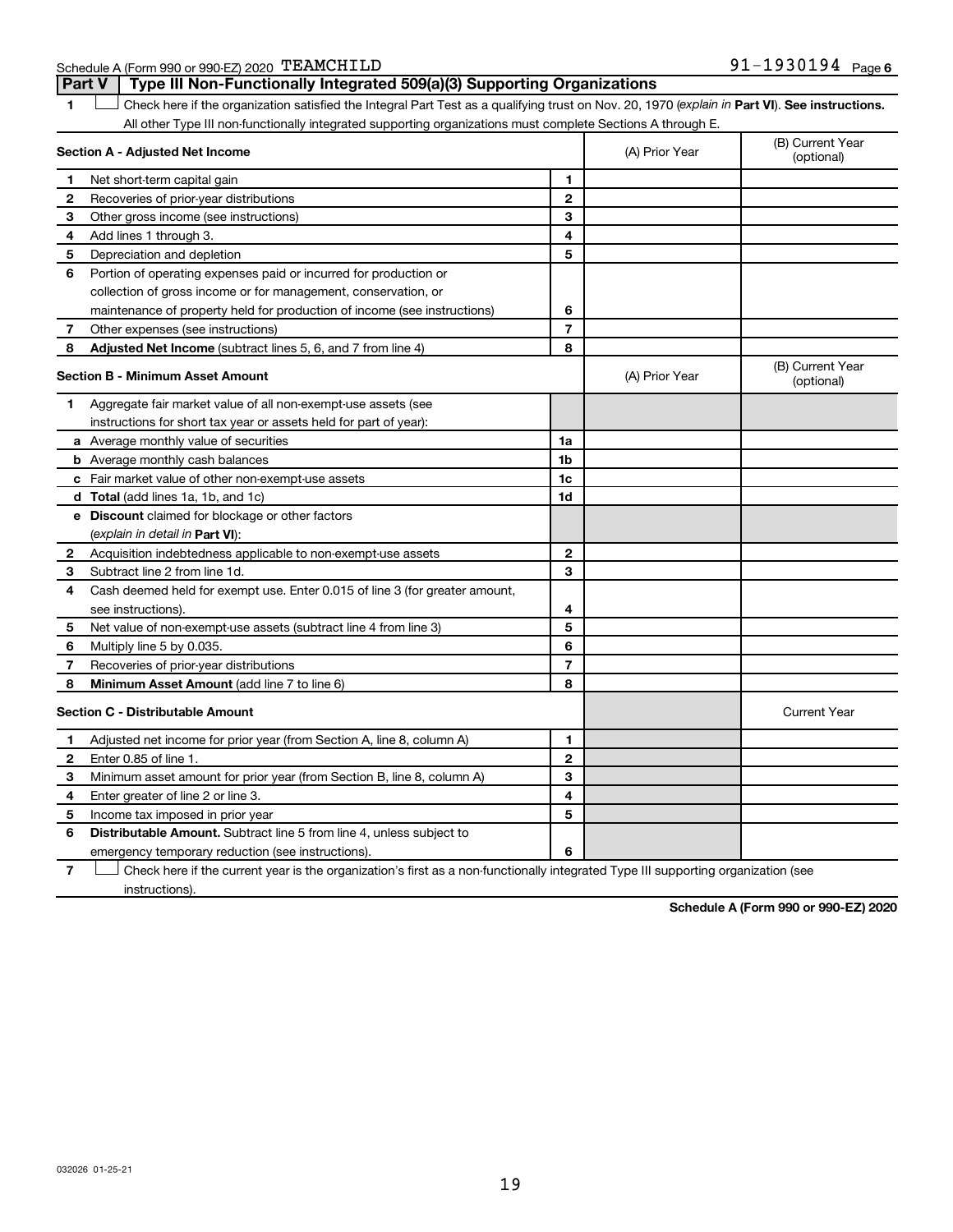| <b>Part V</b> | Type III Non-Functionally Integrated 509(a)(3) Supporting Organizations (continued)        |                             |                                       |                                         |
|---------------|--------------------------------------------------------------------------------------------|-----------------------------|---------------------------------------|-----------------------------------------|
|               | <b>Section D - Distributions</b>                                                           |                             |                                       | <b>Current Year</b>                     |
| 1             | Amounts paid to supported organizations to accomplish exempt purposes                      |                             |                                       |                                         |
| 2             | Amounts paid to perform activity that directly furthers exempt purposes of supported       |                             |                                       |                                         |
|               | organizations, in excess of income from activity                                           | 2                           |                                       |                                         |
| 3             | Administrative expenses paid to accomplish exempt purposes of supported organizations      |                             | 3                                     |                                         |
| 4             | Amounts paid to acquire exempt-use assets                                                  |                             | 4                                     |                                         |
| 5             | Qualified set-aside amounts (prior IRS approval required - provide details in Part VI)     |                             | 5                                     |                                         |
| 6             | Other distributions ( <i>describe in Part VI</i> ). See instructions.                      |                             | 6                                     |                                         |
| 7             | Total annual distributions. Add lines 1 through 6.                                         |                             | $\overline{7}$                        |                                         |
| 8             | Distributions to attentive supported organizations to which the organization is responsive |                             |                                       |                                         |
|               | (provide details in Part VI). See instructions.                                            |                             | 8                                     |                                         |
| 9             | Distributable amount for 2020 from Section C, line 6                                       |                             | 9                                     |                                         |
| 10            | Line 8 amount divided by line 9 amount                                                     |                             | 10                                    |                                         |
|               |                                                                                            | (i)                         | (ii)                                  | (iii)                                   |
|               | <b>Section E - Distribution Allocations (see instructions)</b>                             | <b>Excess Distributions</b> | <b>Underdistributions</b><br>Pre-2020 | <b>Distributable</b><br>Amount for 2020 |
| 1             | Distributable amount for 2020 from Section C, line 6                                       |                             |                                       |                                         |
| 2             | Underdistributions, if any, for years prior to 2020 (reason-                               |                             |                                       |                                         |
|               | able cause required - explain in Part VI). See instructions.                               |                             |                                       |                                         |
| 3             | Excess distributions carryover, if any, to 2020                                            |                             |                                       |                                         |
|               | a From 2015                                                                                |                             |                                       |                                         |
|               | <b>b</b> From 2016                                                                         |                             |                                       |                                         |
|               | c From 2017                                                                                |                             |                                       |                                         |
|               | d From 2018                                                                                |                             |                                       |                                         |
|               | e From 2019                                                                                |                             |                                       |                                         |
|               | f Total of lines 3a through 3e                                                             |                             |                                       |                                         |
|               | g Applied to underdistributions of prior years                                             |                             |                                       |                                         |
|               | <b>h</b> Applied to 2020 distributable amount                                              |                             |                                       |                                         |
| Τ.            | Carryover from 2015 not applied (see instructions)                                         |                             |                                       |                                         |
|               | Remainder. Subtract lines 3g, 3h, and 3i from line 3f.                                     |                             |                                       |                                         |
| 4             | Distributions for 2020 from Section D,                                                     |                             |                                       |                                         |
|               | $line 7$ :                                                                                 |                             |                                       |                                         |
|               | a Applied to underdistributions of prior years                                             |                             |                                       |                                         |
|               | <b>b</b> Applied to 2020 distributable amount                                              |                             |                                       |                                         |
| c             | Remainder. Subtract lines 4a and 4b from line 4.                                           |                             |                                       |                                         |
| 5             | Remaining underdistributions for years prior to 2020, if                                   |                             |                                       |                                         |
|               | any. Subtract lines 3g and 4a from line 2. For result greater                              |                             |                                       |                                         |
|               | than zero, explain in Part VI. See instructions.                                           |                             |                                       |                                         |
| 6             | Remaining underdistributions for 2020. Subtract lines 3h                                   |                             |                                       |                                         |
|               | and 4b from line 1. For result greater than zero, explain in                               |                             |                                       |                                         |
|               | <b>Part VI.</b> See instructions.                                                          |                             |                                       |                                         |
| 7             | Excess distributions carryover to 2021. Add lines 3j                                       |                             |                                       |                                         |
|               | and 4c.                                                                                    |                             |                                       |                                         |
| 8             | Breakdown of line 7:                                                                       |                             |                                       |                                         |
|               | a Excess from 2016                                                                         |                             |                                       |                                         |
|               | <b>b</b> Excess from 2017                                                                  |                             |                                       |                                         |
|               | c Excess from 2018                                                                         |                             |                                       |                                         |
|               | d Excess from 2019                                                                         |                             |                                       |                                         |
|               | e Excess from 2020                                                                         |                             |                                       |                                         |

**Schedule A (Form 990 or 990-EZ) 2020**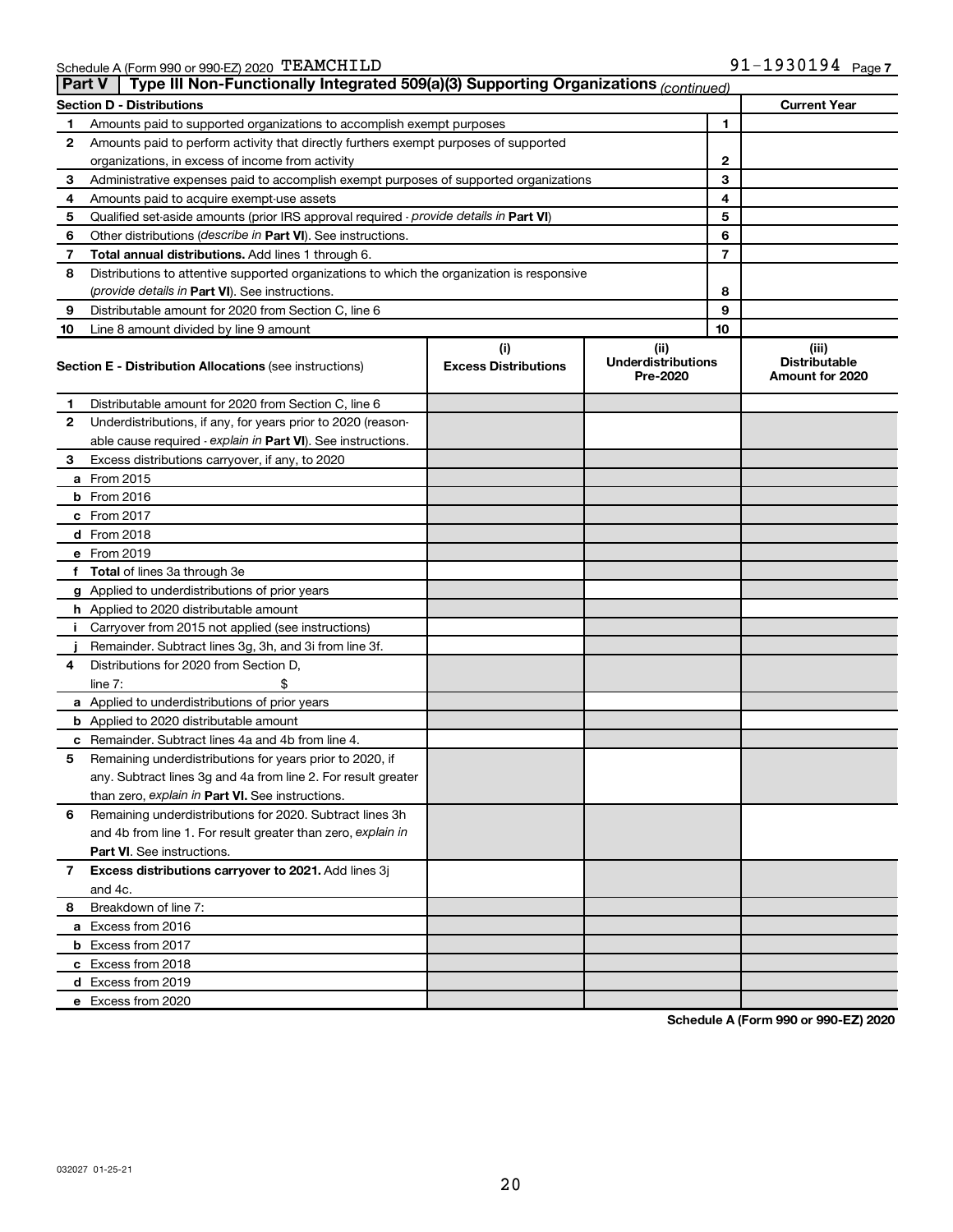| <b>Part VI</b> | Supplemental Information. Provide the explanations required by Part II, line 10; Part II, line 17a or 17b; Part III, line 12;                                                                                                 |
|----------------|-------------------------------------------------------------------------------------------------------------------------------------------------------------------------------------------------------------------------------|
|                |                                                                                                                                                                                                                               |
|                | Part IV, Section A, lines 1, 2, 3b, 3c, 4b, 4c, 5a, 6, 9a, 9b, 9c, 11a, 11b, and 11c; Part IV, Section B, lines 1 and 2; Part IV, Section C, line 1; Part IV, Section D, lines 2 and 3; Part IV, Section E, lines 1c, 2a, 2b, |
|                | Section D, lines 5, 6, and 8; and Part V, Section E, lines 2, 5, and 6. Also complete this part for any additional information.                                                                                               |
|                | (See instructions.)                                                                                                                                                                                                           |
|                |                                                                                                                                                                                                                               |
|                |                                                                                                                                                                                                                               |
|                |                                                                                                                                                                                                                               |
|                |                                                                                                                                                                                                                               |
|                |                                                                                                                                                                                                                               |
|                |                                                                                                                                                                                                                               |
|                |                                                                                                                                                                                                                               |
|                |                                                                                                                                                                                                                               |
|                |                                                                                                                                                                                                                               |
|                |                                                                                                                                                                                                                               |
|                |                                                                                                                                                                                                                               |
|                |                                                                                                                                                                                                                               |
|                |                                                                                                                                                                                                                               |
|                |                                                                                                                                                                                                                               |
|                |                                                                                                                                                                                                                               |
|                |                                                                                                                                                                                                                               |
|                |                                                                                                                                                                                                                               |
|                |                                                                                                                                                                                                                               |
|                |                                                                                                                                                                                                                               |
|                |                                                                                                                                                                                                                               |
|                |                                                                                                                                                                                                                               |
|                |                                                                                                                                                                                                                               |
|                |                                                                                                                                                                                                                               |
|                |                                                                                                                                                                                                                               |
|                |                                                                                                                                                                                                                               |
|                |                                                                                                                                                                                                                               |
|                |                                                                                                                                                                                                                               |
|                |                                                                                                                                                                                                                               |
|                |                                                                                                                                                                                                                               |
|                |                                                                                                                                                                                                                               |
|                |                                                                                                                                                                                                                               |
|                |                                                                                                                                                                                                                               |
|                |                                                                                                                                                                                                                               |
|                |                                                                                                                                                                                                                               |
|                |                                                                                                                                                                                                                               |
|                |                                                                                                                                                                                                                               |
|                |                                                                                                                                                                                                                               |
|                |                                                                                                                                                                                                                               |
|                |                                                                                                                                                                                                                               |
|                |                                                                                                                                                                                                                               |
|                |                                                                                                                                                                                                                               |
|                |                                                                                                                                                                                                                               |
|                |                                                                                                                                                                                                                               |
|                |                                                                                                                                                                                                                               |
|                |                                                                                                                                                                                                                               |
|                |                                                                                                                                                                                                                               |
|                |                                                                                                                                                                                                                               |
|                |                                                                                                                                                                                                                               |
|                |                                                                                                                                                                                                                               |
|                |                                                                                                                                                                                                                               |
|                |                                                                                                                                                                                                                               |
|                |                                                                                                                                                                                                                               |
|                |                                                                                                                                                                                                                               |
|                |                                                                                                                                                                                                                               |
|                |                                                                                                                                                                                                                               |
|                |                                                                                                                                                                                                                               |
|                |                                                                                                                                                                                                                               |
|                |                                                                                                                                                                                                                               |
|                |                                                                                                                                                                                                                               |
|                |                                                                                                                                                                                                                               |
|                |                                                                                                                                                                                                                               |
|                |                                                                                                                                                                                                                               |
|                |                                                                                                                                                                                                                               |
|                |                                                                                                                                                                                                                               |
|                |                                                                                                                                                                                                                               |
|                |                                                                                                                                                                                                                               |
|                |                                                                                                                                                                                                                               |
|                |                                                                                                                                                                                                                               |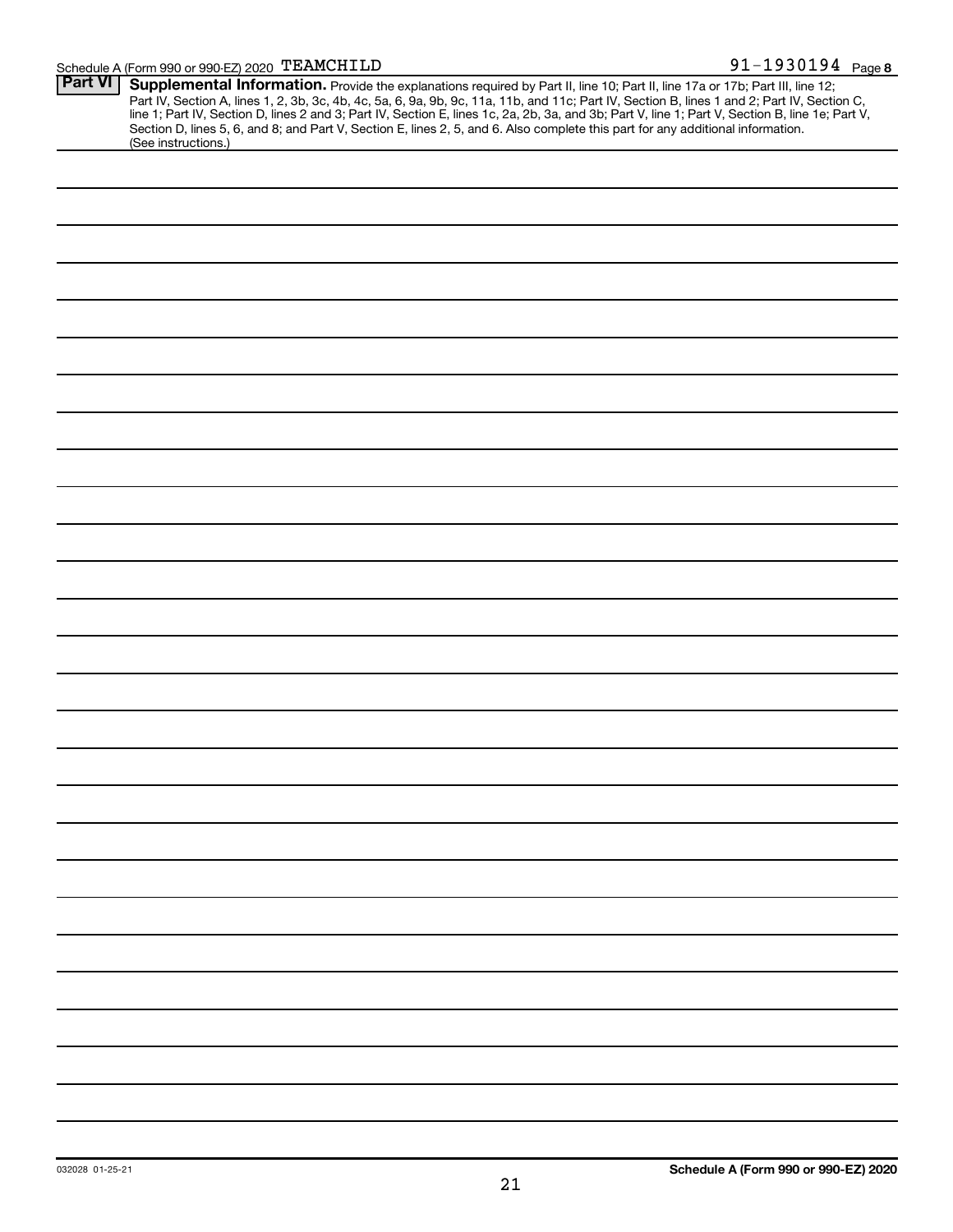Department of the Treasury Internal Revenue Service **(Form 990, 990-EZ,**

Name of the organization

### \*\* PUBLIC DISCLOSURE COPY \*\*

# **Schedule B Schedule of Contributors**

**or 990-PF) | Attach to Form 990, Form 990-EZ, or Form 990-PF. | Go to www.irs.gov/Form990 for the latest information.** OMB No. 1545-0047

**2020**

**Employer identification number**

| <b>TEAMCHILD</b> | 91-1930194 |
|------------------|------------|
|                  |            |

| <b>Organization type (check one):</b> |                                                                                    |  |  |
|---------------------------------------|------------------------------------------------------------------------------------|--|--|
| Filers of:                            | Section:                                                                           |  |  |
| Form 990 or 990-EZ                    | $ \mathbf{X} $ 501(c)( 3) (enter number) organization                              |  |  |
|                                       | $4947(a)(1)$ nonexempt charitable trust <b>not</b> treated as a private foundation |  |  |
|                                       | 527 political organization                                                         |  |  |
| Form 990-PF                           | 501(c)(3) exempt private foundation                                                |  |  |
|                                       | 4947(a)(1) nonexempt charitable trust treated as a private foundation              |  |  |
|                                       | 501(c)(3) taxable private foundation                                               |  |  |

Check if your organization is covered by the General Rule or a Special Rule.

**Note:**  Only a section 501(c)(7), (8), or (10) organization can check boxes for both the General Rule and a Special Rule. See instructions.

#### **General Rule**

 $\mathcal{L}^{\text{eff}}$ 

 $\mathcal{L}^{\text{eff}}$ 

For an organization filing Form 990, 990-EZ, or 990-PF that received, during the year, contributions totaling \$5,000 or more (in money or property) from any one contributor. Complete Parts I and II. See instructions for determining a contributor's total contributions.

#### **Special Rules**

any one contributor, during the year, total contributions of the greater of (1) \$5,000; or (2) 2% of the amount on (i) Form 990, Part VIII, line 1h;  $\boxed{\text{X}}$  For an organization described in section 501(c)(3) filing Form 990 or 990-EZ that met the 33 1/3% support test of the regulations under sections 509(a)(1) and 170(b)(1)(A)(vi), that checked Schedule A (Form 990 or 990-EZ), Part II, line 13, 16a, or 16b, and that received from or (ii) Form 990-EZ, line 1. Complete Parts I and II.

For an organization described in section 501(c)(7), (8), or (10) filing Form 990 or 990-EZ that received from any one contributor, during the year, total contributions of more than \$1,000 exclusively for religious, charitable, scientific, literary, or educational purposes, or for the prevention of cruelty to children or animals. Complete Parts I (entering "N/A" in column (b) instead of the contributor name and address), II, and III.  $\mathcal{L}^{\text{eff}}$ 

purpose. Don't complete any of the parts unless the General Rule applies to this organization because it received nonexclusively year, contributions exclusively for religious, charitable, etc., purposes, but no such contributions totaled more than \$1,000. If this box is checked, enter here the total contributions that were received during the year for an exclusively religious, charitable, etc., For an organization described in section 501(c)(7), (8), or (10) filing Form 990 or 990-EZ that received from any one contributor, during the religious, charitable, etc., contributions totaling \$5,000 or more during the year  $~\ldots\ldots\ldots\ldots\ldots\ldots\ldots\ldots\blacktriangleright~$ \$

**Caution:**  An organization that isn't covered by the General Rule and/or the Special Rules doesn't file Schedule B (Form 990, 990-EZ, or 990-PF),  **must** but it answer "No" on Part IV, line 2, of its Form 990; or check the box on line H of its Form 990-EZ or on its Form 990-PF, Part I, line 2, to certify that it doesn't meet the filing requirements of Schedule B (Form 990, 990-EZ, or 990-PF).

LHA For Paperwork Reduction Act Notice, see the instructions for Form 990, 990-EZ, or 990-PF. Schedule B (Form 990, 990-EZ, or 990-PF) (2020)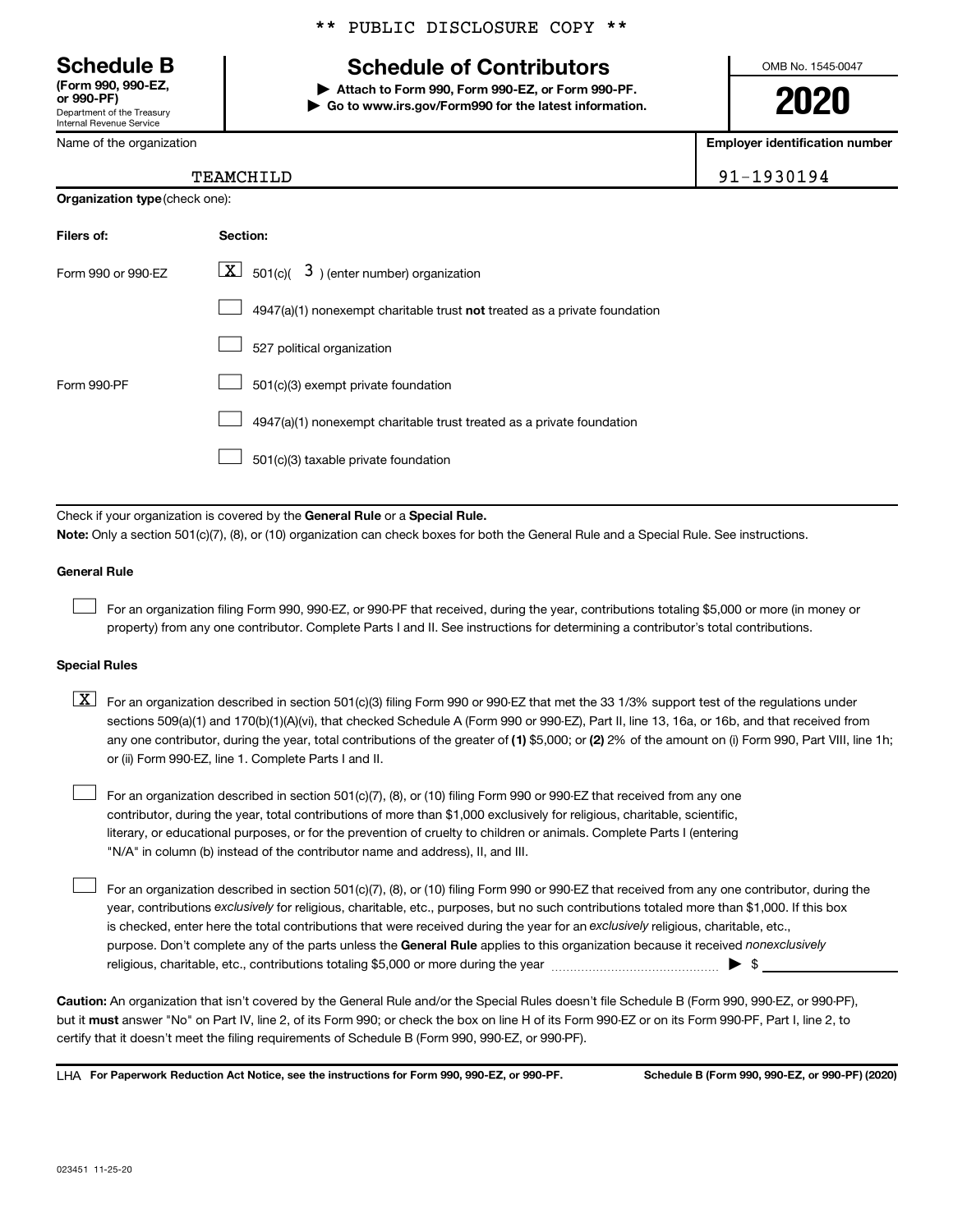#### Schedule B (Form 990, 990-EZ, or 990-PF) (2020)

Name of organization

**Employer identification number**

TEAMCHILD 91-1930194

| Part I     | Contributors (see instructions). Use duplicate copies of Part I if additional space is needed. |                                                                                                                             |
|------------|------------------------------------------------------------------------------------------------|-----------------------------------------------------------------------------------------------------------------------------|
| (a)<br>No. | (b)<br>Name, address, and ZIP + 4                                                              | (d)<br>(c)<br><b>Total contributions</b><br>Type of contribution                                                            |
| 1          |                                                                                                | $\overline{\text{X}}$<br>Person<br>Payroll<br>687,400.<br>Noncash<br>\$<br>(Complete Part II for<br>noncash contributions.) |
| (a)<br>No. | (b)<br>Name, address, and ZIP + 4                                                              | (c)<br>(d)<br><b>Total contributions</b><br>Type of contribution                                                            |
| 2          |                                                                                                | $\overline{\text{X}}$<br>Person<br>Payroll<br>351,171.<br>Noncash<br>\$<br>(Complete Part II for<br>noncash contributions.) |
| (a)<br>No. | (b)<br>Name, address, and ZIP + 4                                                              | (c)<br>(d)<br><b>Total contributions</b><br>Type of contribution                                                            |
| 3          |                                                                                                | $\overline{\text{X}}$<br>Person<br>Payroll<br>268,348.<br>Noncash<br>\$<br>(Complete Part II for<br>noncash contributions.) |
| (a)<br>No. | (b)<br>Name, address, and ZIP + 4                                                              | (c)<br>(d)<br><b>Total contributions</b><br>Type of contribution                                                            |
| 4          |                                                                                                | <u>x</u><br>Person<br>Payroll<br>95,011.<br>Noncash<br>\$<br>(Complete Part II for<br>noncash contributions.)               |
| (a)<br>No. | (b)<br>Name, address, and ZIP + 4                                                              | (d)<br>(c)<br><b>Total contributions</b><br>Type of contribution                                                            |
| 5          |                                                                                                | $\overline{\text{X}}$<br>Person<br>Payroll<br>233,550.<br>Noncash<br>\$<br>(Complete Part II for<br>noncash contributions.) |
| (a)<br>No. | (b)<br>Name, address, and ZIP + 4                                                              | (c)<br>(d)<br><b>Total contributions</b><br>Type of contribution                                                            |
| 6          |                                                                                                | $\overline{\text{X}}$<br>Person<br>Payroll<br>80,000.<br>Noncash<br>\$<br>(Complete Part II for<br>noncash contributions.)  |

023452 11-25-20 **Schedule B (Form 990, 990-EZ, or 990-PF) (2020)**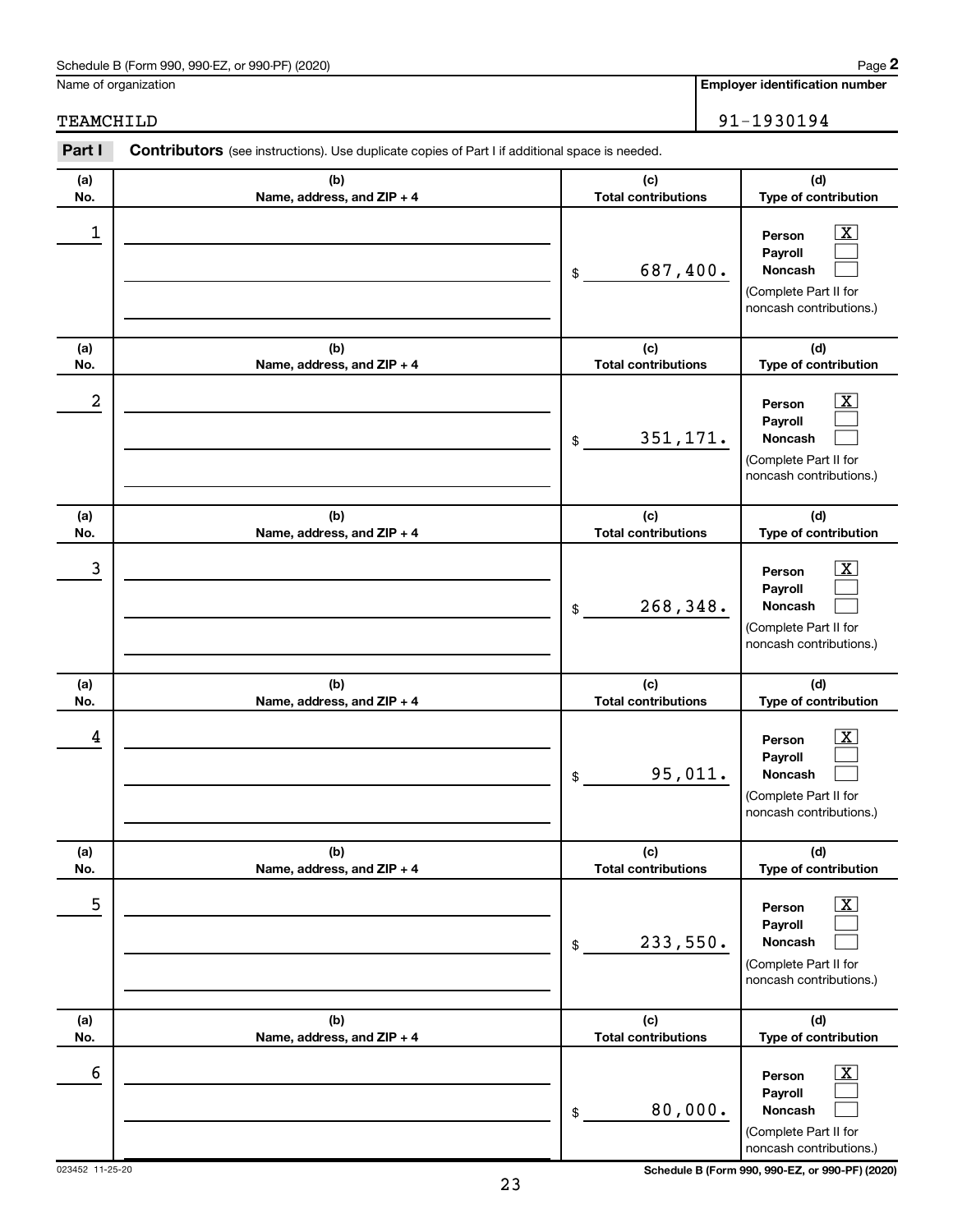#### Schedule B (Form 990, 990-EZ, or 990-PF) (2020)

**(b) Name, address, and ZIP + 4**

Part I Contributors (see instructions). Use duplicate copies of Part I if additional space is needed.

**(b) Name, address, and ZIP + 4**

**(b) Name, address, and ZIP + 4**

Name of organization

**(d) Type of contribution**

> $\boxed{\textbf{X}}$  $\sim$  $\sim$

**(d) Type of contribution**

(Complete Part II for noncash contributions.)

**Person Payroll Noncash**

**(c) Total contributions**

**(c) Total contributions**

325,211.

\$

#### TEAMCHILD 91-1930194

**(a) No.**

**(a) No.**

**(a) No.**

**(a) No.**

**(a) No.**

**(a) No.**

|                            | \$                         | Person<br>Payroll<br>Noncash<br>(Complete Part II for<br>noncash contributions.)               |
|----------------------------|----------------------------|------------------------------------------------------------------------------------------------|
| (b)                        | (c)                        | (d)                                                                                            |
| Name, address, and ZIP + 4 | <b>Total contributions</b> | Type of contribution                                                                           |
|                            | \$                         | Person<br>Payroll<br><b>Noncash</b><br>(Complete Part II for<br>noncash contributions.)        |
| (b)                        | (c)                        | (d)                                                                                            |
| Name, address, and ZIP + 4 | <b>Total contributions</b> | Type of contribution                                                                           |
|                            | \$                         | Person<br><b>Payroll</b><br><b>Noncash</b><br>(Complete Part II for<br>noncash contributions.) |
| (b)                        | (c)                        | (d)                                                                                            |
| Name, address, and ZIP + 4 | <b>Total contributions</b> | Type of contribution                                                                           |

 $7$   $|$  Person  $\overline{\text{X}}$ 

**(c) Total contributions**

\$

|  | Person<br>Payroll<br><b>Noncash</b> |
|--|-------------------------------------|
|  | Complete Part II for                |
|  | noncash contributions.)             |

**Person Payroll Noncash**

**(d) Type of contribution**

 $\sim$  $\sim$  $\sim$ 

(Complete Part II for noncash contributions.)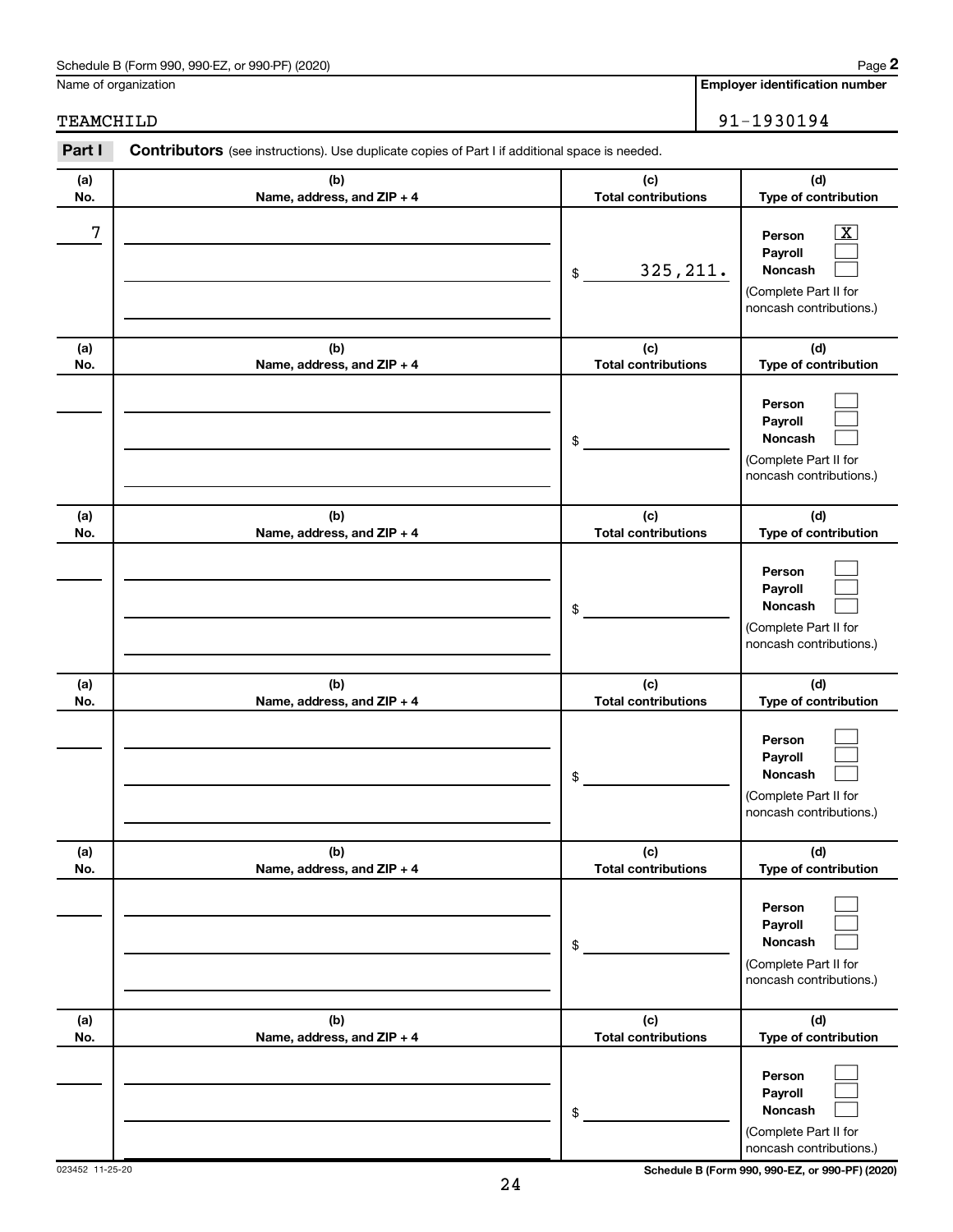| Schedule B (Form 990, 990-EZ, or 990-PF) (2020) | Paɑe |
|-------------------------------------------------|------|
|-------------------------------------------------|------|

Name of organization

# TEAMCHILD 91-1930194

Part II Noncash Property (see instructions). Use duplicate copies of Part II if additional space is needed.

| (a)<br>No.<br>from<br>Part I | (b)<br>Description of noncash property given | (c)<br>FMV (or estimate)<br>(See instructions.) | (d)<br>Date received |
|------------------------------|----------------------------------------------|-------------------------------------------------|----------------------|
|                              |                                              | \$                                              |                      |
| (a)<br>No.<br>from<br>Part I | (b)<br>Description of noncash property given | (c)<br>FMV (or estimate)<br>(See instructions.) | (d)<br>Date received |
|                              |                                              | \$                                              |                      |
| (a)<br>No.<br>from<br>Part I | (b)<br>Description of noncash property given | (c)<br>FMV (or estimate)<br>(See instructions.) | (d)<br>Date received |
|                              |                                              | \$                                              |                      |
| (a)<br>No.<br>from<br>Part I | (b)<br>Description of noncash property given | (c)<br>FMV (or estimate)<br>(See instructions.) | (d)<br>Date received |
|                              |                                              | $\$$                                            |                      |
| (a)<br>No.<br>from<br>Part I | (b)<br>Description of noncash property given | (c)<br>FMV (or estimate)<br>(See instructions.) | (d)<br>Date received |
|                              |                                              | $\,$                                            |                      |
| (a)<br>No.<br>from<br>Part I | (b)<br>Description of noncash property given | (c)<br>FMV (or estimate)<br>(See instructions.) | (d)<br>Date received |
|                              |                                              | \$                                              |                      |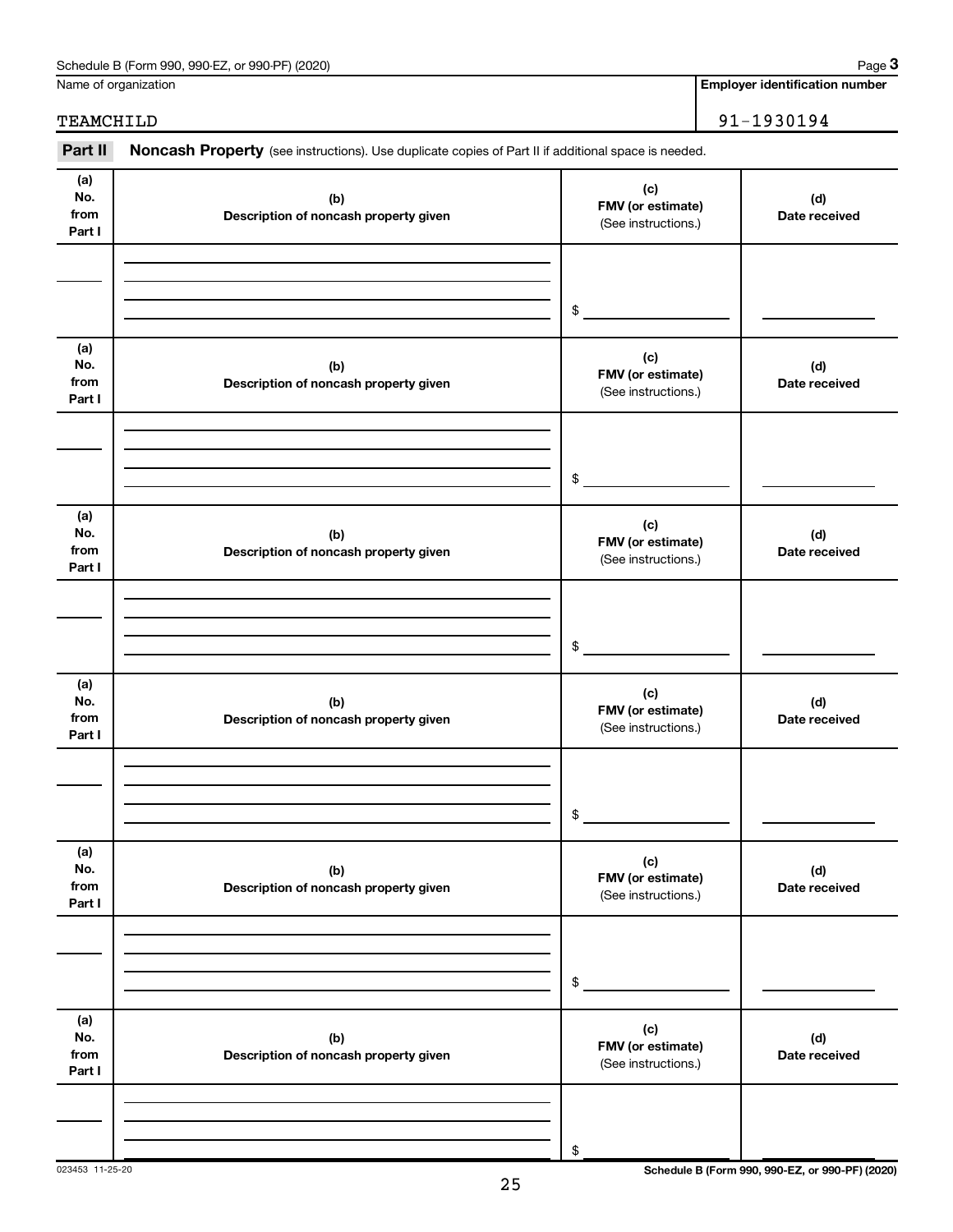| Name of organization      |                                                                                                                                                                                                                                                                                                                                                                    |                      | <b>Employer identification number</b>                                                                                                                          |  |
|---------------------------|--------------------------------------------------------------------------------------------------------------------------------------------------------------------------------------------------------------------------------------------------------------------------------------------------------------------------------------------------------------------|----------------------|----------------------------------------------------------------------------------------------------------------------------------------------------------------|--|
| TEAMCHILD                 |                                                                                                                                                                                                                                                                                                                                                                    |                      | 91-1930194                                                                                                                                                     |  |
| Part III                  | from any one contributor. Complete columns (a) through (e) and the following line entry. For organizations<br>completing Part III, enter the total of exclusively religious, charitable, etc., contributions of \$1,000 or less for the year. (Enter this info. once.) $\blacktriangleright$ \$<br>Use duplicate copies of Part III if additional space is needed. |                      | Exclusively religious, charitable, etc., contributions to organizations described in section 501(c)(7), (8), or (10) that total more than \$1,000 for the year |  |
| (a) No.                   |                                                                                                                                                                                                                                                                                                                                                                    |                      |                                                                                                                                                                |  |
| from<br>Part I            | (b) Purpose of gift                                                                                                                                                                                                                                                                                                                                                | (c) Use of gift      | (d) Description of how gift is held                                                                                                                            |  |
|                           |                                                                                                                                                                                                                                                                                                                                                                    | (e) Transfer of gift |                                                                                                                                                                |  |
|                           | Transferee's name, address, and $ZIP + 4$                                                                                                                                                                                                                                                                                                                          |                      | Relationship of transferor to transferee                                                                                                                       |  |
| (a) No.<br>from<br>Part I | (b) Purpose of gift                                                                                                                                                                                                                                                                                                                                                | (c) Use of gift      | (d) Description of how gift is held                                                                                                                            |  |
|                           | Transferee's name, address, and $ZIP + 4$                                                                                                                                                                                                                                                                                                                          | (e) Transfer of gift | Relationship of transferor to transferee                                                                                                                       |  |
|                           |                                                                                                                                                                                                                                                                                                                                                                    |                      |                                                                                                                                                                |  |
| (a) No.<br>from<br>Part I | (b) Purpose of gift                                                                                                                                                                                                                                                                                                                                                | (c) Use of gift      | (d) Description of how gift is held                                                                                                                            |  |
|                           |                                                                                                                                                                                                                                                                                                                                                                    | (e) Transfer of gift |                                                                                                                                                                |  |
|                           | Transferee's name, address, and ZIP + 4                                                                                                                                                                                                                                                                                                                            |                      | Relationship of transferor to transferee                                                                                                                       |  |
| (a) No.<br>from<br>Part I | (b) Purpose of gift                                                                                                                                                                                                                                                                                                                                                | (c) Use of gift      | (d) Description of how gift is held                                                                                                                            |  |
|                           |                                                                                                                                                                                                                                                                                                                                                                    |                      |                                                                                                                                                                |  |
|                           | (e) Transfer of gift                                                                                                                                                                                                                                                                                                                                               |                      |                                                                                                                                                                |  |
|                           | Transferee's name, address, and $ZIP + 4$                                                                                                                                                                                                                                                                                                                          |                      | Relationship of transferor to transferee                                                                                                                       |  |
|                           |                                                                                                                                                                                                                                                                                                                                                                    |                      |                                                                                                                                                                |  |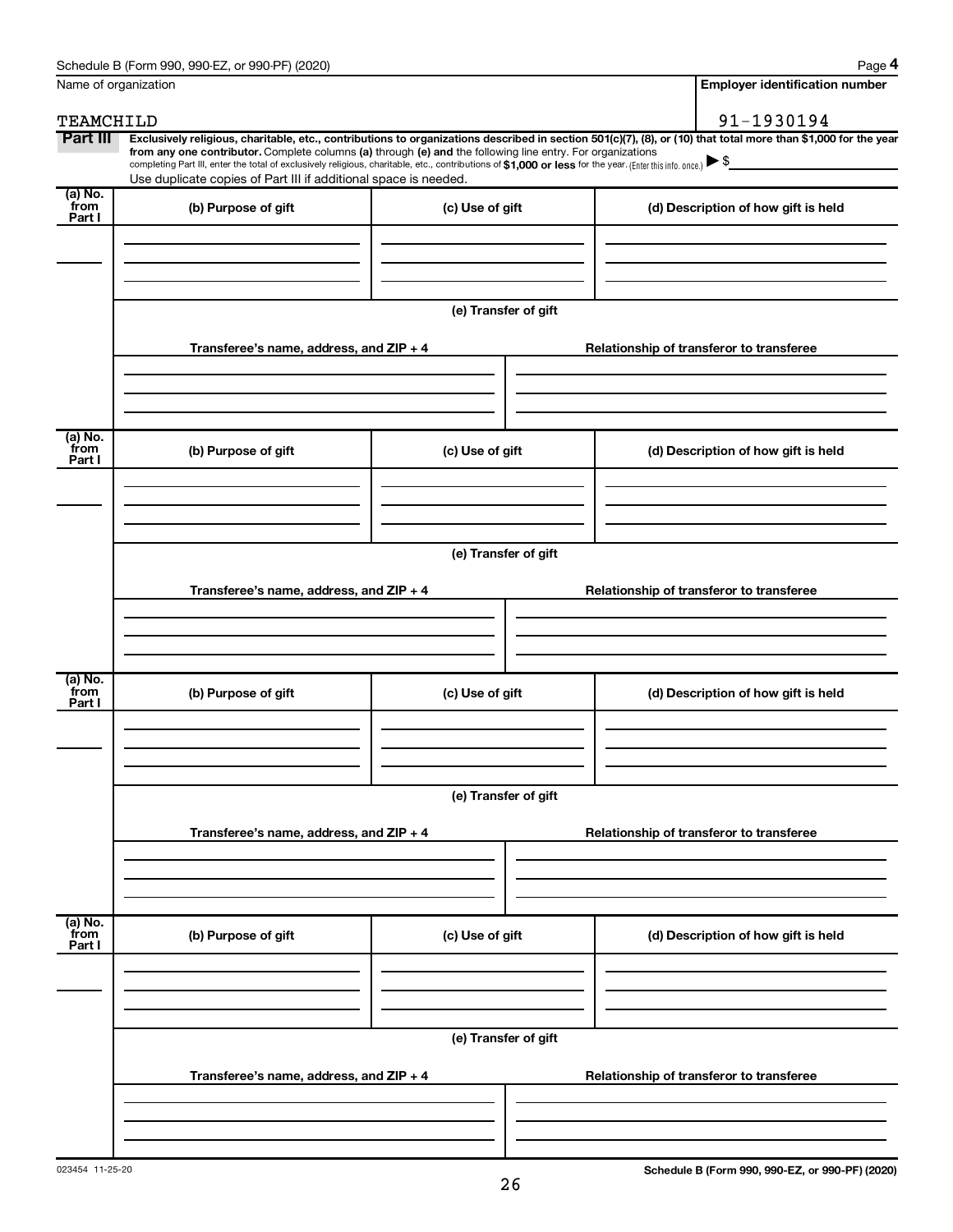| <b>SCHEDULE C</b>    | <b>Political Campaign and Lobbying Activities</b>                             | OMB No. 1545-004 |
|----------------------|-------------------------------------------------------------------------------|------------------|
| (Form 990 or 990-EZ) |                                                                               | 2020             |
|                      | For Organizations Exempt From Income Tax Under section 501(c) and section 527 |                  |

Department of the Treasury - -,<br>Internal Revenue Service

Complete if the organization is described below. <br>
> Attach to Form 990 or Form 990-EZ. **| Go to www.irs.gov/Form990 for instructions and the latest information.**

**Open to Public Inspection**

OMB No. 1545-0047

**If the organization answered "Yes," on Form 990, Part IV, line 3, or Form 990-EZ, Part V, line 46 (Political Campaign Activities), then**

- Section 501(c)(3) organizations: Complete Parts I-A and B. Do not complete Part I-C.
- Section 501(c) (other than section 501(c)(3)) organizations: Complete Parts I-A and C below. Do not complete Part I-B.
- Section 527 organizations: Complete Part I-A only.

#### **If the organization answered "Yes," on Form 990, Part IV, line 4, or Form 990-EZ, Part VI, line 47 (Lobbying Activities), then**

- Section 501(c)(3) organizations that have filed Form 5768 (election under section 501(h)): Complete Part II-A. Do not complete Part II-B.
- Section 501(c)(3) organizations that have NOT filed Form 5768 (election under section 501(h)): Complete Part II-B. Do not complete Part II-A.

**If the organization answered "Yes," on Form 990, Part IV, line 5 (Proxy Tax) (See separate instructions) or Form 990-EZ, Part V, line 35c (Proxy Tax) (See separate instructions), then**

• Section 501(c)(4), (5), or (6) organizations: Complete Part III.

| Name of organization<br><b>TEAMCHILD</b>                                                                                                                                                                                                                                                                                                                                                                                                                                                                                                               |                                                                                               |           |                                                                             | <b>Employer identification number</b><br>91-1930194                                                                                                         |
|--------------------------------------------------------------------------------------------------------------------------------------------------------------------------------------------------------------------------------------------------------------------------------------------------------------------------------------------------------------------------------------------------------------------------------------------------------------------------------------------------------------------------------------------------------|-----------------------------------------------------------------------------------------------|-----------|-----------------------------------------------------------------------------|-------------------------------------------------------------------------------------------------------------------------------------------------------------|
| Part I-A                                                                                                                                                                                                                                                                                                                                                                                                                                                                                                                                               | Complete if the organization is exempt under section 501(c) or is a section 527 organization. |           |                                                                             |                                                                                                                                                             |
| 1 Provide a description of the organization's direct and indirect political campaign activities in Part IV.<br>2 Political campaign activity expenditures material content content and the state of \$                                                                                                                                                                                                                                                                                                                                                 |                                                                                               |           |                                                                             |                                                                                                                                                             |
| Part I-B                                                                                                                                                                                                                                                                                                                                                                                                                                                                                                                                               | Complete if the organization is exempt under section 501(c)(3).                               |           |                                                                             |                                                                                                                                                             |
|                                                                                                                                                                                                                                                                                                                                                                                                                                                                                                                                                        |                                                                                               |           |                                                                             |                                                                                                                                                             |
|                                                                                                                                                                                                                                                                                                                                                                                                                                                                                                                                                        |                                                                                               |           |                                                                             |                                                                                                                                                             |
|                                                                                                                                                                                                                                                                                                                                                                                                                                                                                                                                                        |                                                                                               |           |                                                                             | Yes<br>No                                                                                                                                                   |
|                                                                                                                                                                                                                                                                                                                                                                                                                                                                                                                                                        |                                                                                               |           |                                                                             | Yes<br><b>No</b>                                                                                                                                            |
| <b>b</b> If "Yes," describe in Part IV.                                                                                                                                                                                                                                                                                                                                                                                                                                                                                                                | Complete if the organization is exempt under section 501(c), except section 501(c)(3).        |           |                                                                             |                                                                                                                                                             |
| Part I-C<br>1 Enter the amount directly expended by the filing organization for section 527 exempt function activities                                                                                                                                                                                                                                                                                                                                                                                                                                 |                                                                                               |           |                                                                             | $\blacktriangleright$ \$                                                                                                                                    |
| 2 Enter the amount of the filing organization's funds contributed to other organizations for section 527                                                                                                                                                                                                                                                                                                                                                                                                                                               |                                                                                               |           |                                                                             |                                                                                                                                                             |
|                                                                                                                                                                                                                                                                                                                                                                                                                                                                                                                                                        |                                                                                               |           |                                                                             | $\triangleright$ \$                                                                                                                                         |
| 3 Total exempt function expenditures. Add lines 1 and 2. Enter here and on Form 1120-POL,                                                                                                                                                                                                                                                                                                                                                                                                                                                              |                                                                                               |           |                                                                             |                                                                                                                                                             |
| line 17b $\ldots$                                                                                                                                                                                                                                                                                                                                                                                                                                                                                                                                      |                                                                                               |           |                                                                             |                                                                                                                                                             |
|                                                                                                                                                                                                                                                                                                                                                                                                                                                                                                                                                        |                                                                                               |           |                                                                             | Yes<br><b>No</b>                                                                                                                                            |
| 5 Enter the names, addresses and employer identification number (EIN) of all section 527 political organizations to which the filing organization<br>made payments. For each organization listed, enter the amount paid from the filing organization's funds. Also enter the amount of political<br>contributions received that were promptly and directly delivered to a separate political organization, such as a separate segregated fund or a<br>political action committee (PAC). If additional space is needed, provide information in Part IV. |                                                                                               |           |                                                                             |                                                                                                                                                             |
| (a) Name                                                                                                                                                                                                                                                                                                                                                                                                                                                                                                                                               | (b) Address                                                                                   | $(c)$ EIN | (d) Amount paid from<br>filing organization's<br>funds. If none, enter -0-. | (e) Amount of political<br>contributions received and<br>promptly and directly<br>delivered to a separate<br>political organization.<br>If none, enter -0-. |
|                                                                                                                                                                                                                                                                                                                                                                                                                                                                                                                                                        |                                                                                               |           |                                                                             |                                                                                                                                                             |
|                                                                                                                                                                                                                                                                                                                                                                                                                                                                                                                                                        |                                                                                               |           |                                                                             |                                                                                                                                                             |
|                                                                                                                                                                                                                                                                                                                                                                                                                                                                                                                                                        |                                                                                               |           |                                                                             |                                                                                                                                                             |
|                                                                                                                                                                                                                                                                                                                                                                                                                                                                                                                                                        |                                                                                               |           |                                                                             |                                                                                                                                                             |
|                                                                                                                                                                                                                                                                                                                                                                                                                                                                                                                                                        |                                                                                               |           |                                                                             |                                                                                                                                                             |
|                                                                                                                                                                                                                                                                                                                                                                                                                                                                                                                                                        |                                                                                               |           |                                                                             |                                                                                                                                                             |

032041 12-02-20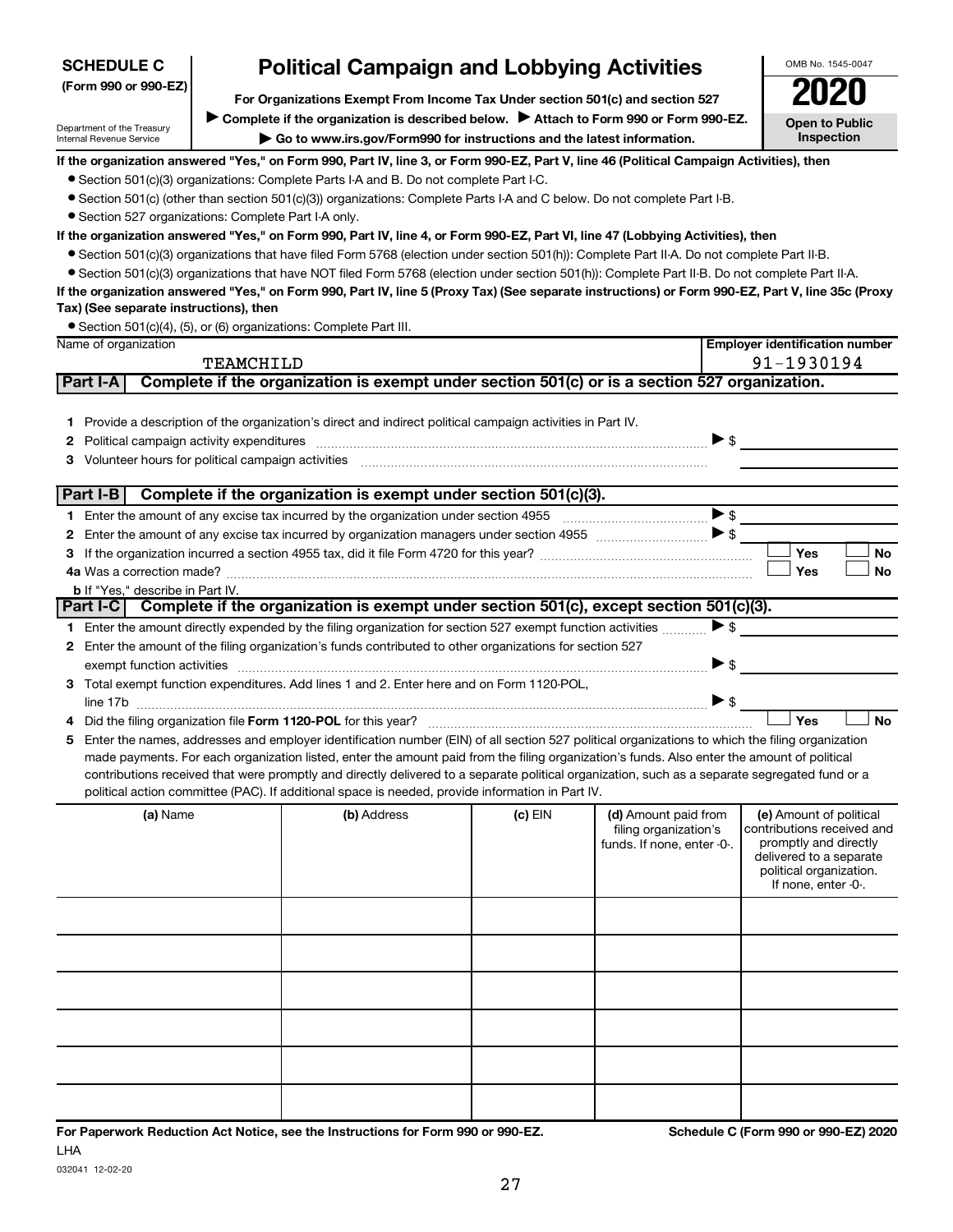| Schedule C (Form 990 or 990-EZ) 2020 TEAMCHILD                                                                                                                     |                                        |                                                         |            |                                        | 91-1930194 Page 2              |
|--------------------------------------------------------------------------------------------------------------------------------------------------------------------|----------------------------------------|---------------------------------------------------------|------------|----------------------------------------|--------------------------------|
| Complete if the organization is exempt under section 501(c)(3) and filed Form 5768 (election under<br>Part II-A                                                    |                                        |                                                         |            |                                        |                                |
| section 501(h)).                                                                                                                                                   |                                        |                                                         |            |                                        |                                |
| A Check $\blacktriangleright$<br>if the filing organization belongs to an affiliated group (and list in Part IV each affiliated group member's name, address, EIN, |                                        |                                                         |            |                                        |                                |
| expenses, and share of excess lobbying expenditures).                                                                                                              |                                        |                                                         |            |                                        |                                |
| <b>B</b> Check ▶<br>if the filing organization checked box A and "limited control" provisions apply.                                                               |                                        |                                                         |            |                                        |                                |
| (The term "expenditures" means amounts paid or incurred.)                                                                                                          | <b>Limits on Lobbying Expenditures</b> |                                                         |            | (a) Filing<br>organization's<br>totals | (b) Affiliated group<br>totals |
| 1a Total lobbying expenditures to influence public opinion (grassroots lobbying) [[[[[[[[[[[[[[[[[[[[[[[[[[[[                                                      |                                        |                                                         |            |                                        |                                |
|                                                                                                                                                                    |                                        |                                                         |            |                                        |                                |
| с                                                                                                                                                                  |                                        |                                                         |            |                                        |                                |
| Other exempt purpose expenditures<br>d                                                                                                                             |                                        |                                                         |            |                                        |                                |
|                                                                                                                                                                    |                                        |                                                         |            |                                        |                                |
| f Lobbying nontaxable amount. Enter the amount from the following table in both columns.                                                                           |                                        |                                                         |            |                                        |                                |
| If the amount on line 1e, column (a) or (b) is:                                                                                                                    |                                        | The lobbying nontaxable amount is:                      |            |                                        |                                |
| Not over \$500,000                                                                                                                                                 |                                        | 20% of the amount on line 1e.                           |            |                                        |                                |
| Over \$500,000 but not over \$1,000,000                                                                                                                            |                                        | \$100,000 plus 15% of the excess over \$500,000.        |            |                                        |                                |
| Over \$1,000,000 but not over \$1,500,000                                                                                                                          |                                        | \$175,000 plus 10% of the excess over \$1,000,000       |            |                                        |                                |
| Over \$1,500,000 but not over \$17,000,000                                                                                                                         |                                        | \$225,000 plus 5% of the excess over \$1,500,000.       |            |                                        |                                |
| Over \$17,000,000                                                                                                                                                  | \$1,000,000.                           |                                                         |            |                                        |                                |
|                                                                                                                                                                    |                                        |                                                         |            |                                        |                                |
|                                                                                                                                                                    |                                        |                                                         |            |                                        |                                |
| h Subtract line 1g from line 1a. If zero or less, enter -0-                                                                                                        |                                        |                                                         |            |                                        |                                |
|                                                                                                                                                                    |                                        |                                                         |            |                                        |                                |
| If there is an amount other than zero on either line 1h or line 1i, did the organization file Form 4720                                                            |                                        |                                                         |            |                                        |                                |
| reporting section 4911 tax for this year?                                                                                                                          |                                        |                                                         |            |                                        | Yes<br>No                      |
|                                                                                                                                                                    |                                        | 4-Year Averaging Period Under Section 501(h)            |            |                                        |                                |
| (Some organizations that made a section 501(h) election do not have to complete all of the five columns below.                                                     |                                        | See the separate instructions for lines 2a through 2f.) |            |                                        |                                |
|                                                                                                                                                                    |                                        | Lobbying Expenditures During 4-Year Averaging Period    |            |                                        |                                |
| Calendar year<br>(or fiscal year beginning in)                                                                                                                     | (a) 2017                               | (b) 2018                                                | $(c)$ 2019 | $(d)$ 2020                             | (e) Total                      |
| 2a Lobbying nontaxable amount                                                                                                                                      |                                        |                                                         |            |                                        |                                |
| <b>b</b> Lobbying ceiling amount                                                                                                                                   |                                        |                                                         |            |                                        |                                |
| (150% of line 2a, column(e))                                                                                                                                       |                                        |                                                         |            |                                        |                                |
| c Total lobbying expenditures                                                                                                                                      |                                        |                                                         |            |                                        |                                |
|                                                                                                                                                                    |                                        |                                                         |            |                                        |                                |
| d Grassroots nontaxable amount                                                                                                                                     |                                        |                                                         |            |                                        |                                |
| e Grassroots ceiling amount                                                                                                                                        |                                        |                                                         |            |                                        |                                |
| (150% of line 2d, column (e))                                                                                                                                      |                                        |                                                         |            |                                        |                                |
|                                                                                                                                                                    |                                        |                                                         |            |                                        |                                |
| f Grassroots lobbying expenditures                                                                                                                                 |                                        |                                                         |            |                                        |                                |

**Schedule C (Form 990 or 990-EZ) 2020**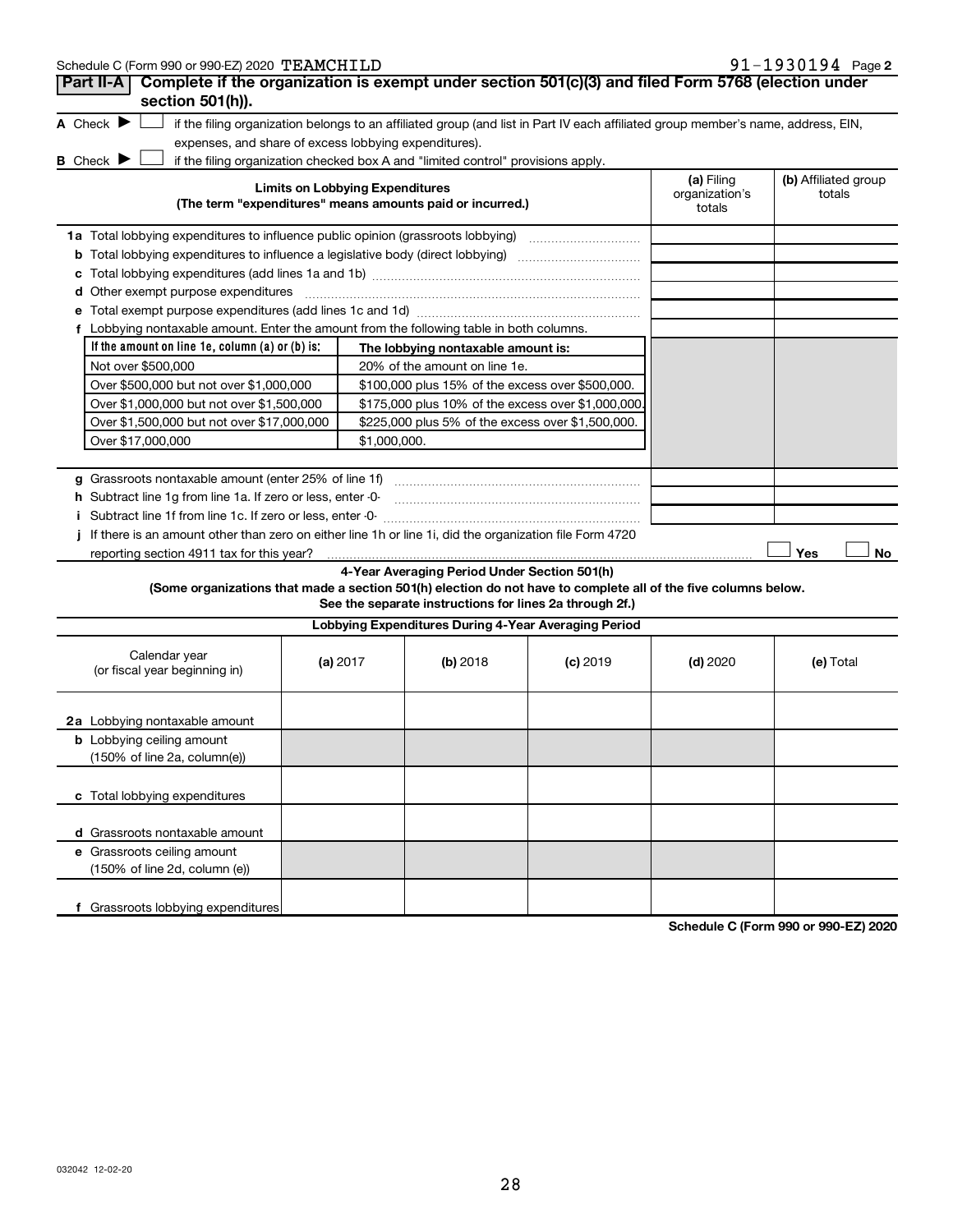### **Part II-B** Complete if the organization is exempt under section 501(c)(3) and has NOT filed Form 5768 **(election under section 501(h)).**

| For each "Yes" response on lines 1a through 1i below, provide in Part IV a detailed description                                                                                                                                            |                         | (a)                     | (b)    |         |
|--------------------------------------------------------------------------------------------------------------------------------------------------------------------------------------------------------------------------------------------|-------------------------|-------------------------|--------|---------|
| of the lobbying activity.                                                                                                                                                                                                                  | Yes                     | No.                     | Amount |         |
| During the year, did the filing organization attempt to influence foreign, national, state, or<br>1.<br>local legislation, including any attempt to influence public opinion on a legislative matter<br>or referendum, through the use of: |                         |                         |        |         |
|                                                                                                                                                                                                                                            |                         | x                       |        |         |
| <b>b</b> Paid staff or management (include compensation in expenses reported on lines 1c through 1i)?                                                                                                                                      | $\overline{\textbf{X}}$ |                         |        |         |
|                                                                                                                                                                                                                                            |                         | х<br>X                  |        |         |
|                                                                                                                                                                                                                                            |                         | $\overline{\textbf{x}}$ |        |         |
|                                                                                                                                                                                                                                            |                         | $\overline{\textbf{x}}$ |        |         |
|                                                                                                                                                                                                                                            | $\overline{\textbf{x}}$ |                         |        | 32,936. |
| g Direct contact with legislators, their staffs, government officials, or a legislative body?                                                                                                                                              |                         | $\overline{\textbf{x}}$ |        |         |
| h Rallies, demonstrations, seminars, conventions, speeches, lectures, or any similar means?                                                                                                                                                |                         | X                       |        |         |
| <i>i</i> Other activities?                                                                                                                                                                                                                 |                         |                         |        | 32,936. |
| 2a Did the activities in line 1 cause the organization to be not described in section 501(c)(3)?                                                                                                                                           |                         | $\overline{\text{x}}$   |        |         |
|                                                                                                                                                                                                                                            |                         |                         |        |         |
| c If "Yes," enter the amount of any tax incurred by organization managers under section 4912                                                                                                                                               |                         |                         |        |         |
| d If the filing organization incurred a section 4912 tax, did it file Form 4720 for this year?                                                                                                                                             |                         |                         |        |         |
| Part III-A Complete if the organization is exempt under section 501(c)(4), section 501(c)(5), or section                                                                                                                                   |                         |                         |        |         |
| $501(c)(6)$ .                                                                                                                                                                                                                              |                         |                         |        |         |
|                                                                                                                                                                                                                                            |                         |                         | Yes    | No      |
| 1                                                                                                                                                                                                                                          |                         | $\mathbf{1}$            |        |         |
| 2                                                                                                                                                                                                                                          |                         | $\mathbf{2}$            |        |         |
| Did the organization agree to carry over lobbying and political campaign activity expenditures from the prior year?<br>З                                                                                                                   |                         | 3                       |        |         |
| Part III-B Complete if the organization is exempt under section $501(c)(4)$ , section $501(c)(5)$ , or section                                                                                                                             |                         |                         |        |         |
| 501(c)(6) and if either (a) BOTH Part III-A, lines 1 and 2, are answered "No" OR (b) Part III-A, line 3, is<br>answered "Yes."                                                                                                             |                         |                         |        |         |
| Dues, assessments and similar amounts from members [111] www.community.community.community.community.community<br>1                                                                                                                        |                         | 1                       |        |         |
| Section 162(e) nondeductible lobbying and political expenditures (do not include amounts of political<br>2<br>expenses for which the section 527(f) tax was paid).                                                                         |                         |                         |        |         |
|                                                                                                                                                                                                                                            |                         | 2a                      |        |         |
| b Carryover from last year [11] manufactured and the contract of the contract of the contract of the contract of the contract of the contract of the contract of the contract of the contract of the contract of the contract              |                         | 2 <sub>b</sub>          |        |         |
|                                                                                                                                                                                                                                            |                         | 2c                      |        |         |
| з                                                                                                                                                                                                                                          |                         | 3                       |        |         |
| If notices were sent and the amount on line 2c exceeds the amount on line 3, what portion of the excess<br>4                                                                                                                               |                         |                         |        |         |
| does the organization agree to carryover to the reasonable estimate of nondeductible lobbying and political                                                                                                                                |                         |                         |        |         |
| expenditure next year?                                                                                                                                                                                                                     |                         | 4                       |        |         |
| Taxable amount of lobbying and political expenditures (See instructions)<br>5                                                                                                                                                              |                         | 5                       |        |         |
| Part IV<br><b>Supplemental Information</b>                                                                                                                                                                                                 |                         |                         |        |         |
| Provide the descriptions required for Part I-A, line 1; Part I-B, line 4; Part I-C, line 5; Part II-A (affiliated group list); Part II-A, lines 1 and 2 (See                                                                               |                         |                         |        |         |
| instructions); and Part II-B, line 1. Also, complete this part for any additional information.<br>$PART$ $II-B$ :                                                                                                                          |                         |                         |        |         |
| LOBBYING ACTIVITIES INCLUDE ORAL, WRITTEN AND IN-PERSON COMMUNICATION WITH                                                                                                                                                                 |                         |                         |        |         |
| THE PUBLIC, GOVERNMENT OFFICIALS AND LEGISLATORS AROUND TEAMCHILD'S                                                                                                                                                                        |                         |                         |        |         |
| FUNDING AND SUBSTANTIVE ISSUES IMPACTING THEIR TARGET CLIENT POPULATION.                                                                                                                                                                   |                         |                         |        |         |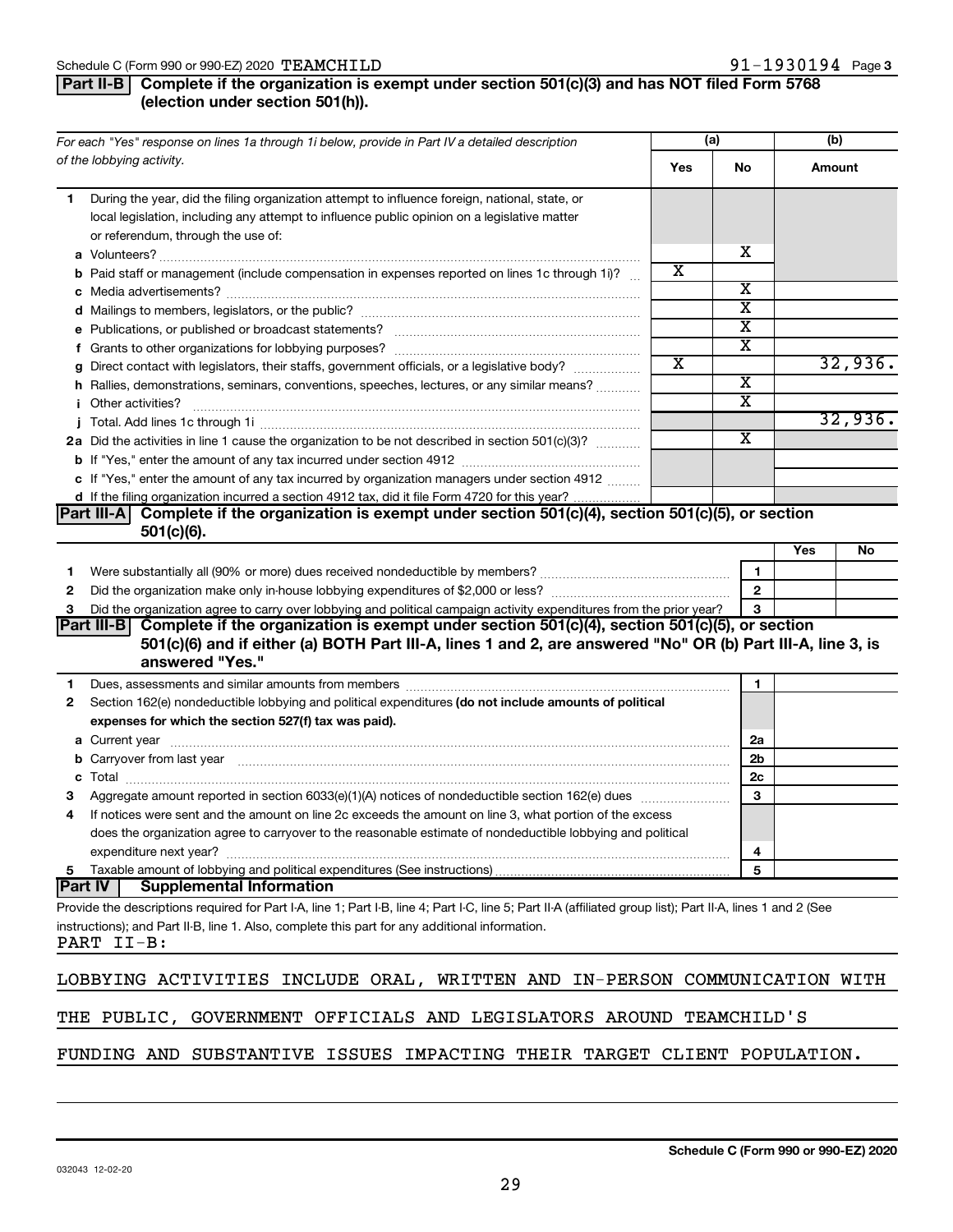Department of the Treasury Internal Revenue Service

| (Form 990) |  |
|------------|--|
|------------|--|

# **SCHEDULE D Supplemental Financial Statements**<br>(Form 990) **2020**<br>**2020**

**(Form 990) | Complete if the organization answered "Yes" on Form 990, Part IV, line 6, 7, 8, 9, 10, 11a, 11b, 11c, 11d, 11e, 11f, 12a, or 12b.**

**| Attach to Form 990. |Go to www.irs.gov/Form990 for instructions and the latest information.**



**Name of the organization is a set of the organization is a set of the organization is a set of the organization is a set of the organization is a set of the organization is a set of the organization is a set of the organi** 

TEAMCHILD 91-1930194

| Part I  | Organizations Maintaining Donor Advised Funds or Other Similar Funds or Accounts. Complete if the                                              |                         |                                                    |
|---------|------------------------------------------------------------------------------------------------------------------------------------------------|-------------------------|----------------------------------------------------|
|         | organization answered "Yes" on Form 990, Part IV, line 6.                                                                                      |                         |                                                    |
|         |                                                                                                                                                | (a) Donor advised funds | (b) Funds and other accounts                       |
| 1       |                                                                                                                                                |                         |                                                    |
| 2       | Aggregate value of contributions to (during year)                                                                                              |                         |                                                    |
| з       | Aggregate value of grants from (during year)                                                                                                   |                         |                                                    |
| 4       |                                                                                                                                                |                         |                                                    |
| 5       | Did the organization inform all donors and donor advisors in writing that the assets held in donor advised funds                               |                         |                                                    |
|         |                                                                                                                                                |                         | Yes<br>No                                          |
| 6       | Did the organization inform all grantees, donors, and donor advisors in writing that grant funds can be used only                              |                         |                                                    |
|         | for charitable purposes and not for the benefit of the donor or donor advisor, or for any other purpose conferring                             |                         |                                                    |
|         | impermissible private benefit?                                                                                                                 |                         | Yes<br>No                                          |
| Part II | <b>Conservation Easements.</b> Complete if the organization answered "Yes" on Form 990, Part IV, line 7.                                       |                         |                                                    |
| 1       | Purpose(s) of conservation easements held by the organization (check all that apply).                                                          |                         |                                                    |
|         | Preservation of land for public use (for example, recreation or education)                                                                     |                         | Preservation of a historically important land area |
|         | Protection of natural habitat                                                                                                                  |                         | Preservation of a certified historic structure     |
|         | Preservation of open space                                                                                                                     |                         |                                                    |
| 2       | Complete lines 2a through 2d if the organization held a qualified conservation contribution in the form of a conservation easement on the last |                         |                                                    |
|         | day of the tax year.                                                                                                                           |                         | Held at the End of the Tax Year                    |
|         |                                                                                                                                                |                         | 2a                                                 |
| b       |                                                                                                                                                |                         | 2b                                                 |
|         |                                                                                                                                                |                         | 2c                                                 |
| d       | Number of conservation easements included in (c) acquired after 7/25/06, and not on a historic structure                                       |                         |                                                    |
|         | listed in the National Register [111] Martin March 1999 (120) And The National Assembly District Inc.                                          |                         | 2d                                                 |
| 3       | Number of conservation easements modified, transferred, released, extinguished, or terminated by the organization during the tax               |                         |                                                    |
|         | $year \triangleright$                                                                                                                          |                         |                                                    |
| 4       | Number of states where property subject to conservation easement is located >                                                                  |                         |                                                    |
| 5       | Does the organization have a written policy regarding the periodic monitoring, inspection, handling of                                         |                         |                                                    |
|         | violations, and enforcement of the conservation easements it holds?                                                                            |                         | Yes<br>No                                          |
| 6       | Staff and volunteer hours devoted to monitoring, inspecting, handling of violations, and enforcing conservation easements during the year      |                         |                                                    |
|         |                                                                                                                                                |                         |                                                    |
| 7       | Amount of expenses incurred in monitoring, inspecting, handling of violations, and enforcing conservation easements during the year            |                         |                                                    |
|         | $\blacktriangleright$ S                                                                                                                        |                         |                                                    |
| 8       | Does each conservation easement reported on line 2(d) above satisfy the requirements of section 170(h)(4)(B)(i)                                |                         | Yes<br>No                                          |
| 9       | In Part XIII, describe how the organization reports conservation easements in its revenue and expense statement and                            |                         |                                                    |
|         | balance sheet, and include, if applicable, the text of the footnote to the organization's financial statements that describes the              |                         |                                                    |
|         | organization's accounting for conservation easements.                                                                                          |                         |                                                    |
|         | Organizations Maintaining Collections of Art, Historical Treasures, or Other Similar Assets.<br>Part III                                       |                         |                                                    |
|         | Complete if the organization answered "Yes" on Form 990, Part IV, line 8.                                                                      |                         |                                                    |
|         | 1a If the organization elected, as permitted under FASB ASC 958, not to report in its revenue statement and balance sheet works                |                         |                                                    |
|         | of art, historical treasures, or other similar assets held for public exhibition, education, or research in furtherance of public              |                         |                                                    |
|         | service, provide in Part XIII the text of the footnote to its financial statements that describes these items.                                 |                         |                                                    |
|         | <b>b</b> If the organization elected, as permitted under FASB ASC 958, to report in its revenue statement and balance sheet works of           |                         |                                                    |
|         | art, historical treasures, or other similar assets held for public exhibition, education, or research in furtherance of public service,        |                         |                                                    |
|         | provide the following amounts relating to these items:                                                                                         |                         |                                                    |
|         |                                                                                                                                                |                         | \$                                                 |
|         | (ii) Assets included in Form 990, Part X                                                                                                       |                         | $\mathsf{\$}$                                      |
| 2       | If the organization received or held works of art, historical treasures, or other similar assets for financial gain, provide                   |                         |                                                    |
|         | the following amounts required to be reported under FASB ASC 958 relating to these items:                                                      |                         |                                                    |
|         |                                                                                                                                                |                         | \$<br>▶                                            |
|         |                                                                                                                                                |                         | $\blacktriangleright$ s                            |
|         | $1\,\mathrm{HA}$ For Dangrwork Reduction Act Notice, see the Instructions for Form 990                                                         |                         | Schodule D (Form 990) 2020                         |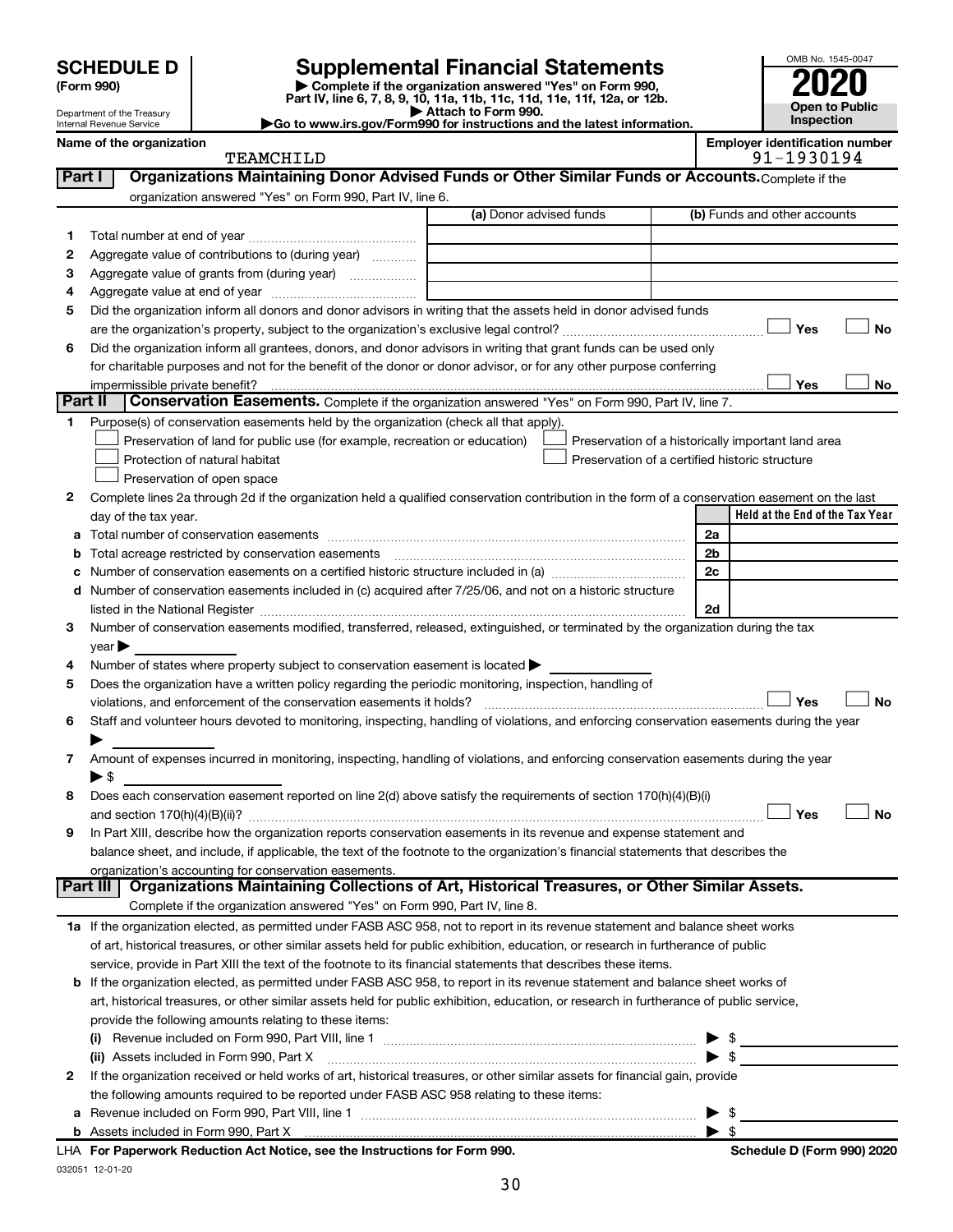|    | TEAMCHILD<br>Schedule D (Form 990) 2020                                                                                              |                                         |                |                                                                                                                                                                                                                               |                    |                                 | 91-1930194 Page 2                            |            |    |
|----|--------------------------------------------------------------------------------------------------------------------------------------|-----------------------------------------|----------------|-------------------------------------------------------------------------------------------------------------------------------------------------------------------------------------------------------------------------------|--------------------|---------------------------------|----------------------------------------------|------------|----|
|    | Part III<br>Organizations Maintaining Collections of Art, Historical Treasures, or Other Similar Assets (continued)                  |                                         |                |                                                                                                                                                                                                                               |                    |                                 |                                              |            |    |
| з  | Using the organization's acquisition, accession, and other records, check any of the following that make significant use of its      |                                         |                |                                                                                                                                                                                                                               |                    |                                 |                                              |            |    |
|    | collection items (check all that apply):                                                                                             |                                         |                |                                                                                                                                                                                                                               |                    |                                 |                                              |            |    |
| a  | Public exhibition                                                                                                                    | d                                       |                | Loan or exchange program                                                                                                                                                                                                      |                    |                                 |                                              |            |    |
| b  | Scholarly research                                                                                                                   | e                                       |                | Other and the contract of the contract of the contract of the contract of the contract of the contract of the contract of the contract of the contract of the contract of the contract of the contract of the contract of the |                    |                                 |                                              |            |    |
| с  | Preservation for future generations                                                                                                  |                                         |                |                                                                                                                                                                                                                               |                    |                                 |                                              |            |    |
| 4  | Provide a description of the organization's collections and explain how they further the organization's exempt purpose in Part XIII. |                                         |                |                                                                                                                                                                                                                               |                    |                                 |                                              |            |    |
| 5  | During the year, did the organization solicit or receive donations of art, historical treasures, or other similar assets             |                                         |                |                                                                                                                                                                                                                               |                    |                                 |                                              |            |    |
|    |                                                                                                                                      |                                         |                |                                                                                                                                                                                                                               |                    |                                 | Yes                                          |            | No |
|    | Part IV<br><b>Escrow and Custodial Arrangements.</b> Complete if the organization answered "Yes" on Form 990, Part IV, line 9, or    |                                         |                |                                                                                                                                                                                                                               |                    |                                 |                                              |            |    |
|    | reported an amount on Form 990, Part X, line 21.                                                                                     |                                         |                |                                                                                                                                                                                                                               |                    |                                 |                                              |            |    |
|    | 1a Is the organization an agent, trustee, custodian or other intermediary for contributions or other assets not included             |                                         |                |                                                                                                                                                                                                                               |                    |                                 |                                              |            |    |
|    |                                                                                                                                      |                                         |                |                                                                                                                                                                                                                               |                    |                                 | Yes                                          |            | No |
|    | b If "Yes," explain the arrangement in Part XIII and complete the following table:                                                   |                                         |                |                                                                                                                                                                                                                               |                    |                                 |                                              |            |    |
|    |                                                                                                                                      |                                         |                |                                                                                                                                                                                                                               |                    |                                 | Amount                                       |            |    |
| c  | Beginning balance measurements and contain the contract of the contract of the contract of the contract of the                       |                                         |                |                                                                                                                                                                                                                               |                    | 1c                              |                                              |            |    |
|    |                                                                                                                                      |                                         |                |                                                                                                                                                                                                                               |                    | 1d                              |                                              |            |    |
|    | Distributions during the year measurement contains and the year measurement of the year measurement of the set                       |                                         |                |                                                                                                                                                                                                                               |                    | 1e                              |                                              |            |    |
| Ť. |                                                                                                                                      |                                         |                |                                                                                                                                                                                                                               |                    | 1f                              |                                              |            |    |
|    | 2a Did the organization include an amount on Form 990, Part X, line 21, for escrow or custodial account liability?                   |                                         |                |                                                                                                                                                                                                                               |                    | .                               | Yes                                          |            | No |
|    | <b>b</b> If "Yes," explain the arrangement in Part XIII. Check here if the explanation has been provided on Part XIII                |                                         |                |                                                                                                                                                                                                                               |                    |                                 |                                              |            |    |
|    | Endowment Funds. Complete if the organization answered "Yes" on Form 990, Part IV, line 10.<br>Part V                                |                                         |                |                                                                                                                                                                                                                               |                    |                                 |                                              |            |    |
|    |                                                                                                                                      | (a) Current year                        | (b) Prior year |                                                                                                                                                                                                                               | (c) Two years back |                                 | (d) Three years back $ $ (e) Four years back |            |    |
| ٦а | Beginning of year balance                                                                                                            |                                         |                |                                                                                                                                                                                                                               |                    |                                 |                                              |            |    |
| b  |                                                                                                                                      |                                         |                |                                                                                                                                                                                                                               |                    |                                 |                                              |            |    |
|    | Net investment earnings, gains, and losses                                                                                           |                                         |                |                                                                                                                                                                                                                               |                    |                                 |                                              |            |    |
| d  |                                                                                                                                      |                                         |                |                                                                                                                                                                                                                               |                    |                                 |                                              |            |    |
|    | e Other expenditures for facilities                                                                                                  |                                         |                |                                                                                                                                                                                                                               |                    |                                 |                                              |            |    |
|    | and programs                                                                                                                         |                                         |                |                                                                                                                                                                                                                               |                    |                                 |                                              |            |    |
|    |                                                                                                                                      |                                         |                |                                                                                                                                                                                                                               |                    |                                 |                                              |            |    |
| g  |                                                                                                                                      |                                         |                |                                                                                                                                                                                                                               |                    |                                 |                                              |            |    |
|    | Provide the estimated percentage of the current year end balance (line 1g, column (a)) held as:                                      |                                         |                |                                                                                                                                                                                                                               |                    |                                 |                                              |            |    |
| а  | Board designated or quasi-endowment                                                                                                  |                                         | ℅              |                                                                                                                                                                                                                               |                    |                                 |                                              |            |    |
|    | Permanent endowment >                                                                                                                | %                                       |                |                                                                                                                                                                                                                               |                    |                                 |                                              |            |    |
| с  | Term endowment $\blacktriangleright$                                                                                                 | %                                       |                |                                                                                                                                                                                                                               |                    |                                 |                                              |            |    |
|    | The percentages on lines 2a, 2b, and 2c should equal 100%.                                                                           |                                         |                |                                                                                                                                                                                                                               |                    |                                 |                                              |            |    |
|    | 3a Are there endowment funds not in the possession of the organization that are held and administered for the organization           |                                         |                |                                                                                                                                                                                                                               |                    |                                 |                                              |            |    |
|    | by:                                                                                                                                  |                                         |                |                                                                                                                                                                                                                               |                    |                                 |                                              | <b>Yes</b> | No |
|    | (i)                                                                                                                                  |                                         |                |                                                                                                                                                                                                                               |                    |                                 | 3a(i)                                        |            |    |
|    |                                                                                                                                      |                                         |                |                                                                                                                                                                                                                               |                    |                                 | 3a(ii)                                       |            |    |
|    |                                                                                                                                      |                                         |                |                                                                                                                                                                                                                               |                    |                                 | 3b                                           |            |    |
|    | Describe in Part XIII the intended uses of the organization's endowment funds.<br>Land, Buildings, and Equipment.<br>Part VI         |                                         |                |                                                                                                                                                                                                                               |                    |                                 |                                              |            |    |
|    | Complete if the organization answered "Yes" on Form 990, Part IV, line 11a. See Form 990, Part X, line 10.                           |                                         |                |                                                                                                                                                                                                                               |                    |                                 |                                              |            |    |
|    |                                                                                                                                      |                                         |                |                                                                                                                                                                                                                               |                    |                                 |                                              |            |    |
|    | Description of property                                                                                                              | (a) Cost or other<br>basis (investment) |                | (b) Cost or other<br>basis (other)                                                                                                                                                                                            |                    | (c) Accumulated<br>depreciation | (d) Book value                               |            |    |
|    |                                                                                                                                      |                                         |                |                                                                                                                                                                                                                               |                    |                                 |                                              |            |    |
|    |                                                                                                                                      |                                         |                |                                                                                                                                                                                                                               |                    |                                 |                                              |            |    |
| b  |                                                                                                                                      |                                         |                |                                                                                                                                                                                                                               |                    |                                 |                                              |            |    |
|    |                                                                                                                                      |                                         |                |                                                                                                                                                                                                                               | 34,206.            | 12,542.                         |                                              | 21,664.    |    |
|    |                                                                                                                                      |                                         |                |                                                                                                                                                                                                                               | 7,580.             | 1,997.                          |                                              | 5,583.     |    |
|    | Total. Add lines 1a through 1e. (Column (d) must equal Form 990, Part X, column (B), line 10c.)                                      |                                         |                |                                                                                                                                                                                                                               |                    |                                 |                                              | 27,247.    |    |
|    |                                                                                                                                      |                                         |                |                                                                                                                                                                                                                               |                    |                                 |                                              |            |    |

**Schedule D (Form 990) 2020**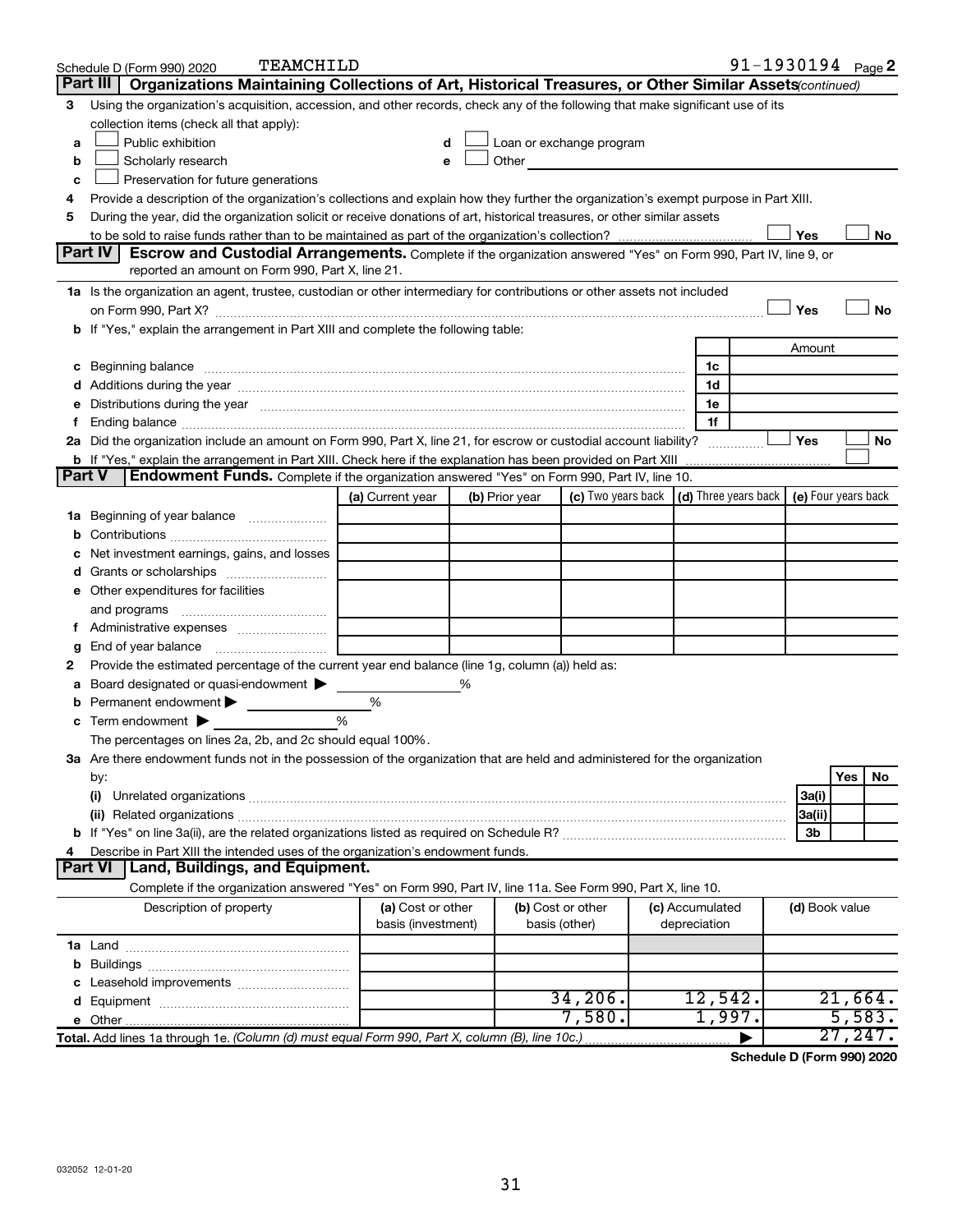**Part VII** Investments - Other Securities.

(a) Description of security or category (including name of security)  $\vert$  (b) Book value  $\vert$  (c)

Complete if the organization answered "Yes" on Form 990, Part IV, line 11b. See Form 990, Part X, line 12.

(b) Book value (c) Method of valuation: Cost or end-of-year market value

| (3) Other                                                                                                                                   |                 |                                                           |                |
|---------------------------------------------------------------------------------------------------------------------------------------------|-----------------|-----------------------------------------------------------|----------------|
| (A)                                                                                                                                         |                 |                                                           |                |
| (B)                                                                                                                                         |                 |                                                           |                |
| (C)                                                                                                                                         |                 |                                                           |                |
| (D)                                                                                                                                         |                 |                                                           |                |
| (E)                                                                                                                                         |                 |                                                           |                |
| (F)                                                                                                                                         |                 |                                                           |                |
| (G)                                                                                                                                         |                 |                                                           |                |
| (H)                                                                                                                                         |                 |                                                           |                |
| Total. (Col. (b) must equal Form 990, Part X, col. (B) line 12.) $\blacktriangleright$                                                      |                 |                                                           |                |
| Part VIII Investments - Program Related.                                                                                                    |                 |                                                           |                |
|                                                                                                                                             |                 |                                                           |                |
| Complete if the organization answered "Yes" on Form 990, Part IV, line 11c. See Form 990, Part X, line 13.<br>(a) Description of investment | (b) Book value  | (c) Method of valuation: Cost or end-of-year market value |                |
|                                                                                                                                             |                 |                                                           |                |
| (1)                                                                                                                                         |                 |                                                           |                |
| (2)                                                                                                                                         |                 |                                                           |                |
| (3)                                                                                                                                         |                 |                                                           |                |
| (4)                                                                                                                                         |                 |                                                           |                |
| (5)                                                                                                                                         |                 |                                                           |                |
| (6)                                                                                                                                         |                 |                                                           |                |
| (7)                                                                                                                                         |                 |                                                           |                |
| (8)                                                                                                                                         |                 |                                                           |                |
| (9)                                                                                                                                         |                 |                                                           |                |
| Total. (Col. (b) must equal Form 990, Part X, col. (B) line 13.)                                                                            |                 |                                                           |                |
| Part IX<br><b>Other Assets.</b>                                                                                                             |                 |                                                           |                |
| Complete if the organization answered "Yes" on Form 990, Part IV, line 11d. See Form 990, Part X, line 15.                                  |                 |                                                           |                |
|                                                                                                                                             | (a) Description |                                                           | (b) Book value |
| (1)                                                                                                                                         |                 |                                                           |                |
| (2)                                                                                                                                         |                 |                                                           |                |
|                                                                                                                                             |                 |                                                           |                |
| (3)                                                                                                                                         |                 |                                                           |                |
| (4)                                                                                                                                         |                 |                                                           |                |
| (5)                                                                                                                                         |                 |                                                           |                |
| (6)                                                                                                                                         |                 |                                                           |                |
| (7)                                                                                                                                         |                 |                                                           |                |
| (8)                                                                                                                                         |                 |                                                           |                |
| (9)                                                                                                                                         |                 |                                                           |                |
| Total. (Column (b) must equal Form 990, Part X, col. (B) line 15.)                                                                          |                 |                                                           |                |
| <b>Other Liabilities.</b><br>Part X                                                                                                         |                 |                                                           |                |
| Complete if the organization answered "Yes" on Form 990, Part IV, line 11e or 11f. See Form 990, Part X, line 25.                           |                 |                                                           |                |
| (a) Description of liability<br>1.                                                                                                          |                 |                                                           | (b) Book value |
| Federal income taxes<br>(1)                                                                                                                 |                 |                                                           |                |
| CAPITAL LEASE<br>(2)                                                                                                                        |                 |                                                           | 22,773.        |
| DEFERRED RENT<br>(3)                                                                                                                        |                 |                                                           | 13,313.        |
| (4)                                                                                                                                         |                 |                                                           |                |
| (5)                                                                                                                                         |                 |                                                           |                |
|                                                                                                                                             |                 |                                                           |                |
| (6)                                                                                                                                         |                 |                                                           |                |
| (7)                                                                                                                                         |                 |                                                           |                |
| (8)                                                                                                                                         |                 |                                                           |                |
| (9)                                                                                                                                         |                 |                                                           |                |
|                                                                                                                                             |                 |                                                           | 36,086.        |

**Total.**  *(Column (b) must equal Form 990, Part X, col. (B) line 25.)* |

**2.** Liability for uncertain tax positions. In Part XIII, provide the text of the footnote to the organization's financial statements that reports the organization's liability for uncertain tax positions under FASB ASC 740. Check here if the text of the footnote has been provided in Part XIII.  $\mathbf{r}$ 

**Schedule D (Form 990) 2020**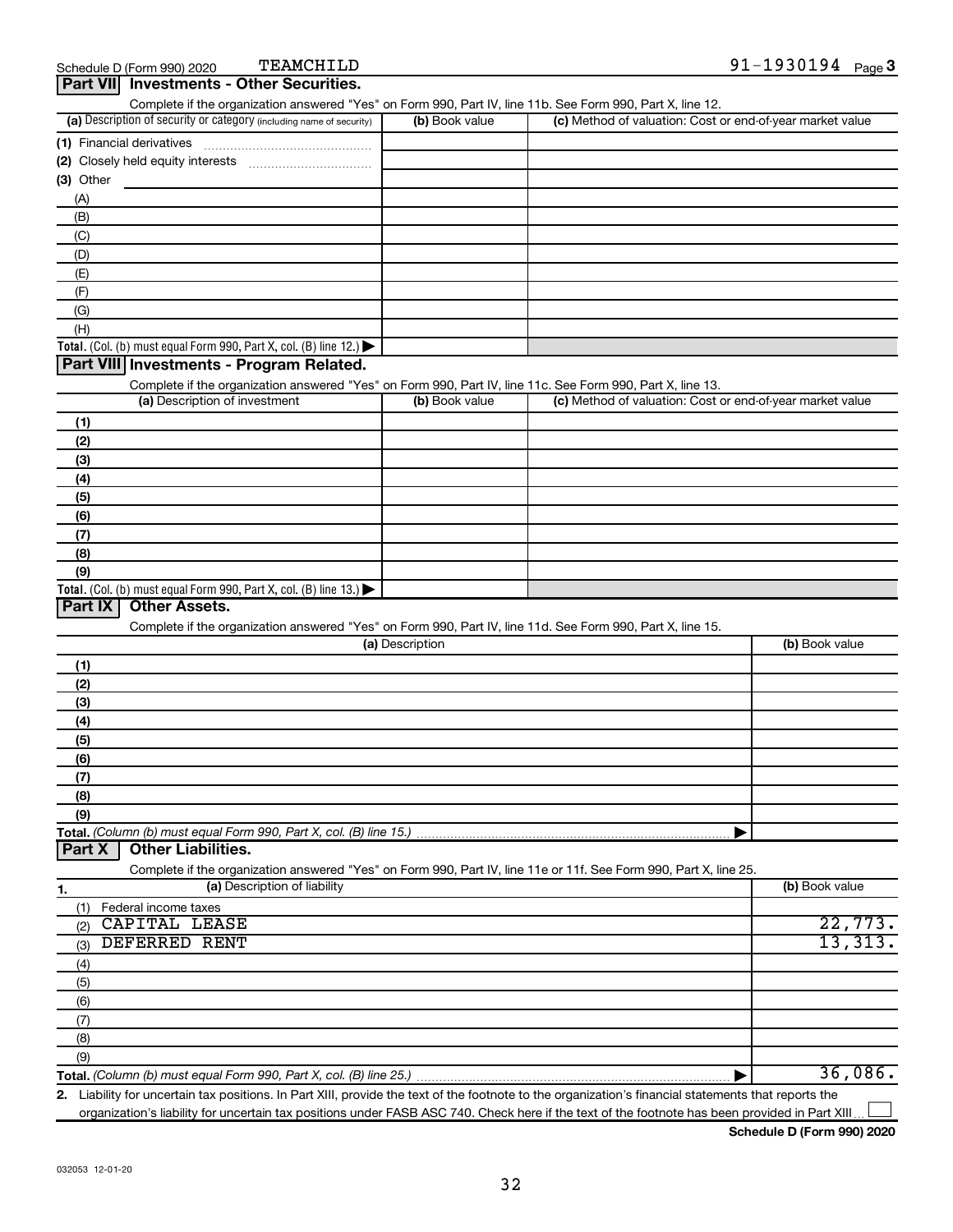|    | TEAMCHILD<br>Schedule D (Form 990) 2020                                                                                                                                                                                             |                |      |                | 91-1930194 $_{Page 4}$ |
|----|-------------------------------------------------------------------------------------------------------------------------------------------------------------------------------------------------------------------------------------|----------------|------|----------------|------------------------|
|    | Reconciliation of Revenue per Audited Financial Statements With Revenue per Return.<br>Part XI                                                                                                                                      |                |      |                |                        |
|    | Complete if the organization answered "Yes" on Form 990, Part IV, line 12a.                                                                                                                                                         |                |      |                |                        |
| 1  | Total revenue, gains, and other support per audited financial statements [[[[[[[[[[[[[[[[[[[[[[[[[]]]]]]]]]]]                                                                                                                       |                |      | $\blacksquare$ | 2,723,436.             |
| 2  | Amounts included on line 1 but not on Form 990, Part VIII, line 12:                                                                                                                                                                 |                |      |                |                        |
| a  | Net unrealized gains (losses) on investments [111] [12] matter and the unrealized gains (losses) on investments                                                                                                                     | 2a             | 899. |                |                        |
|    |                                                                                                                                                                                                                                     | 2 <sub>b</sub> | 926. |                |                        |
| c  | Recoveries of prior year grants [11,111] Recoveries of prior year grants [11] Recoveries of prior year grants                                                                                                                       | 2 <sub>c</sub> |      |                |                        |
| d  |                                                                                                                                                                                                                                     | 2d             |      |                |                        |
| е  | Add lines 2a through 2d                                                                                                                                                                                                             |                |      | 2e             | 1,825.                 |
| 3  |                                                                                                                                                                                                                                     |                |      | 3              | 2,721,611.             |
| 4  | Amounts included on Form 990, Part VIII, line 12, but not on line 1:                                                                                                                                                                |                |      |                |                        |
|    | Investment expenses not included on Form 990, Part VIII, line 7b [11, 11, 12, 13, 13]                                                                                                                                               | 4a             |      |                |                        |
| b  |                                                                                                                                                                                                                                     | 4 <sub>h</sub> |      |                |                        |
| c. | Add lines 4a and 4b                                                                                                                                                                                                                 |                |      | 4c             | 0.                     |
|    |                                                                                                                                                                                                                                     |                |      | 5              | 2,721,611.             |
|    |                                                                                                                                                                                                                                     |                |      |                |                        |
|    | Part XII   Reconciliation of Expenses per Audited Financial Statements With Expenses per Return.                                                                                                                                    |                |      |                |                        |
|    | Complete if the organization answered "Yes" on Form 990, Part IV, line 12a.                                                                                                                                                         |                |      |                |                        |
| 1  |                                                                                                                                                                                                                                     |                |      | $\blacksquare$ | 3,028,447.             |
| 2  | Amounts included on line 1 but not on Form 990, Part IX, line 25:                                                                                                                                                                   |                |      |                |                        |
| a  |                                                                                                                                                                                                                                     | 2a             | 926. |                |                        |
| b  |                                                                                                                                                                                                                                     | 2 <sub>b</sub> |      |                |                        |
|    |                                                                                                                                                                                                                                     | 2c             |      |                |                        |
| d  |                                                                                                                                                                                                                                     | 2d             |      |                |                        |
| e  | Add lines 2a through 2d <b>contract and all anomalisation</b> and all and anomalisation of the contract of the contract of the contract of the contract of the contract of the contract of the contract of the contract of the cont |                |      | 2е             | 926.                   |
| з  |                                                                                                                                                                                                                                     |                |      | $\mathbf{a}$   | 3,027,521.             |
| 4  | Amounts included on Form 990, Part IX, line 25, but not on line 1:                                                                                                                                                                  |                |      |                |                        |
| a  |                                                                                                                                                                                                                                     | 4a             |      |                |                        |
| b  |                                                                                                                                                                                                                                     | 4 <sub>h</sub> |      |                |                        |
| c  | Add lines 4a and 4b                                                                                                                                                                                                                 |                |      | 4c             |                        |
|    | Part XIII Supplemental Information.                                                                                                                                                                                                 |                |      | 5              | 3,027,521.             |

Provide the descriptions required for Part II, lines 3, 5, and 9; Part III, lines 1a and 4; Part IV, lines 1b and 2b; Part V, line 4; Part X, line 2; Part XI, lines 2d and 4b; and Part XII, lines 2d and 4b. Also complete this part to provide any additional information.